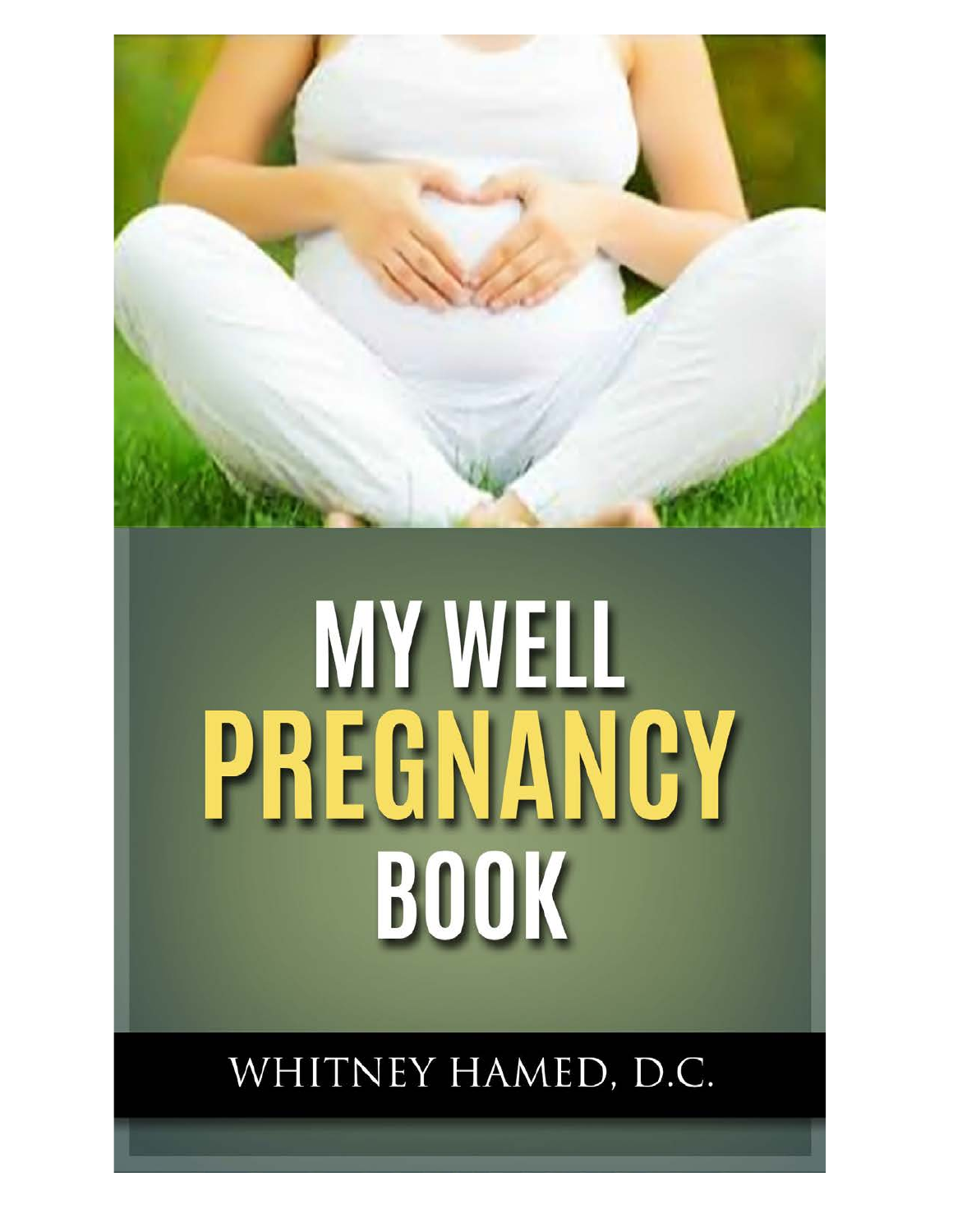**Whitney Hamed, D.C.**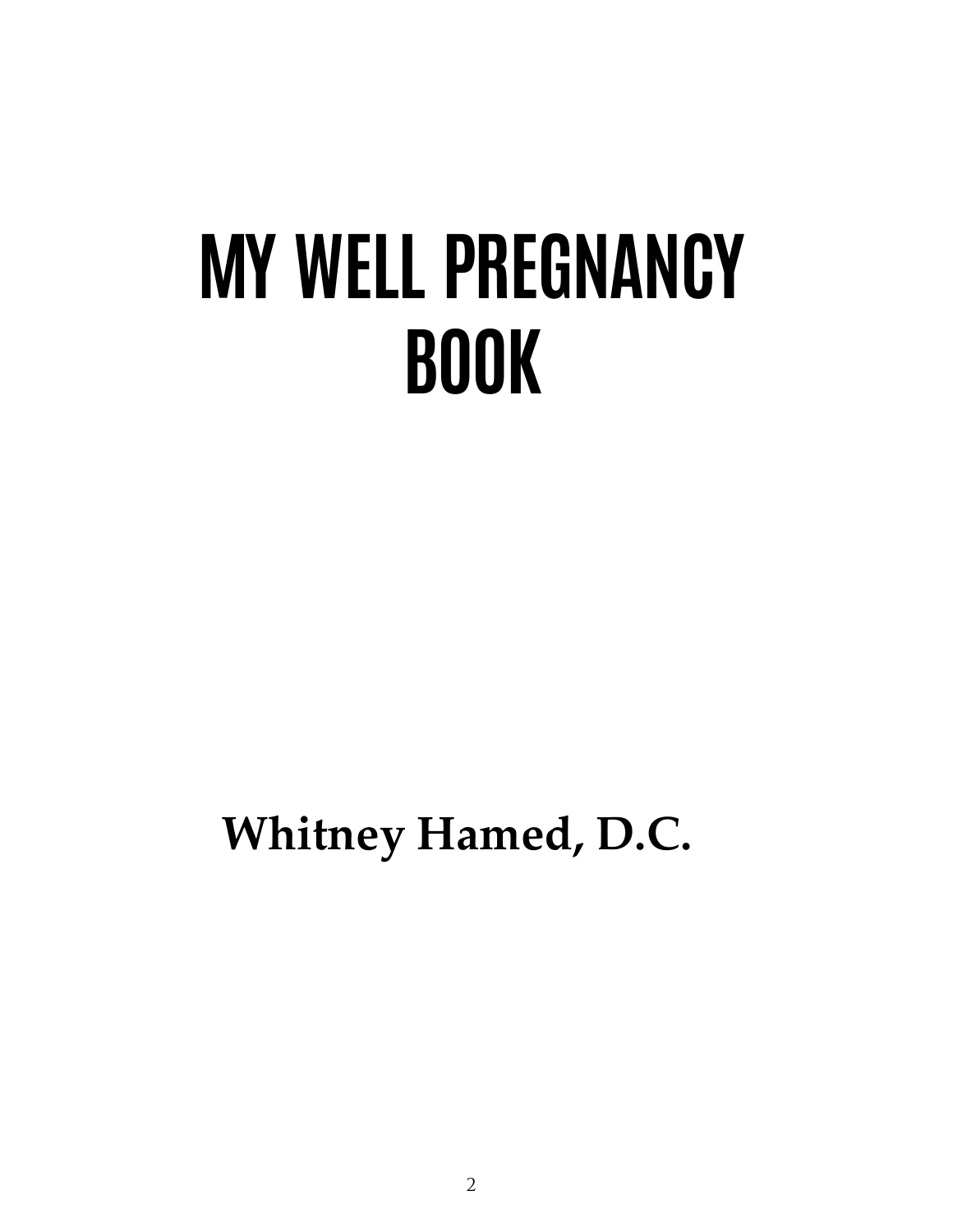#### Contents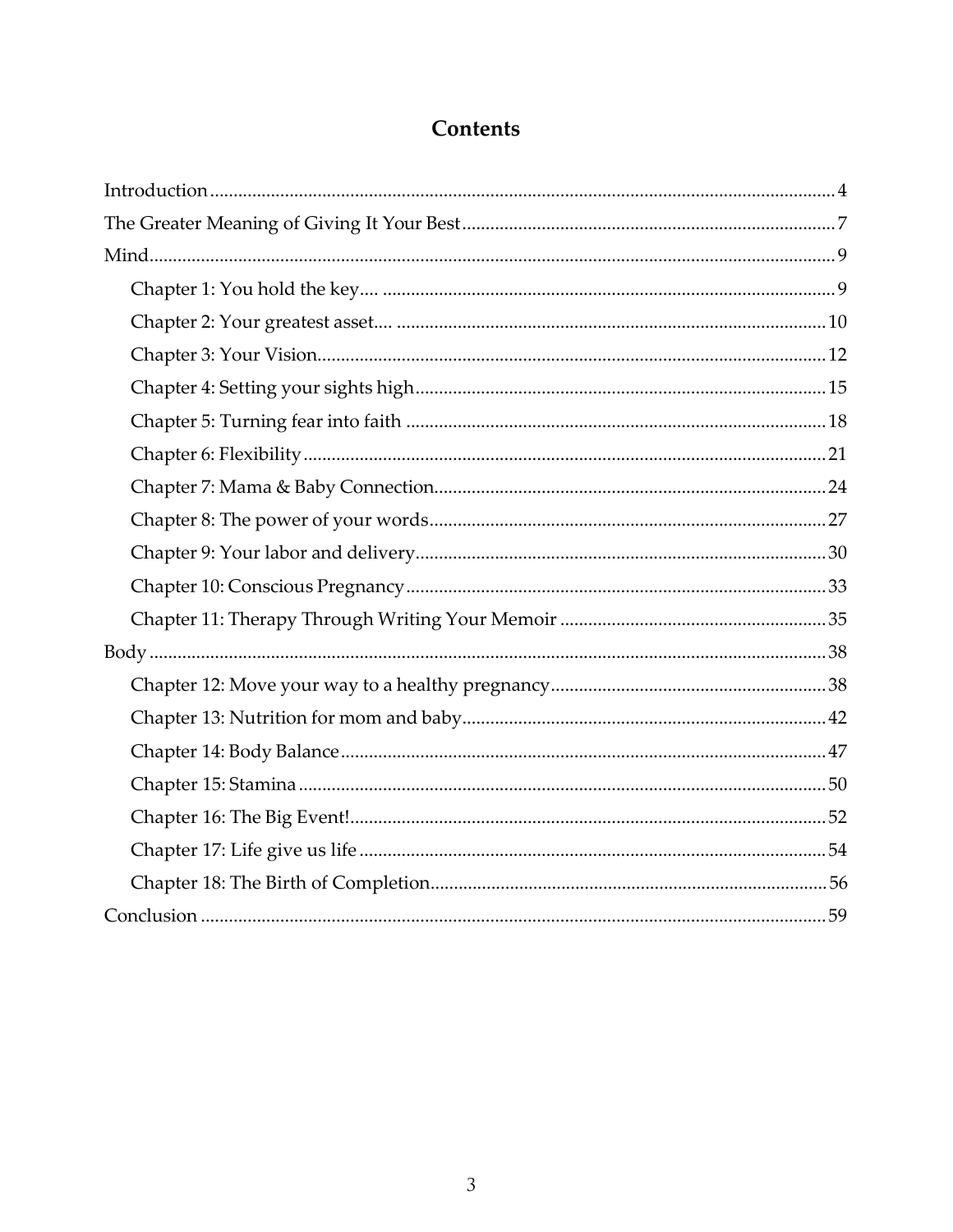#### <span id="page-3-0"></span>**Introduction**

Why is it that pregnancy for some women is a time when they glow with radiance, vitality, joy, and health while for other women it is a time when they glow with fear, ill health, and negativity? It is natural that when we as women discover we are pregnant for the first time or for the fifth time our inborn motherly feelings of joy, love, expansion of life, and desire to nurture the new baby growing inside our bodies fills our minds and hearts. It is when a pregnant woman looks outside herself and ignores her inner wisdom that the fears, myths, disbeliefs, and dogmatic views of society negatively influence her beliefs and feelings about her strength, wisdom, and capacity to have a healthy, joyful, beautiful, natural pregnancy, labor and delivery. We are told by society that during pregnancy it is a time to eat for two, that it is normal to have daily cravings for sugar laden treats, that physical activity and exercise are not necessary or even dangerous, that we should just take it easy, and that it is normal to have aches and pains. Over the years the paradigm of our healthcare system is; all we have to do is show up to the hospital get our cocktail of drugs to ensure that we have our babies on or before our due date, not feel any pain, and the doctor and nurses that are in charge will "take care of the labor and delivery process". These are myths and unconscious beliefs that have been passed down throughout the years. They are based on fears and are now accepted as "normal". Often the result is that women then view pregnancy as a time of joy intertwined with an unhealthy projection of how to take care of their body, mind, and overall health. This unhealthy projection also infiltrates into a woman's expectations and lack of confidence in herself and in regards to the ability to have a natural and empowering childbirth.

On the other hand, women have the opportunity to glow with health, radiance, beauty, and energy throughout pregnancy. Women have the right and the inborn capacity to experience an empowering and joyous pregnancy, labor, and delivery. It is when women educate themselves on the resources and opportunities that are available to support them in their choices that a conscious pregnancy unfolds. A conscious pregnancy leading into a mindful labor and delivery takes commitment. Commitment to the foundations of optimal physical, nutritional, and emotional health. Dedication to empowering thoughts and actions or daily habits. A network people and health care professionals who will be coaches that support a women's choices during her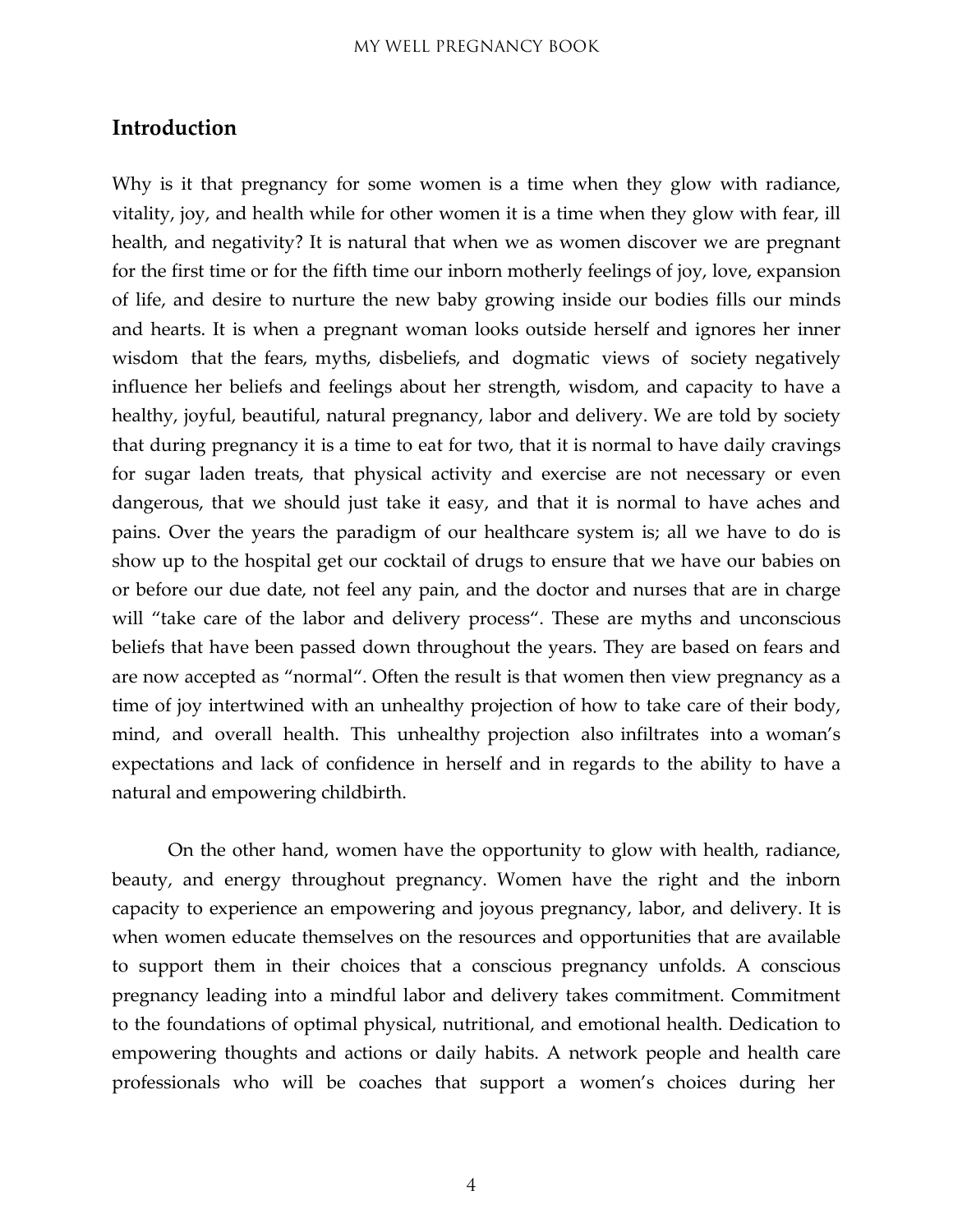pregnancy and birth plan. It begins with a thought or a feeling that we have the desire and capacity to be a vibrant pregnant women who has an empowering and natural labor and delivery. Then depending on that woman's dominant beliefs she will choose to honor that innate wisdom or to let her own fears projected on her by her environment or society break that initial empowering belief down. My message is that we as women have the resources, the people, the opportunities, and most importantly the ability to experiences a conscious, healthy, and natural pregnancy, labor, and delivery. It is in the choices and thoughts we make and create everyday that move us closer to the pregnancy and birth we truly desire. I honor every woman and her inborn wisdom and strength to have the most joyful, healthy, pregnancy and empowering and natural labor possible.

#### *My Childbirth Experiences……*

When I found out I was pregnant with my first child, my daughter Reese, my conscious immediately told me that I wanted a natural child birth. I felt confident that I could do it, I just needed to surround myself with the right people and environment. This is when and how I discovered midwifery, doulas, and home birth. As I started to explore the approach and care of midwives and doulas I began to understand that their approach was far from the approach of traditional obstetrics and it was what I wanted. It was after hearing various birth stories from women who went into a traditional hospital setting and had a birth process that unfolded in a way in which they did not plan or choose, I decided my birth was going to be on my turf, with my best interest in mind. I tend to trust and go with my instincts on everything in life but my husband was a little skeptical and had lost of questions. So, we then sat down with our soon to be midwife for an interview. My husband asked questions like, what happens if there is an emergency, what if something goes wrong, what if the cord is wrapped, how do we know the baby is O.K., and how fast can you get to our home. As our midwife answered all of our questions it was then that we realized the extent of her training, her confidence and experience in delivering babies, and her care and compassion for the woman in labor. We were then 100% on board for having a home birth with a midwife and doula. Everyone thought I was crazy and brave for doing such a thing. To this day I tell those who have that viewpoint that I would be crazy and brave to step foot into a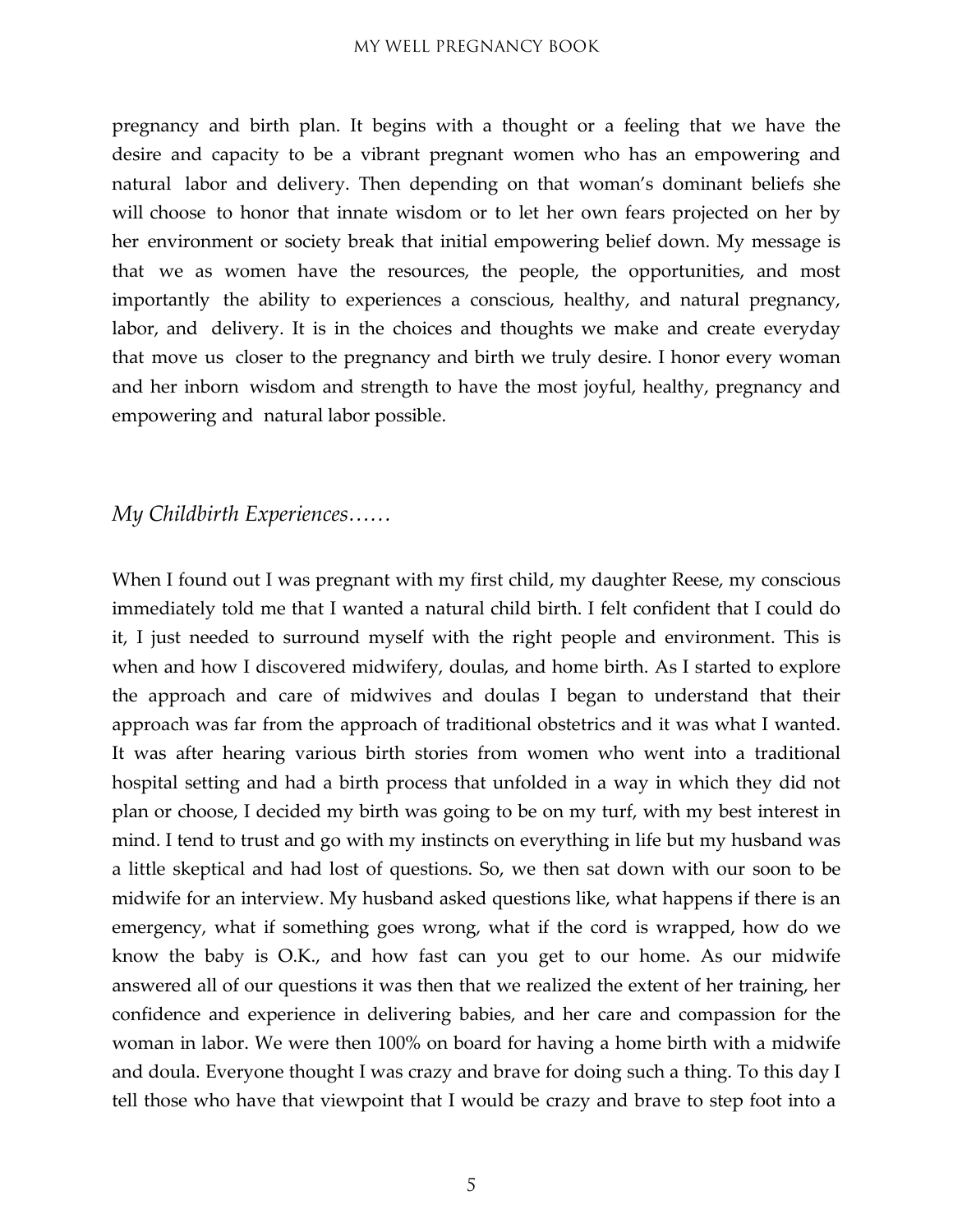hospital to deliver my baby. After educating myself on the facts and statistics of the safety and outcomes of homebirth and the occurrence of birth intervention compared to a hospital birth my instinctive decision was further supported. Fast forwarding to December 15<sup>th</sup>, 2005 was my first homebirth. My labor began and my husband called my midwife and doula. The setting was so very peaceful; an aqua doula birthing tub was set up in my living room with soft yoga music in the background, soft white Christmas lights shining over the mantle and tree with lavender scents burning in the background. My labor was 2 hours and my husband, midwife, and doula coached me to the birth of my visions and my dreams. It was an empowering experience that made me fully focus on my body's abilities, the love I had for our new baby girl and bringing her into this world in the most natural, safe, and peaceful way I knew possible. My second birth two and one half years later at our new home in O'Fallon Missouri was just as special and beautiful. It was also 2 hours and I had a water birth with a similar serene setting. I found another caring, experienced, professional midwife and an exceptionally gifted doula who worked harmoniously to once again give me the support and environment to deliver my second and third children; baby boy, Boston Cash and baby girl Taylor Olivia

I had and will always have complete faith in my body, my capabilities, my health, and midwifery to bring my children into this world. But, that is my head space. Every woman has a different set of circumstances, fears, significant other, family influences, background, ect. So, it is up to every woman to listen to what her consciousness tells her, regardless of others, and start exploring the different option for her birth. Homebirth, midwifery, doula services, water birthing and natural child birth are all wonderful and viable options for almost any woman. I tell you of my experience because I want more women to know it is possible and that every woman can have the birth of her visions and dreams.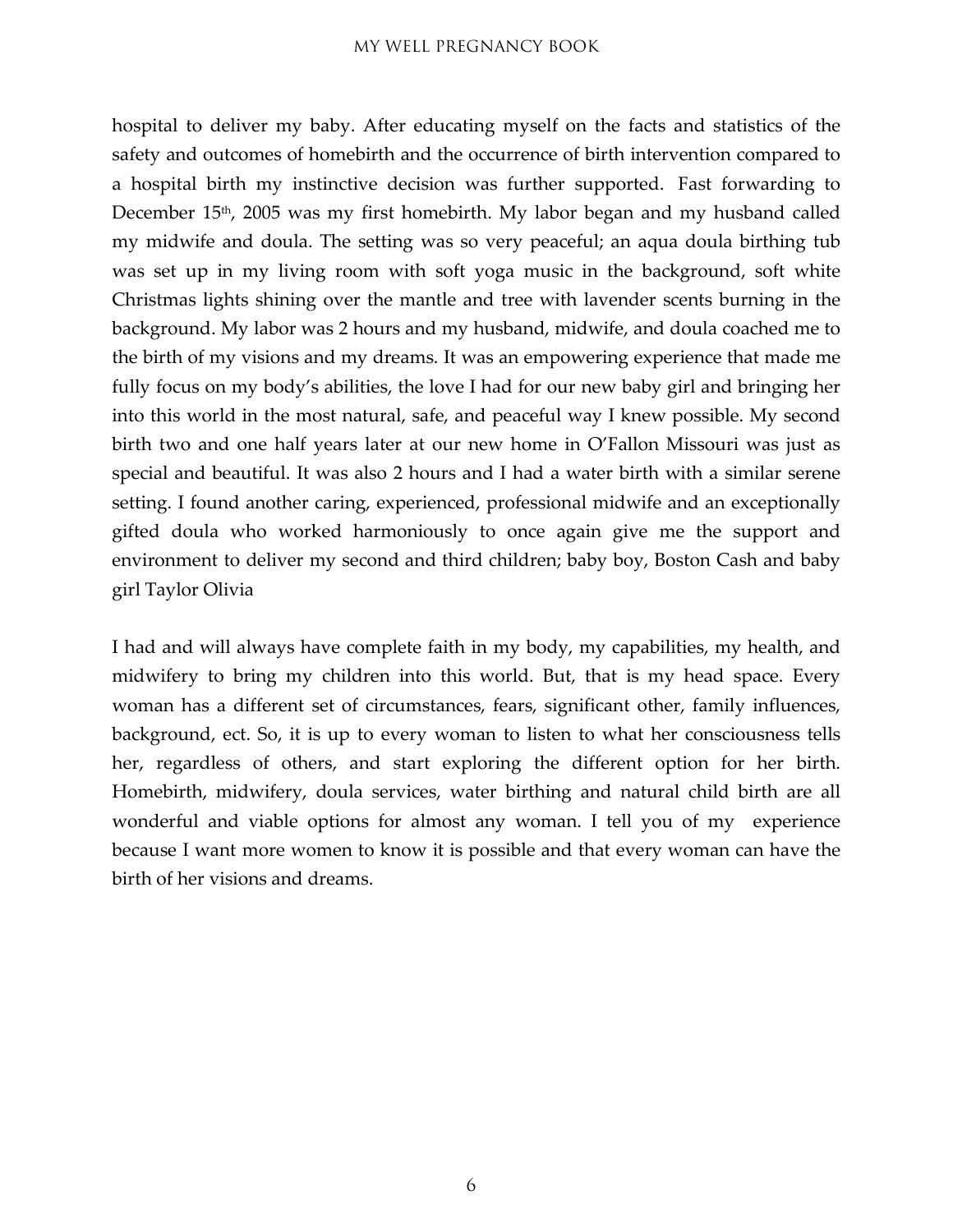#### <span id="page-6-0"></span>**The Greater Meaning of Giving It Your Best**

Why read this book? This book gives you the opportunity to discover your potential as a woman and a mother. Pregnancy, whether it is your first or your tenth, is a unique and special time to re-connect to your womanly intuition and the love you have to express and receive. It is a time that you can establish your goals and visions as a mother, role model and leader for your new baby, and established family if you already have one. Your thoughts and actions during the 9 months of pregnancy set the stage for successful emotional bonding, baby's overall neurological, physical, and emotional development, and a positive and peaceful environment in-utero and postpartum. In other words you have the opportunity to be a guide for your children, to help them reach their full potential by giving it your best during pregnancy, mind and body. In turn, you may discover hidden gifts, strengths, and values as a woman and mother that you have been to "busy" to see or express in your life. By focusing on yourself and the level of how you take care of your mind and body during pregnancy you will find that your strength and connection with all relationships in your life are greatly improved. This is because when you honor your mind and body during pregnancy you have more to give to others.

The "glow" is truly more than a hormonal change. It is because you are loving yourself again. When you choose healthy, loving thoughts and actions for you and baby your "glow" radiates because of how happy, joyful, and connected you are. This is a wonderful result of giving it your best, but realize this result still has another deeper meaning. The secret is this; by the result of expressing your true potential as a woman and mother during pregnancy you will positively influence your future generations, starting with your own children, and our entire culture. I know that seems like a "big" thought but hear me out. The way you think, act, feel and live your life is observed by all. First comes your own family that is with you day in and day out, then your friendships and community. The way you live your life and specific to what this book is about, how you take care of your mind and body during pregnancy will impact many. Without a word you lead by example. You have the opportunity to provide a history for your future generations on what a healthy and conscious pregnancy and labor can be like. As a woman and mother you are a leader and role model. What a better time to examine what type of role model and leader you want to be. It starts now. It starts with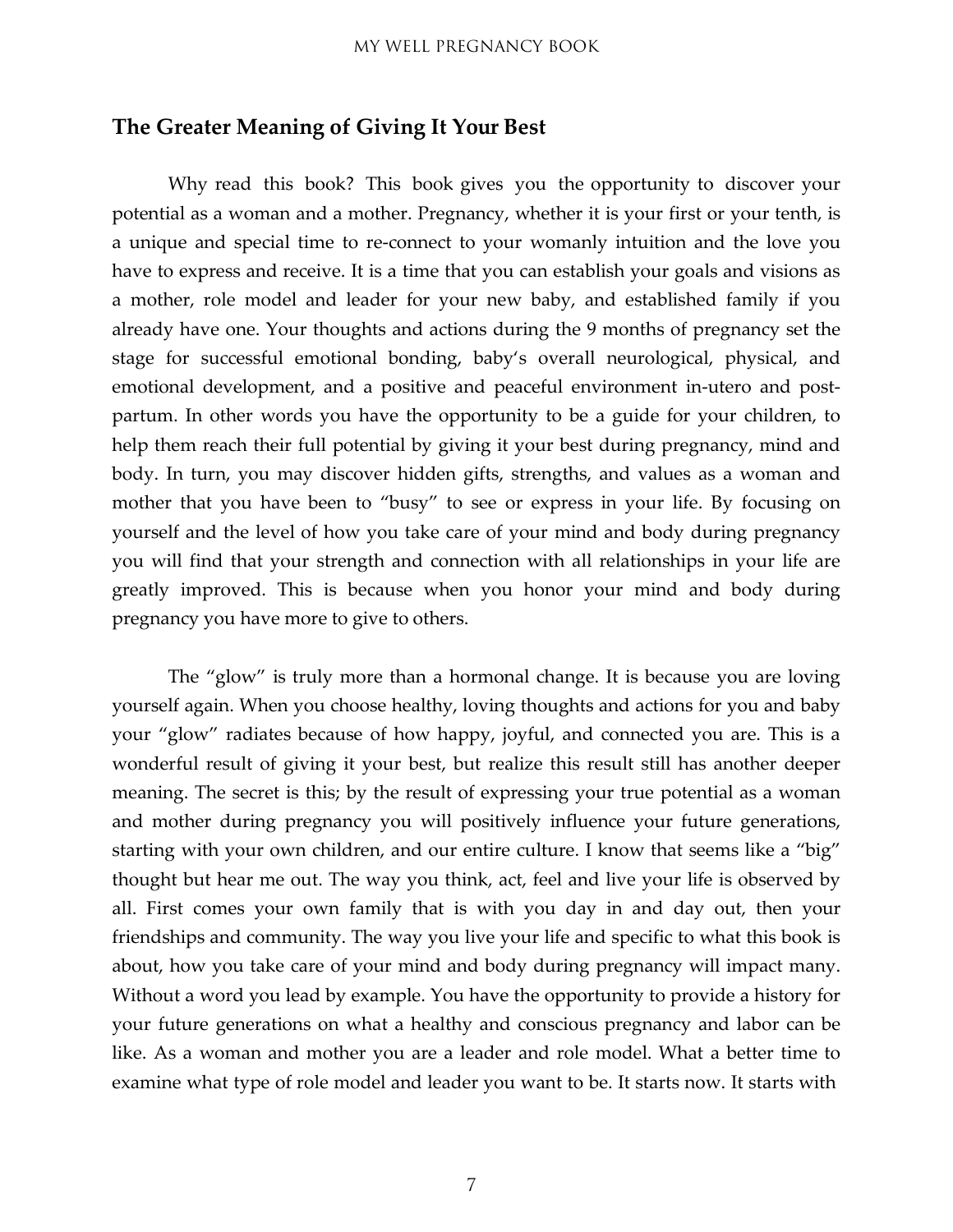making conscious choices, examining your thoughts and actions, and aligning them with the woman and mother you desire to be. The greater meaning for you personally is how you define it. I ask you to take time now and throughout your pregnancy to define what is possible and what truly brings you health, vitality, and joy. Discover your greater meaning.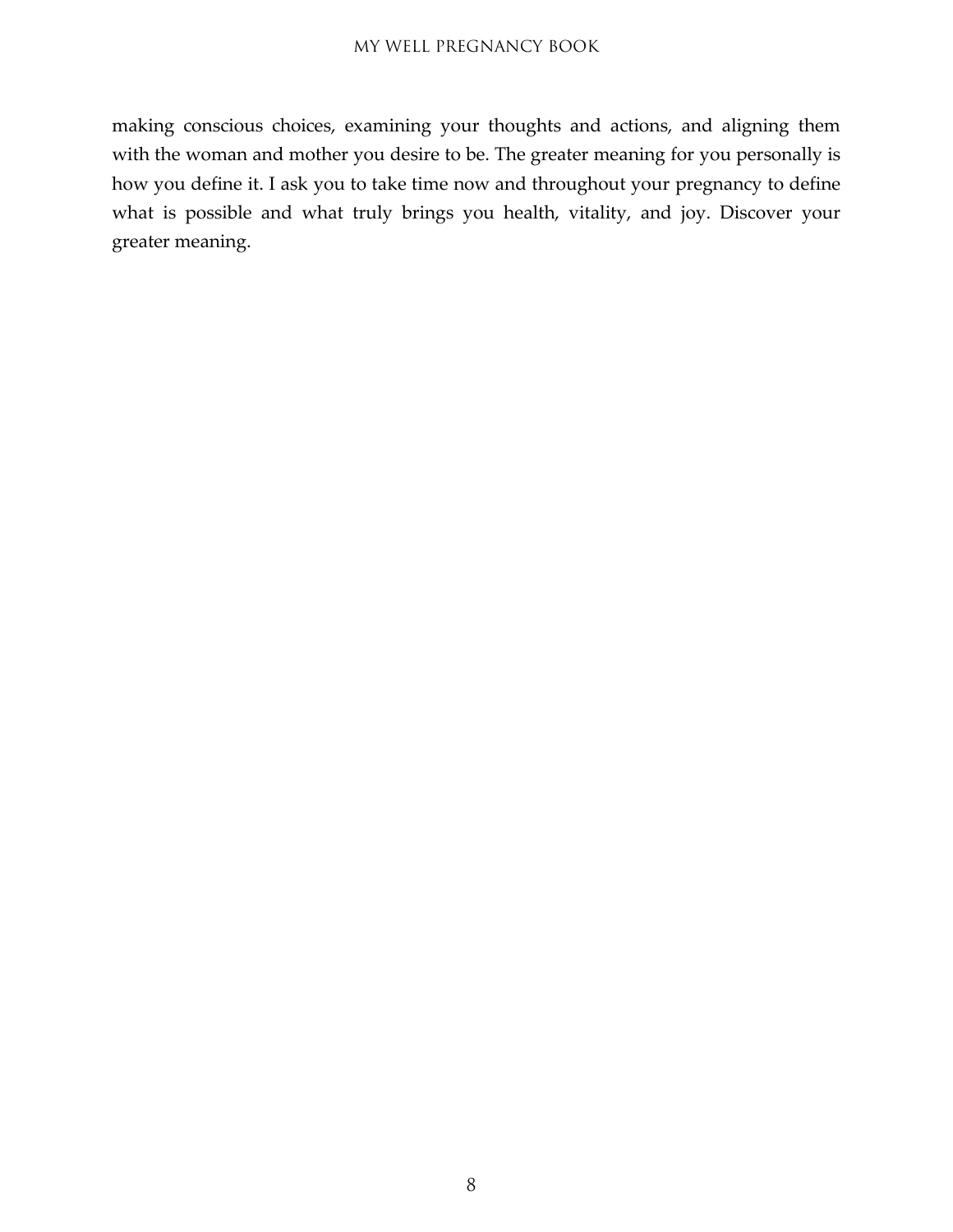#### <span id="page-8-0"></span>**Mind**

#### <span id="page-8-1"></span>**Chapter 1: You hold the key....**

The biggest lesson I have learned throughout my three pregnancies is that I am unique. Meaning, I chose not to fit into what others thought a pregnancy should be like or what a pregnant woman should experience during pregnancy, labor, and delivery. I realized that no matter what I was going through during each trimester is that I held the key to a healthy mind and body. It was my thoughts and consistent habits that gave me joy and great results in all areas of my pregnancy regardless of the physical changes I personally experienced or the cultural perceptions of pregnancy.

You and every expecting mother reading this hold your own key. Your key may be different than mine and open different doors for you but you will never be able to use your key unless you recognize and confidently use it. This key represents what women have had for ages and ages. It stands for inner guidance, your intuition, your mental and physical strength, your body's natural built in hormonal and healing system, your inner peace, and your energy and vitality. These descriptions of what you have already inside you are not commonly talked about by our culture, the traditional medical profession, other women, or by our own mothers. So, I understand these might sound like foreign or lofty words to you right now but once you feel and see these qualities in action for yourself you will realize the keys and the power that you do hold.

Because of my background in natural health and my own stubbornness to do it my way and buck the traditional system of almost anything in my life I was fortunate to discover these keys during my three pregnancies. Not only did they give me great benefits during pregnancy, labor and delivery but they have shaped the woman and mother I am today.

It is time for you to find your key and unlock the potential you have inside to experience the pregnancy, labor and delivery you truly desire. You can design the mind-set and physical experience you want and that you are individually capable of.

#### Pregnancy Gem: *You can either stumble along the pot-holed filled path that others have worn out before or you can go down your own path laid with golden bricks*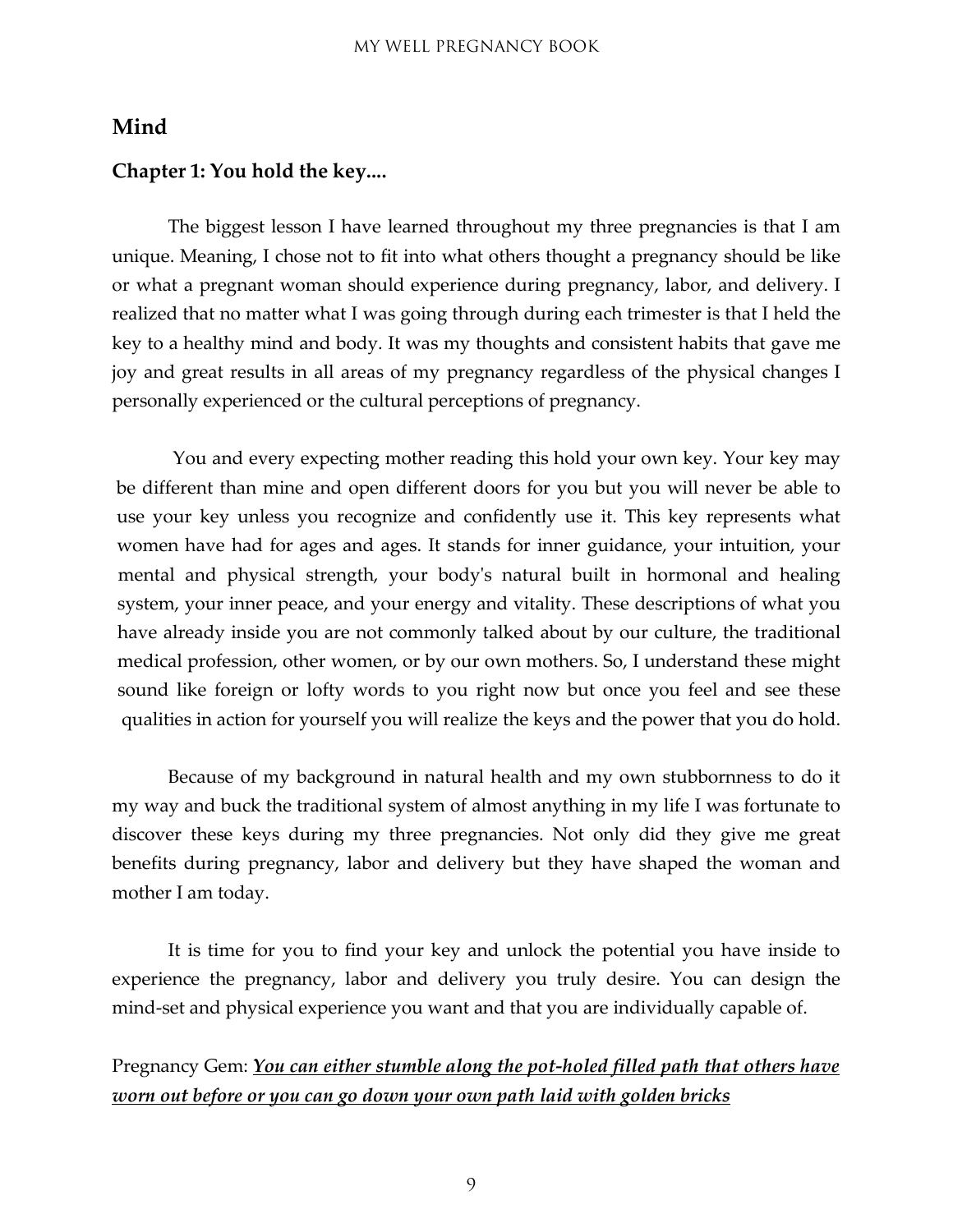#### <span id="page-9-0"></span>**Chapter 2: Your greatest asset....**

Pregnancy is one of the greatest honors and joys of being a woman. At the same time this joyous period is mixed with a great deal of hormonal changes to support the growing fetus. For many women this can be a challenge. How you feel changes in the beginning of pregnancy and for some continues on to various degrees. Nausea, fatigue and irritability are common symptoms expecting mothers experience. Personally, I experienced so much nausea and varying degrees of fatigue the first trimesters of all three pregnancies I would loose 5-8 pounds and often wonder "how am I going to make it through this". I understand, it can almost be paralyzing. These symptoms that I and many other women experience can even alter the amount of joy you are associating with being pregnant and really affect your ability to function in your life. It is real. So fortunate are you if you do not experience this degree of changes during your pregnancy. For myself and those of you reading who do I will reveal to you your greatest asset to get you through it.

You must use your mind to overcome your physical symptoms. Your physical symptoms may come and go, change, or remain. Regardless you have the opportunity to call on your mind and spirit to put a blanket over these challenges to be able to experience joy throughout your pregnancy which in turn fuels your ability to keep on keeping on. How? First is to re-frame in your mind what you actually are experiencing physically. Meaning, yes it may be real but what do these changes mean? For example, the nausea may be your body's way of protecting your baby, or choosing foods that are best suited for you at this time in your pregnancy, or it may be your body's way of getting you to slow down considerably for the health and development of your baby. I noticed a direct correlation with the amount of stress and fatigue I had in relation to the level of nausea I would experience that day. Instead of just fighting through it with my will I finally wised up my third pregnancy and listened. I took a nap everyday, even if it was at lunch at my office. I cut my workouts temporarily from 6 days a week to 3-4 days a week for 20 minutes versus 60 minutes. I even reduced my hours at work and simply asked other people in my life for more help. To do any of these steps I first had to be aware that these were changes that were there for a reason so I had the opportunity to honor this time during my pregnancy and make some changes to accommodate me and this new blessing in my life.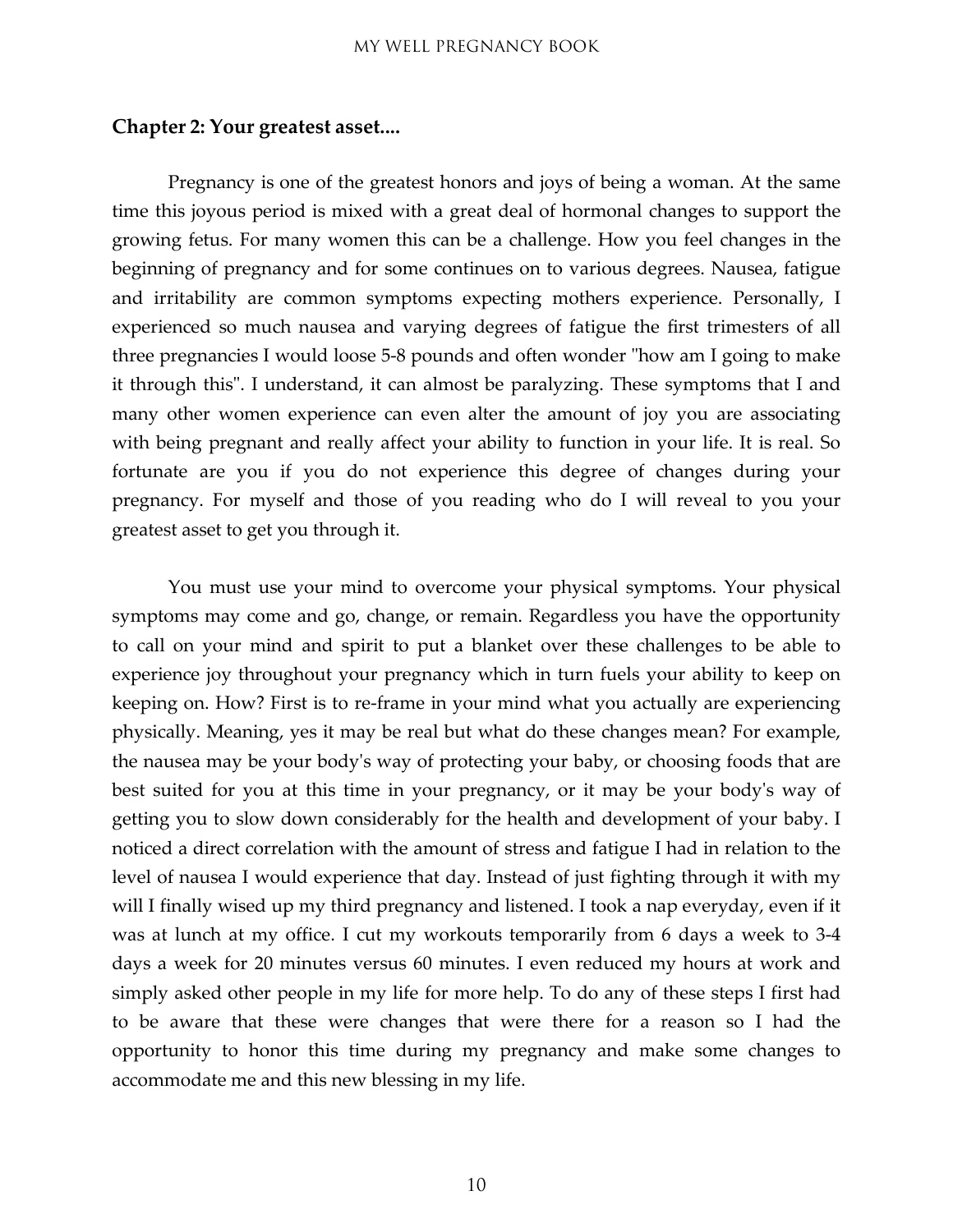Your mind is your greatest asset because you may not be able consciously control the symptoms you are experiencing but you can change your mental attitude, your perspective, your outlook, and your thoughts about whatever challenge you are facing. Another great function of you mind, if you use it, is to be present where you are. For example the more you think about your ailments or worry about how you are going to get through your "to do" list of your day the more the physical symptoms of your body can take over. Why, because you are not relaxed and focused on where you are and what you can do at that given moment to not only get through it but find joy and peace in it. For example, have you ever tried to multi-task thinking you could get four things done at once but only to find out each task was done incorrectly and possibly the person in front of you was frustrated because you did not even hear what they were trying to tell you? You can choose the quantity and quality of your thoughts. You can either let your mind and thoughts be consumed with the sensations of your symptoms and worry about future events you can not control or you can focus on what is important and right for you at that moment so that you can be present with where or whom you are with at that time. The second option may not take away whatever physical challenge you are experiencing at the time but I promise you it will ease the tension of your mind and body which will result in less stress, fatigue, and a perpetuating cycle of your focus on "what is wrong". Meditation is one of the best practices to help you with this new mind habit.

#### **Please see Well Pregnancy Journal for instructions and references on meditation**.

Pregnancy Gem: *Allow your mind and body to be friends, because the more they get along the better you will feel*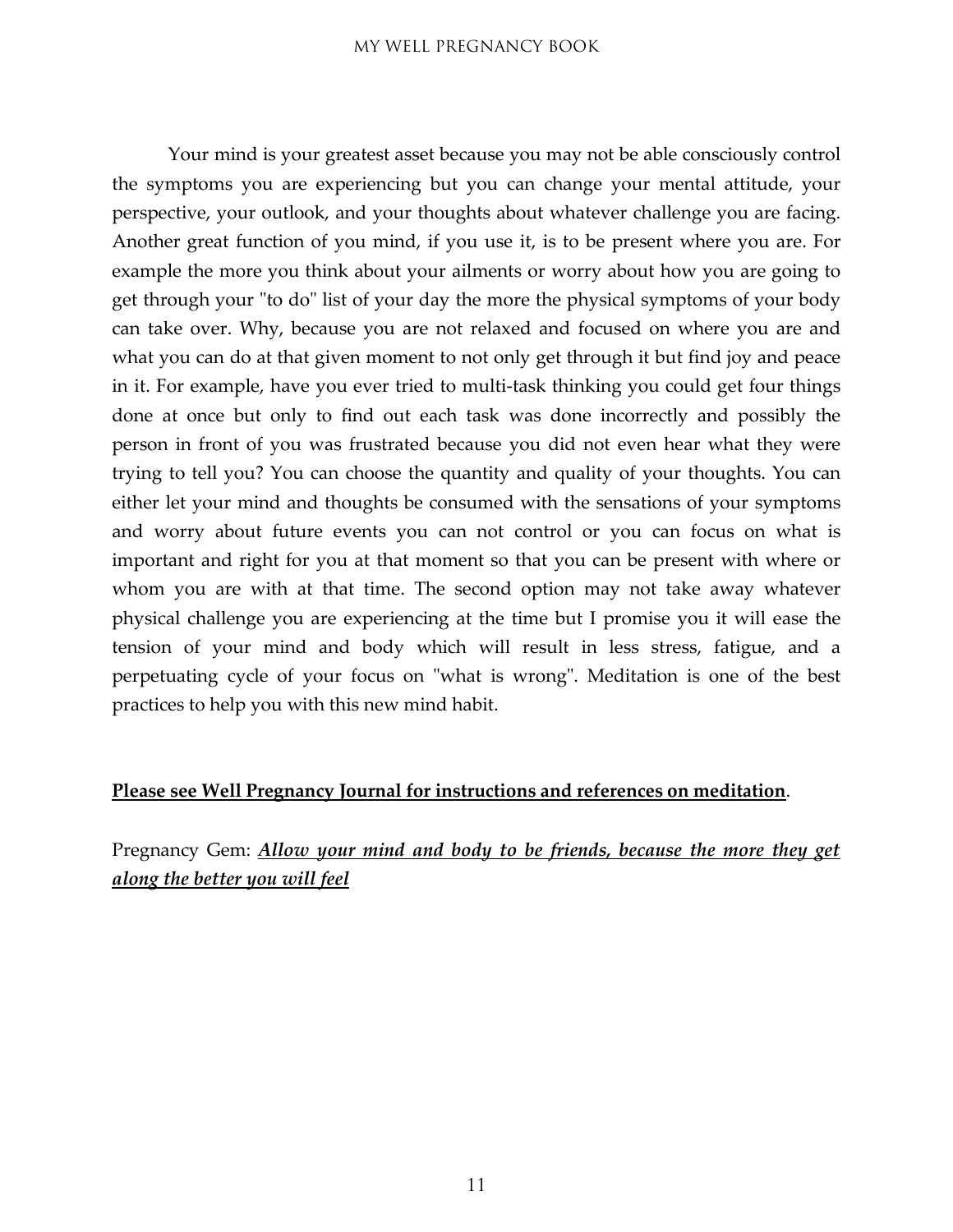#### <span id="page-11-0"></span>**Chapter 3: Your Vision...**

What do you envision for yourself during your pregnancy? This may be a question you have never thought to ask yourself. Or you may have thought about how you see yourself during your pregnancy or how you will experience it based upon cultural stereotypes of pregnancy, commercials and television, or even by the beliefs and stories of your own family and friends. For your benefit I ask you to become aware of what your vision is for yourself during your pregnancy, labor, and delivery. How do you want to look and feel each trimester, what activities do you want to do while you are pregnant, what kind of labor and delivery would you like to experience? Answers, your answers, to these questions will reveal to you your own true desires for what and how you want to experience pregnancy and labor. Then it is up to you to act upon and make real your visions for yourself.

Visualizing is a process that we have done since we were children. Daydreaming and imagining came naturally to us once. As adults we often loose touch with this creative habit. Our thoughts about what we can do or what a circumstance could look like in the future is heavily influenced by our past experiences and fears so that we are not daydreaming for what we really want at all. We are imagining ourselves and our future reality based upon old messages, usually negative or self defeating, and beliefs. When you think about your pregnancy, labor and delivery what do you imagine for yourself? Do you succumb to the picture of; "I will be tired all the time, have to stop or limit my physical activity, look less attractive, and I shall eat whatever I want because I am going to gain weight anyway" or "Labor and delivery will be unbearably painful, I would never be strong enough to do it without pain medications, just get it over with". These are just two examples of common thoughts and beliefs that stigmatize pregnancy for so many women. You can choose your own thoughts and visions of how you want to look, feel, and experience pregnancy. You can open your mind to what options and possibilities are available for you during your labor and delivery. Visualizing what you truly desire for yourself during your pregnancy and labor is your pure creation. There are no rules for you, this is your journey through pregnancy. Choose thoughts that align with exactly what you desire for yourself. The power of visualization is stronger than what you may trust right now. Just practice it daily and your mind will see a new picture for you and your experience. Your mind does not know the difference between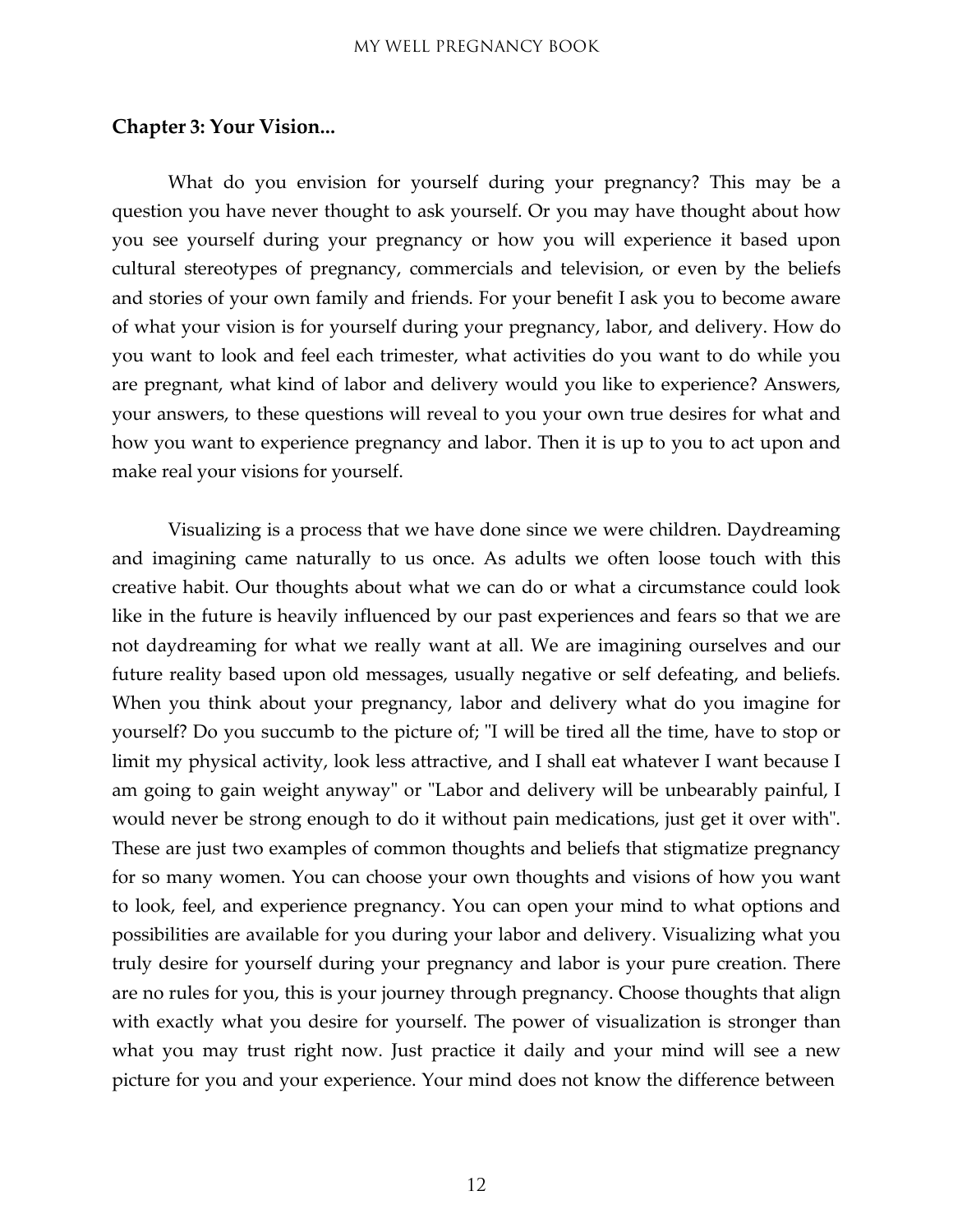what you imagine and what you really experience. Meaning, visualizing regularly will link your imagined thoughts for yourself, with the feelings you will have during your pregnancy with the actions you will take with the results you see and feel.

I will share with you my visions during each of my pregnancies. I hope that they give you an idea of what is possible and inspire you to create your own. Visualizing my daily actions and habits in addition to how I wanted to look and feel during my first two pregnancies were almost identical. The only difference with this pregnancy, as I am writing this chapter in my third trimester, is that my visualizations are even more clear and have an unshakable confidence and certainty behind them. From the beginning of my sixth week till the end of my first trimester, with all three pregnancies, the first thing I imagined for myself was my labor and delivery. It was important for me to determine what kind of labor and delivery I wanted, regardless of anyone else's thoughts and opinions. It was helpful for me, especially during the first trimester 24 hour nausea to see the end in mind. I visualized a peaceful serene, unmediated, home birth, that welcomed my baby into this world. I knew from the beginning without analyzing all the factors that I wanted to give birth on my terms, based on my highest values. I wanted to steer clear of any environment or circumstance during labor that would not support me in what I wanted. After that I really thought about what I wanted to do during my pregnancy. I knew that feeling good, staying fit, having the best energy possible, and eating healthy and nutritious foods on a daily basis was important to me. So at night, regardless of how tired or nauseated I was I visualized my next day and even my next trimester because I knew I would be feeling much better and the habits would be even easier. My key was never giving up. Constantly, I imagined what I wanted for myself in all these areas. Even when the fears and beliefs of others would be expressed to me I would think to myself; 'These are THEIR thoughts and opinions....and I have my own dream for myself". Please do not take this as arrogance or that I am disregarding any real health or safety concern for any woman who is expecting. I am telling you that visualizing is a self-supporting practice that guides your mind and eventually habits in the direction which you desire. This is far from control or rigidity. It is also far from conformity. When I visualized daily, even if it was for 2 minutes, it freed my mind of any doubts and fears that I would start to have. It kept my mind and body going in the right direction because it was the direction that I truly desired in my heart. Just like life, pregnancy can throw us curve balls. One day you may be flying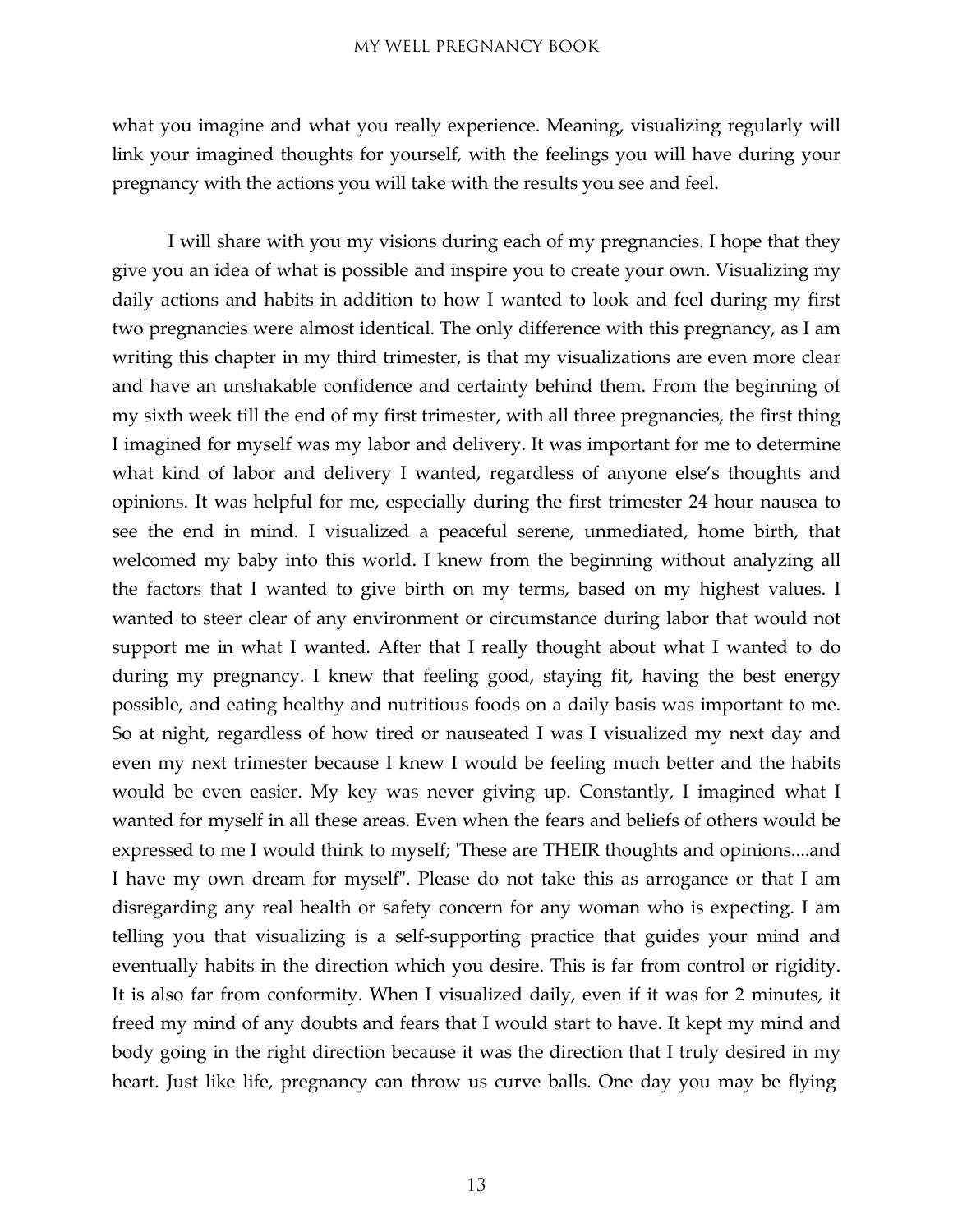high and feeling good and the next may be different. For some woman, who my heart goes out to, they may even get some serious news regarding their health or the health of their baby. The good news is; we can still stay flexible and instantly visualize what we want. It may be different than previous visualizations but that is the beauty of it. We can use our imagination with practice during our pregnancy, no matter the circumstance, to set our thoughts in a positive direction. Just so you know that there are real benefits and actions behind visualizing and its not just something children do, all my visualizations came true. I gained the perfect amount of healthy weight 14-16 pounds for the first two pregnancies and am on the same track for the third, worked out until the day I delivered, practiced as a chiropractor until the week I delivered, glowed with positivist each pregnancy, and had two natural home births, delivering Reese and Boston in the water with three hour labors. Of course, I am on my way and visualizing a third!

I ask you to be aware of your previous thoughts about yourself during pregnancy. Then I ask you to ask yourself, without giving yourself any excuses, what it is you desire. Finally I ask you to visualize....

#### **Please see Well Pregnancy Journal for instructions on visualizations**

Pregnancy Gem: *Let your mind dream of your hearts true desires, of what is possible, so that you have the opportunity to EXPERIENCE what you are truly capable of.*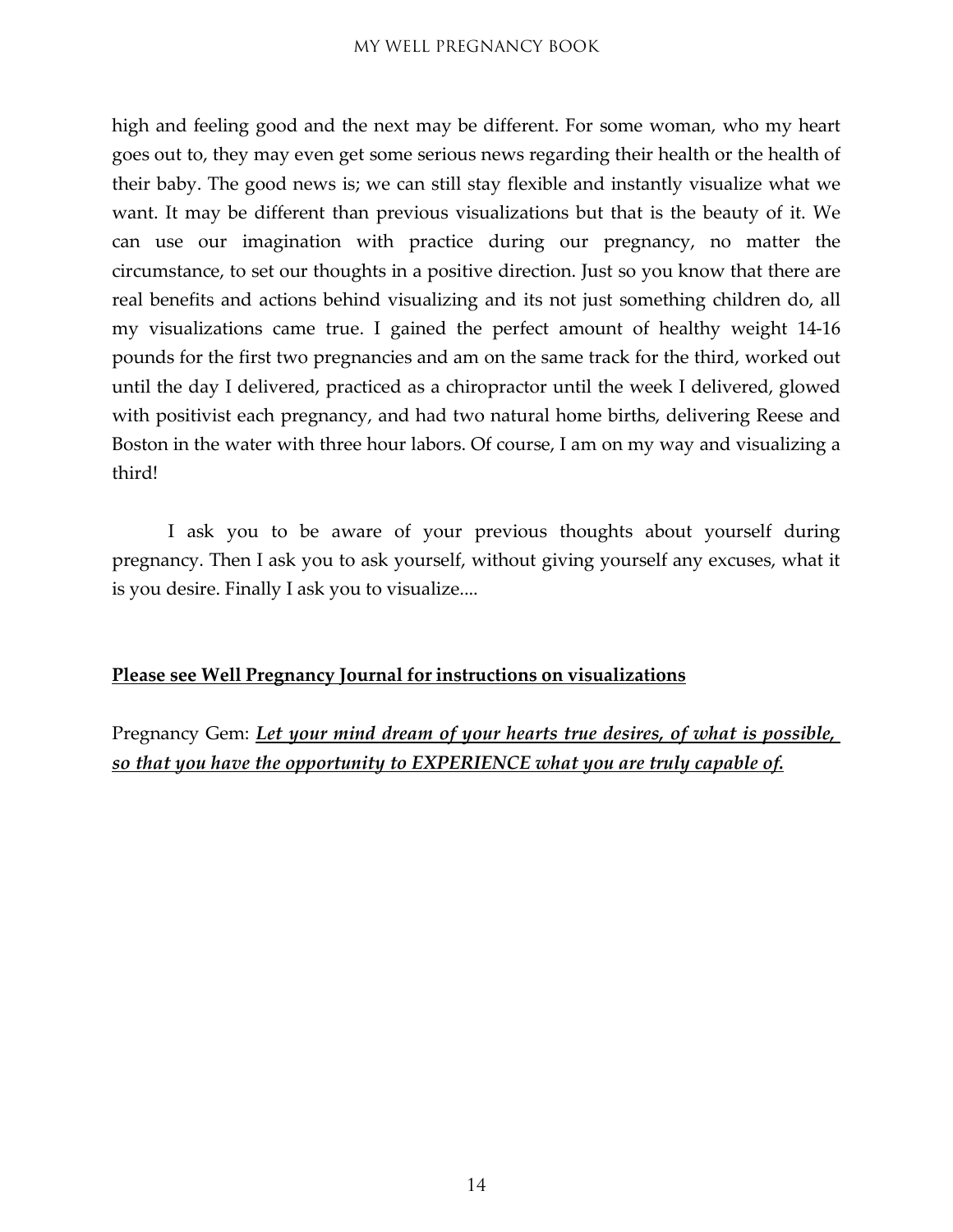#### <span id="page-14-0"></span>**Chapter 4: Setting your sights high**

Now that you have worked on thinking about and imagining what you desire for yourself and baby during your pregnancy, labor and delivery the next step is writing down your goals. Examples of goals are fitness goals, work goals, family goals, and financial goals. So, why is it not common thought to set goals during pregnancy too? We not only have our own health and wellbeing to think about but we have the health and wellbeing of the new little life growing inside of us to be conscious of. Goals in any aspect of our lives give us direction, focus, and meaning to our habits and action steps. Goals keep our minds, thoughts and actions on track with the purpose we intend in any facet of our life. Therefore, it is time that you write down your goals for your pregnancy. Your goals will give you a road map. A road map that you created and intend to follow. Your goals will remind you, during the harder times, of what you desire to accomplish. Always remember that they are your goals, may be subject to change, and that the fun is in the journey to your goals!

When I thought about what goals I wanted to focus on during my pregnancies they related strongly to my core values of feeling healthy and strong, maintain a healthy weight, experiencing joy, continuing my work, and creating the most healthy and positive environment for my growing baby. What that looked like was a list of statements that I put action steps behind everyday and week to achieve to the best of my ability. To be specific my goals were to exercise at the appropriate level 4-5 times per week; this included yoga, swimming, weight training, and cardio. With each pregnancy the quality of my nutrition and the types of foods I choose to eat was and is an integral goal of mine. It has resulted in keeping my energy up, keeping me strong, helping me gain the appropriate amount of weight, and most importantly to nourish my growing baby with whole, nutritious, chemical free nutrients. Perusing my passion and purpose through my work during each of my pregnancies was a goal I held high. The meaning and benefits behind this goal have proven to balance my life and my emotions tremendously. When I set the goal to continue my work as a chiropractor through the worst of the first trimester nausea until days before I delivered and I followed through, it resulted in being so present in giving to others and making a difference in their lives each day. Whether it is your work, your family, a particular cause or mission you serve I encourage you to have a goal that is meaningful to you and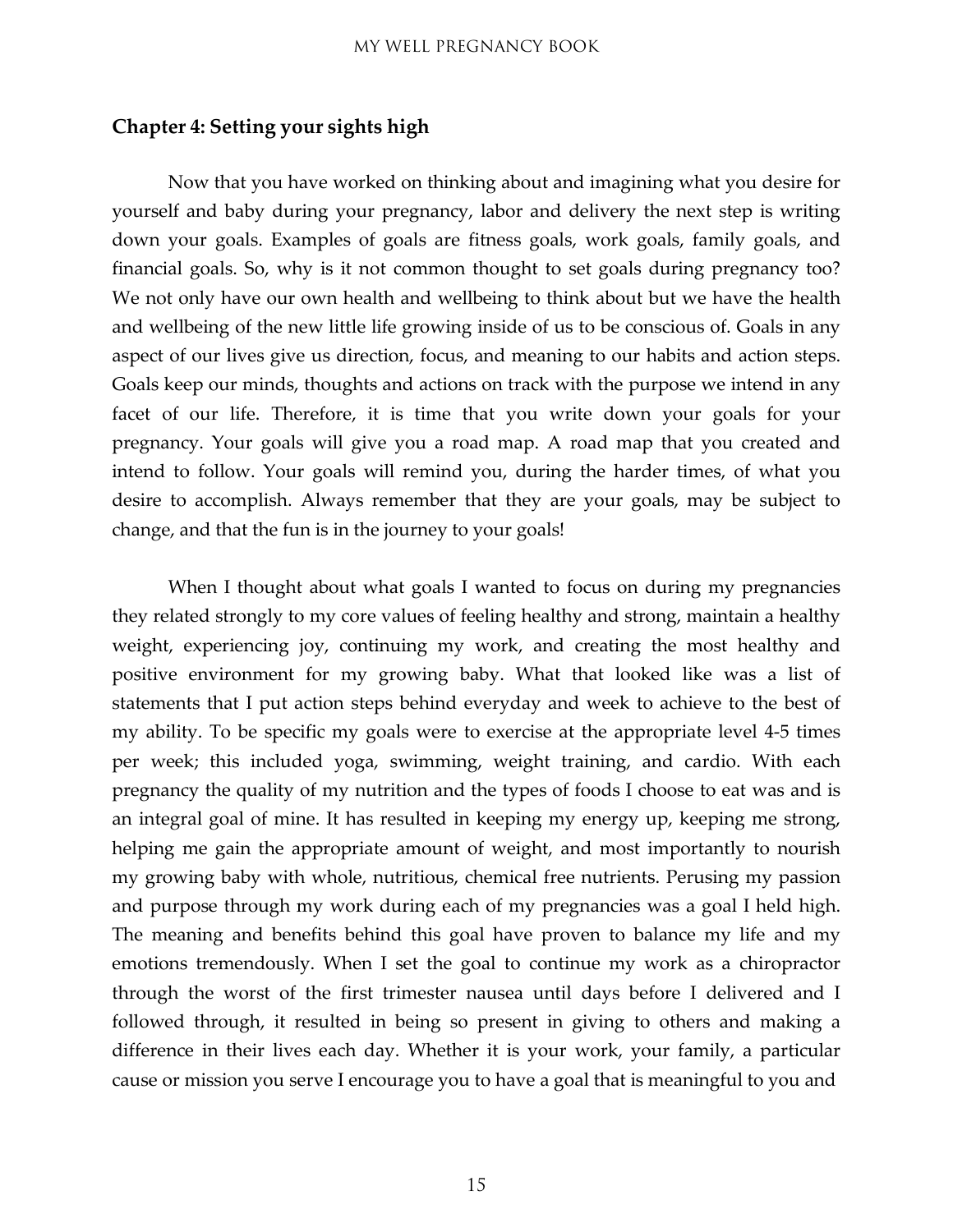makes you feel joy when fulfilling it. When you are only focused on yourself during your pregnancy it is easy to get caught up in your story; excuses you give yourself, symptoms or ailments you are experiencing, boredom or anticipation, fear of the unknown, and many more unproductive thoughts. Acting on a passion of yours or simply giving to others in some big or small way each day can help you to experience joy, gratitude, and love. In addition it takes your mind down a path of being present in the moment, diverges your negative and repeating thought patterns, strengthens your confidence as a pregnant woman, and creates balance in your life. It is easy to get focused on just one aspect of your life such as pregnancy but I challenge you to set goals that are diverse and include your passion and purpose. By doing this and following through you are giving to yourself as a women and mother while setting the stage for being an even more powerful, balanced, and loving role model for your baby and children who are watching you in action.

Your goals are your desires and dreams for yourself. The first step is to dream or envision what you want. The second step is to write your goals down. The third and most important is to write down the benefits of working towards and achieving your goals in addition to the consequences of not achieving or striving for your goals. Remember their is no such thing as sitting passively and saying you "will try". The reality is when you write your goals down you have the choice to take big or small action steps each day to achieve your goals or do nothing about them. It really is that simple. Rereading your goals and the benefits and consequences you determined for yourself gives you a healthy reminder of why your goals matter to you and why you would get up and follow through each day. How goals are different from your visualizations is that you are taking physical and mental action on what you have written down. Although, when you visualize your goals and them being accomplished positive emotions will start to build and your actions will follow like a magnet.

Your birth plan is another creative way for you to list out the visions, goals, and steps you want most for your experience during labor, delivery, and moments after baby has arrived. I have often heard "I am going to try for an unmediated birth but we will see what happens". Going into birth without a vision or plan for yourself is setting you up for an outcome that you may not have desired. Teams that make it to the world series plan and practice everyday for the best outcome at the end of the season. If you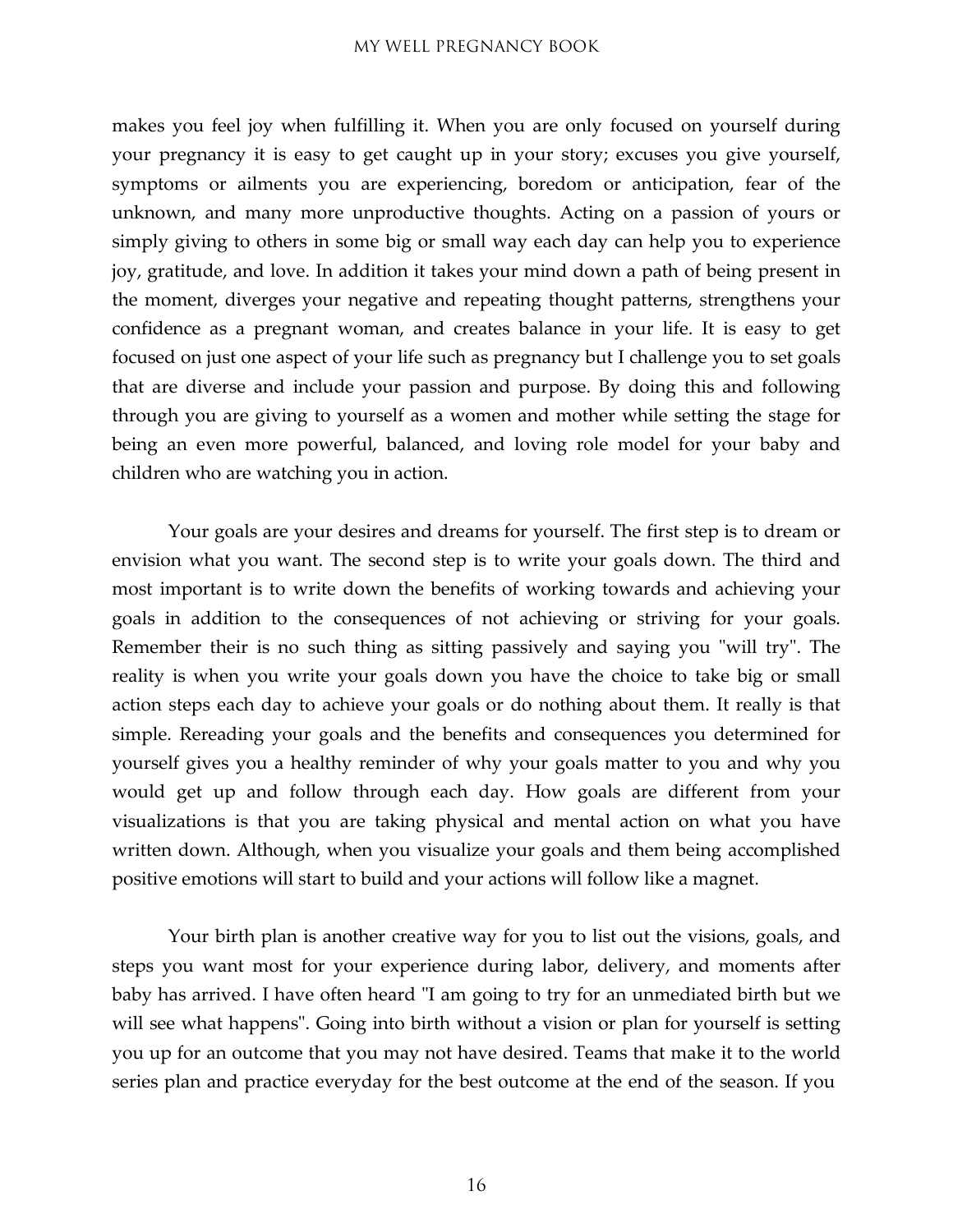want the best outcome that you desire it is up to YOU to plan and take charge. That begins with a pro-active, conscious birth plan. What is a birth plan? A birth plan is a list of all of preferences and choices for your delivery that you share with your doctor, nurses, double, and/or midwife. the birth plan is the map your birth and delivery team will use to follow your wishes.

#### **Please see Well Pregnancy Journal for instructions on goal setting and birth plan**

Pregnancy Gem: *Accomplishing the goals you set for yourself awards you with the gold medals of confidence, inspired action, and joy.*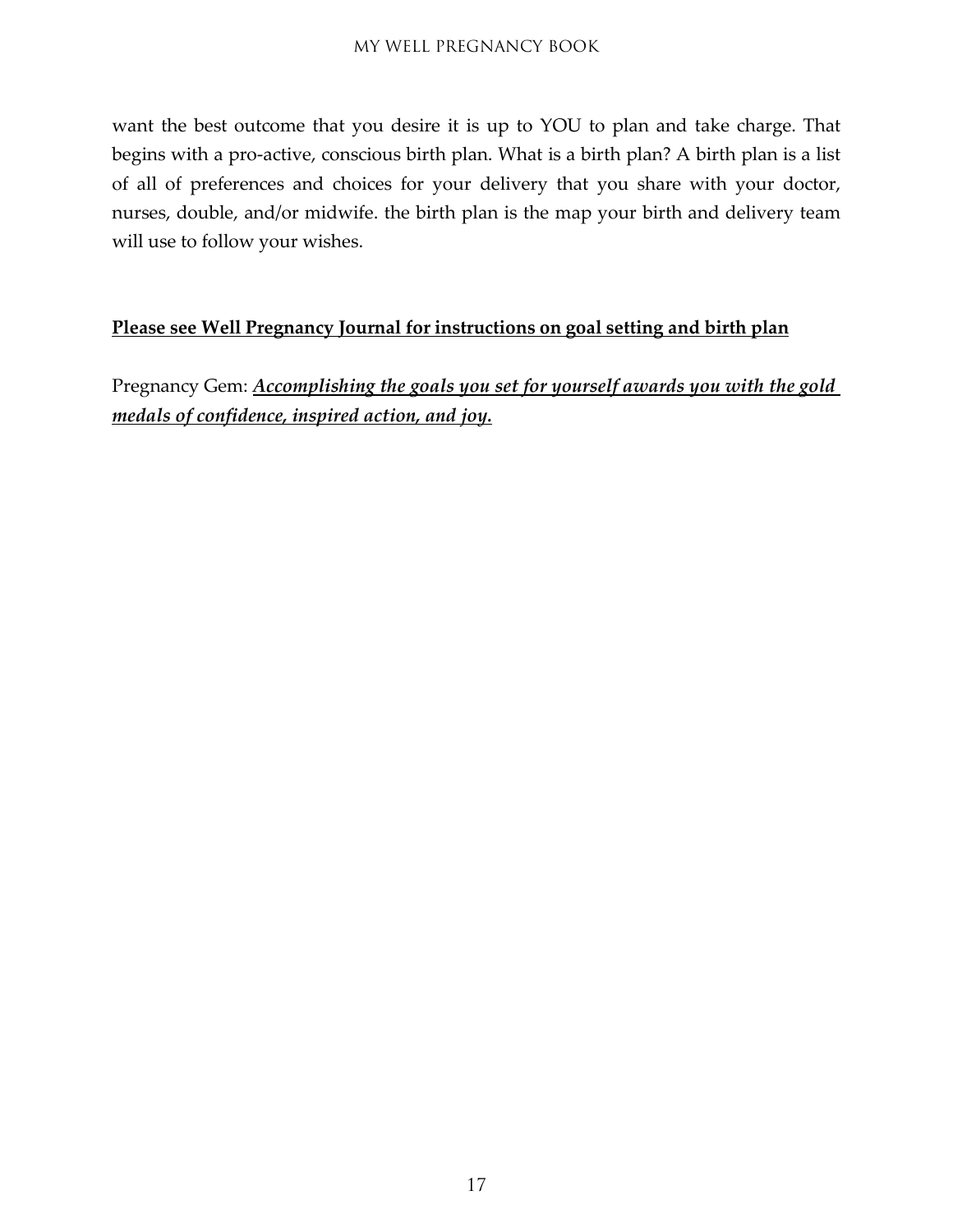#### <span id="page-17-0"></span>**Chapter 5: Turning fear into faith**

Your emotions not only effect your health and well-being but they also effect your developing baby. Negative emotions and fear can increase the amount of stress hormones circulating through your body and the amount of pain you feel during labor. Your thoughts and feelings heavily influence your experience during pregnancy, in labor and the delivery of your baby. Therefore, it is important to recognize any persistent negative emotions and reframe them with positive emotions for both the good of you and baby. How is this done? It begins with your thoughts and your feelings. We have millions of thoughts per day and can not always change outer circumstances. So, it begins with consistently increasing your positive thoughts and feelings. Let's start with the most common negative thought associated with pregnancy and labor.

#### FEAR: False Expectations Appearing Real

Fears regarding your pregnancy and labor can come from past circumstances, other's belief systems that you have been influenced by, or our culture and media. Fears that women may have when they think about their pregnancy and labor could be; "Pregnancy will take a tole on my body and my looks", "Labor will be so painful", "So many things could go wrong during labor and deliver", or "Recovery after labor and breastfeeding will be so hard, can I do it?". We all have unique fears based upon our own past, upbringing, and current belief system. What you have the opportunity to recognize is that first you can identify your fears and tame them so that they do not impact the vision and goals you have for your pregnancy, labor, and post-partum experience. When you clearly identify you fear the next step is to tame it. Your fears are like a toddler throwing a tantrum. What is the best solution? You could combat the tantrums with force and domination. You could ignore the tantrums but they only continue on day after day. Or you could approach the child with love and understanding, let the child express their emotion, and then provide a new solution or choice that empowers the child to choose a new behavior and focuses the child in a whole new direction. Which do you think would result in a more peaceful and longterm solution? It is the same for any fears you have. Instead of trying to pretend you don't have them, ignoring them, or thinking that you have to "eliminate them", you can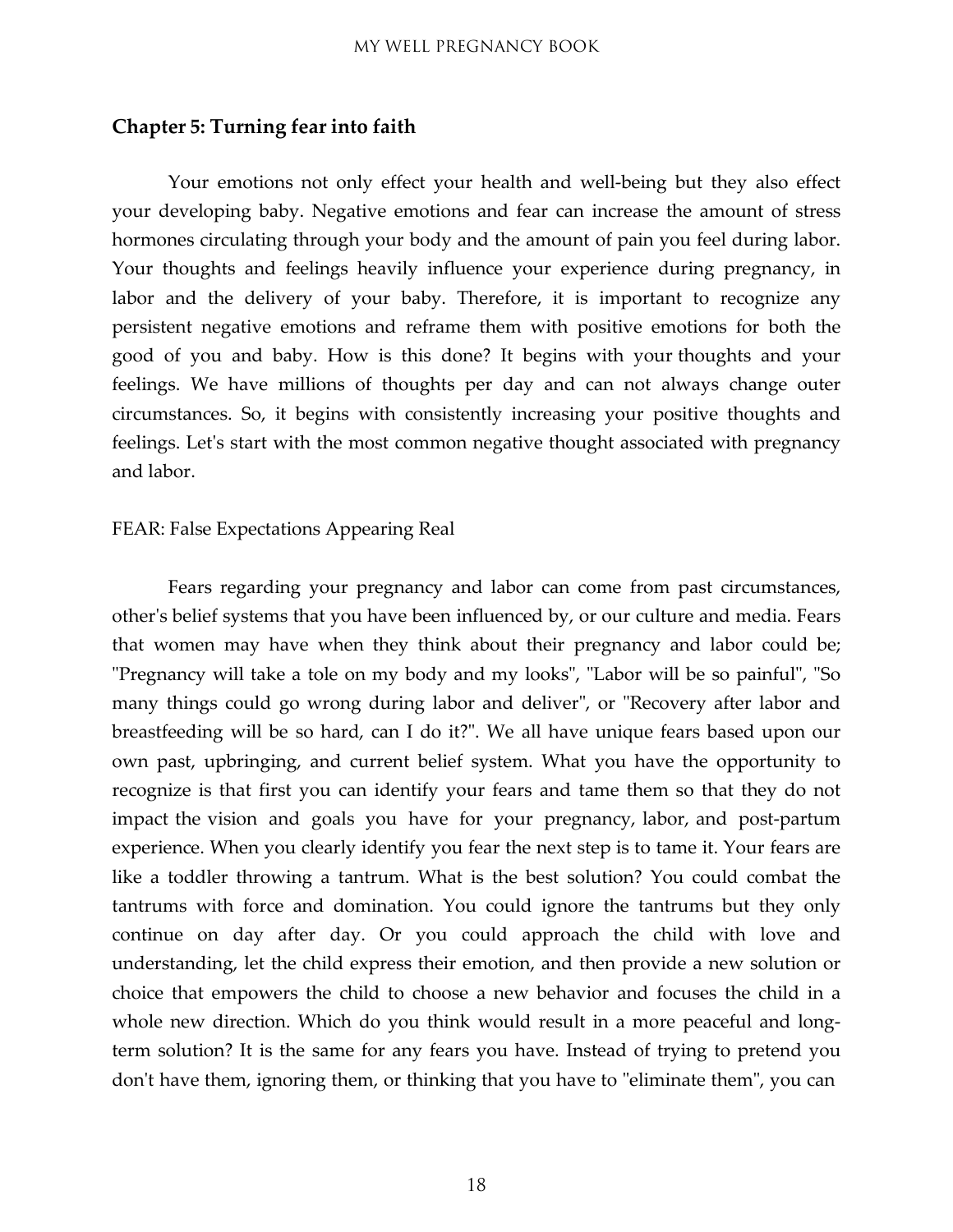slowly re-program or turn your fears into faith. By first becoming aware of your fear then you can honor that it is their by not judging it or yourself for having it. Then you move forward and re-program your fear with the exact opposite positive, empowering thought, action or behavior. You call upon your faith and your inner strength as a woman to say to your fear

"I understand that I have you, you do me no good, and my faith in myself and what I desire is letting you rest while I move forward!". Starting with this statement and then putting the daily action behind it will result in you experiencing what you desire in your mind for your pregnancy, labor, and post-partum because you are removing your own roadblocks that keep you paralyzed in fear.

I was close to fearless when it came to myself and knowing what I wanted for my pregnancy and labor. Although, the fear based opinions of others quickly made their way into my life as soon as I verbalized the type of labor and delivery I desired. From the very beginning I knew I wanted a natural home birth with no intervention. It wasn't something I had researched fully yet, all I can say is that I just knew that this is what I truly desired. Everyone from my husband, family, other doctors, friends, and even patients I took care of voiced their concerns and fears about my decision. I knew they truly cared about me and the health of my baby but they still were coming from of place of their own judgment, experiences, and belief systems. So, my solution in turning fear into faith was to first empower myself with the knowledge and resources to support my decision. As soon as my husband looked at the research which supported the safety of a home birth, met with a professional certified mid-wife, and got all his questions answered my support system was complete. My husband was on board and we hired our midwife and doula. From there I continued to feel and exude more confidence about my decision as I educated myself with research, books, natural birthing classes, and a social network of like-minded women and mothers.

Your fears or even the fears of others impact you in ways that you may not even realize. Fear can ultimately turn into doubt and can chip away at your confidence. This is why it is so important to really become aware of any fears that you have in addition to how other's project their fears onto you. Then the most important step from awareness is to take control of the wheel and equip yourself with the action steps,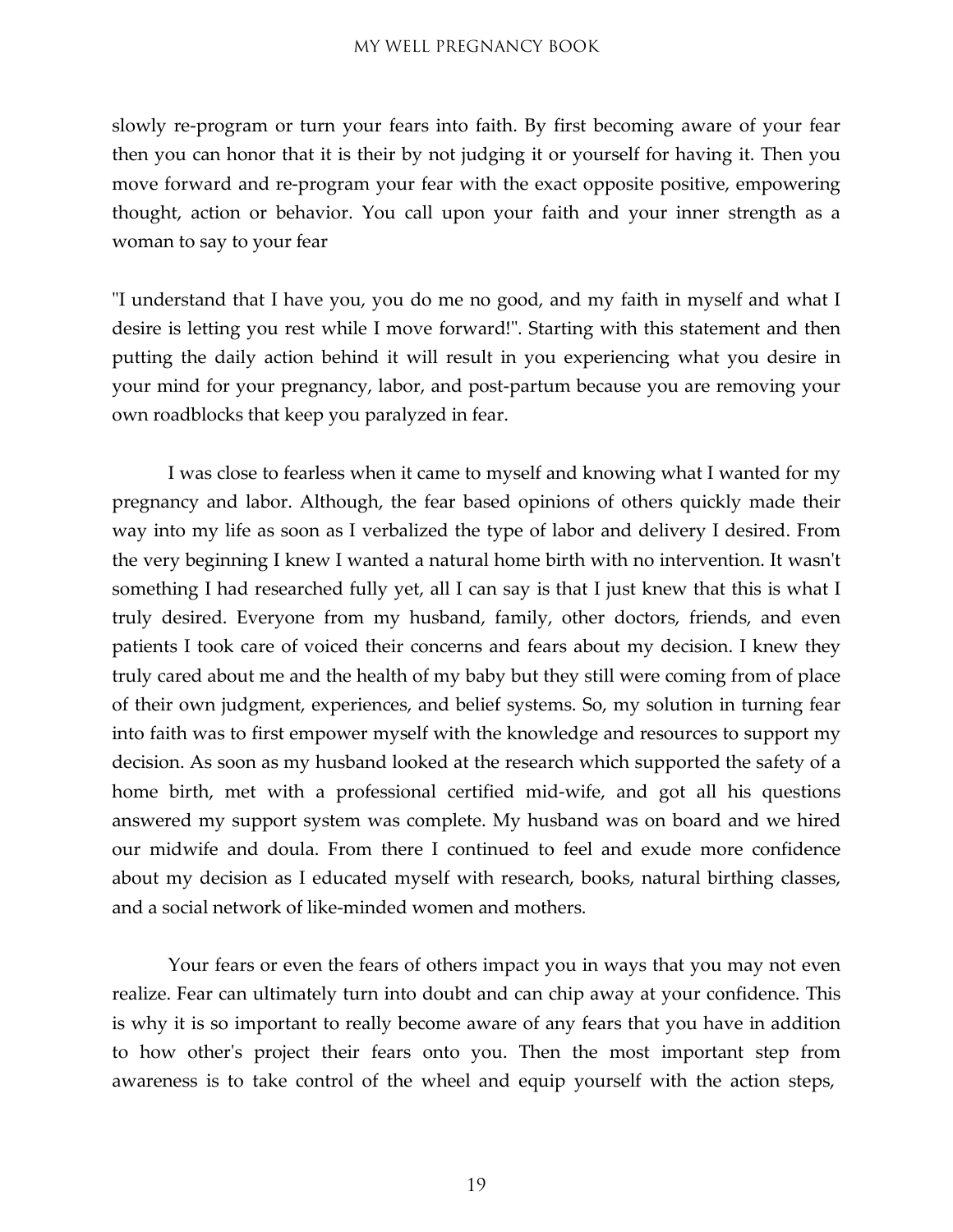thoughts, resources, and network of people that support you in your process of turning fear into faith.

#### **Please see Well Pregnancy Journal for instructions on re-framing fears**

Pregnancy Gem: *Faith in yourself is the key to unlocking your potential*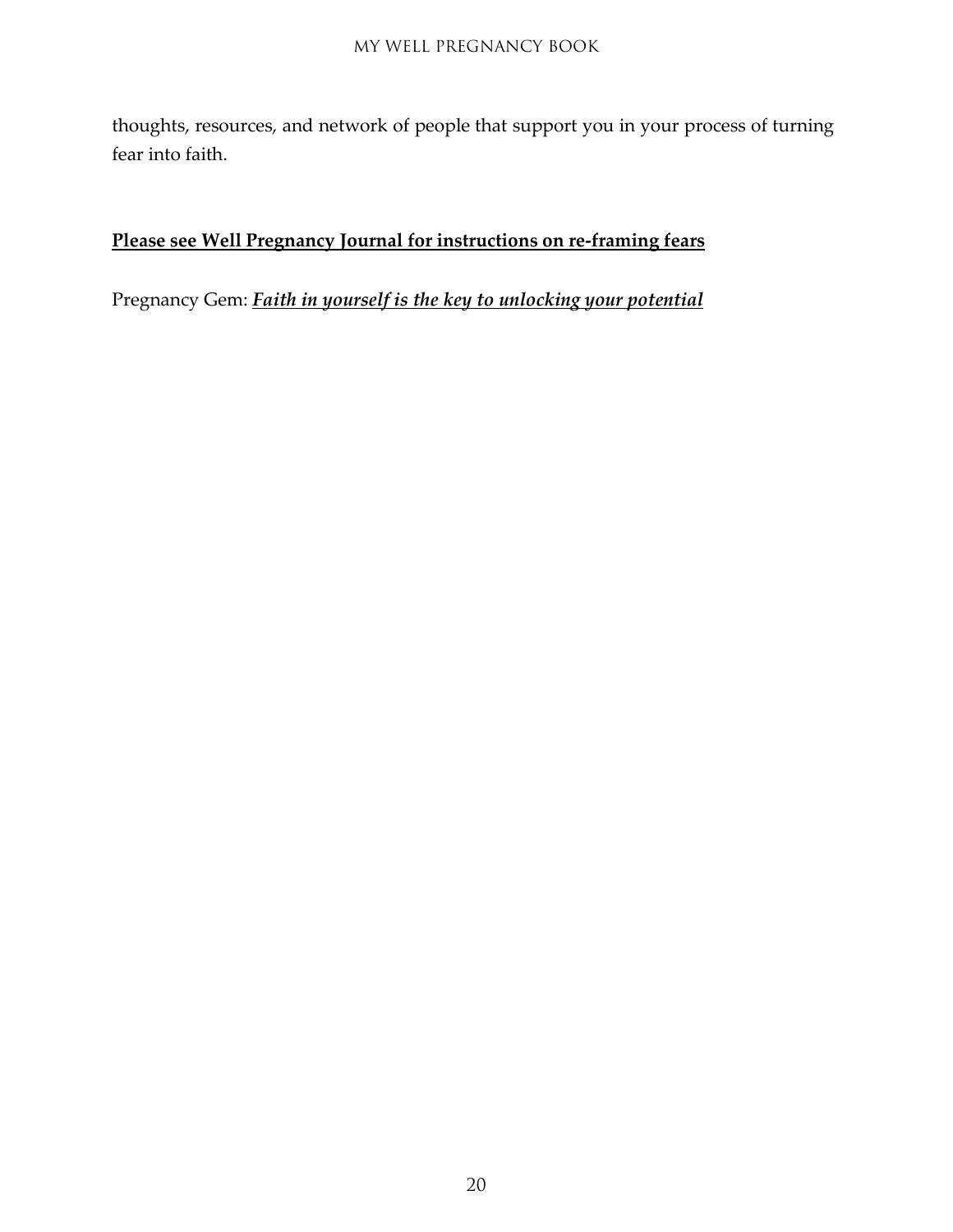#### <span id="page-20-0"></span>**Chapter 6: Flexibility**

When something out of "your plan" happens in life you have the choice to get upset about it and view it as a setback or you have the chance to see it for what it is, move forward, and learn from the experience. Sometimes we can get so rigid in what we expect and have planned but for whatever reason, because of something completely out of our control or an effect of our actions and thoughts, we are faced with a situation or result we did not expect. During pregnancy, labor, delivery and postpartum you may experience this on either big or small levels. From the spectrum of acne, varicose veins, fatigue, difficult labor to a complicated pregnancy or bed rest, we are not immune to certain challenges. Here is where I will ask you; what would you do or what are you doing in the midst of a challenge? Are you attached to "what is going wrong" or are you being proactive and searching for ways to act and think in ways that move you forward in a healthy direction regardless of the circumstance? Flexibility of mind, heart, and action are integral tools for you as you prepare for the stages of your pregnancy, labor, delivery, post-partum and when you are in the midst of a challenge.

I know it sounds like the opposite of what I said earlier about the importance and results of visualizing, goaling for, and staying intent on what it is you desire. These are important steps and do put your mind, body, and actions on the path of what you intend to experience. At the same time "life" does and can work differently than how you may have defined it personally. Meaning we do get curve balls sometimes. But one or two curve balls do not have to throw our batting average into a tailspin. We might even hit the curve balls out of the park. In pregnancy and in life the gift of flexibility allows for us to stay open, to stay proactive, to become aware, to find our strength and courage, to look for a new way, to love more, and to live our lives as we choose regardless of external circumstances. If a situation or result occurs that you did not expect or was not part of "your plan" you may feel defeated, angry, sad, or even fearful. Don't deny these initial emotional reactions. After that turn on the power of your mind and call on the gift of flexibility. Ask yourself the following questions, what is the worst that can go wrong and ultimately how will I deal with it, what new positive thoughts and emotions can I choose to re-frame my mind to bring me out of this state, what do I have to do to continue to move forward in a healthy direction regardless of the circumstance at hand, and what can I learn from this situation and possibly even help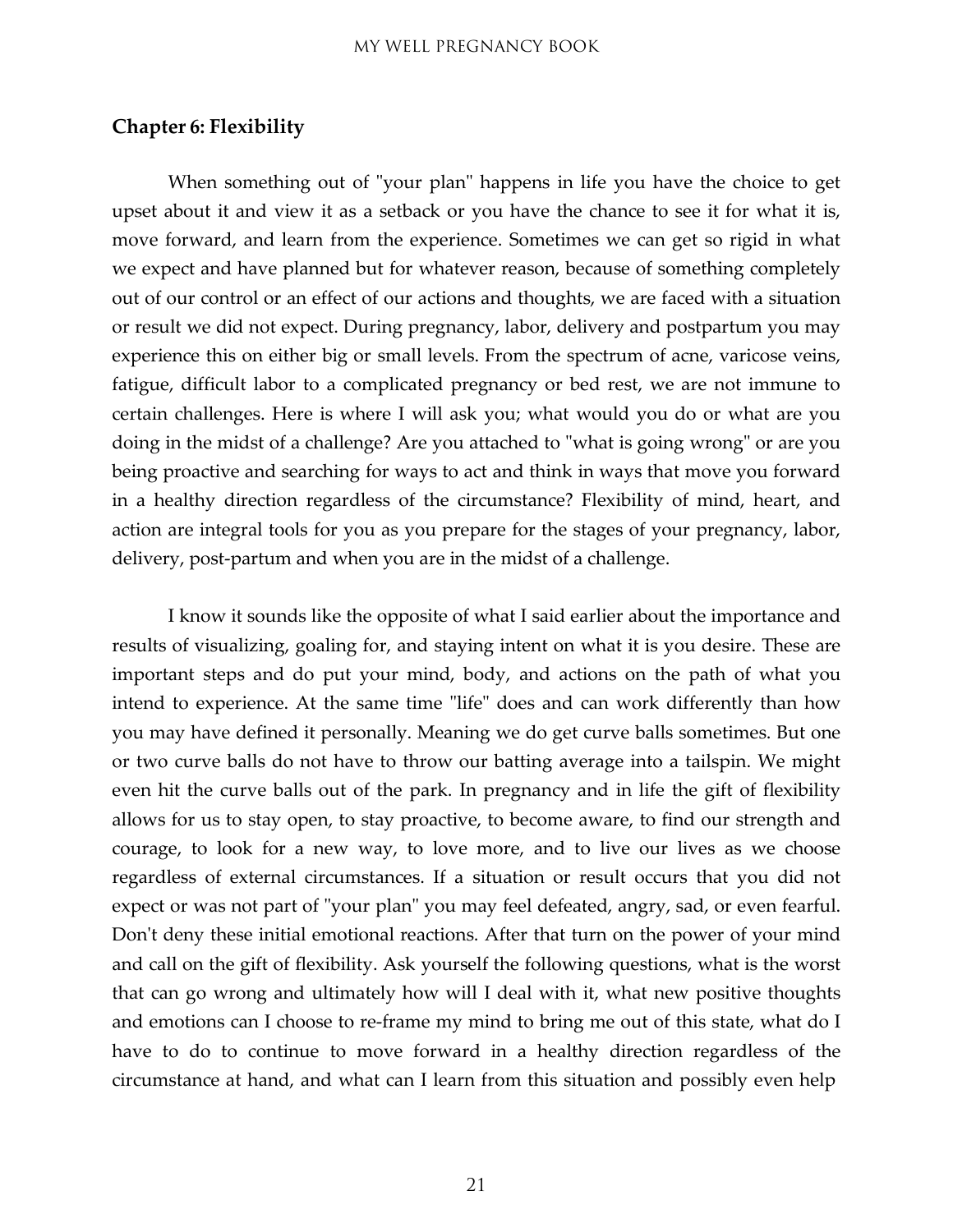others with from what I have learned? This last question has the potential to give your life and your experience greater fulfillment than you could have ever imagined. It not only empowers you but it can positively impact the lives of others on a small or very large scale. You have the choice to have a pity party for a day or for possibly a lifetime. Flexibility is taking your confusion or disappointment and guiding it in a new direction of personal clarity. The perfect marriage of determination and focused intention with detachment from the outcome or unexpected circumstances is what I call "The Balance of Life". During pregnancy, labor, and post-partum your emotions, physical body and symptoms, your energy levels, your planning and actions are all subject to change. It is when you stay limber and flexible in mind and body along the path you have set forth with conscious intention that you will find joy, hope, love, and inspiration to go on in "your way" no matter what.

During my third pregnancy I expected for everything to "go as planned". Yes I knew I might experience the first trimester nausea and fatigue that I experienced with my first two but that I could handle it and all would go exactly as I visualized and was familiar with. Then those curve balls came. The nausea was worse than the first two to the point where I had much more weight loss and inability to even function. At first I was angry that I had to experience this level of physical symptoms and that they were now interfering with my life. I was at a hugely successful building point in my practice, my physical activity had been on the level of training for Olympic distance triathlons, I was living the dream of fulfilling my passion as a chiropractor and at the same time fulfilling my highest value as a mother, and I had many new personal and professional goals in my sights. So, just like I explained to you earlier I had the choice to throw myself a pity party everyday or be flexible. So then I asked myself what is the worst that can happen if I take half a day off, rest all morning then do my best at going into the office only in the afternoons? I followed through with this, asked for more help from my husband and nanny and it not only gave me the push I needed to get through my first trimester but it took a tremendous amount or rigidity and pressure I was putting on myself to "do it all". It also aided in relieving my stress levels and brought me out of the states of anger, frustration, and sadness into a much greater state of peace. The second curve ball was during my second trimester when I started feeling better. I noticed large bulging veins down the backs of both of my legs which worsened quickly over a two week period. I thought to myself; how could this happen, I eat almost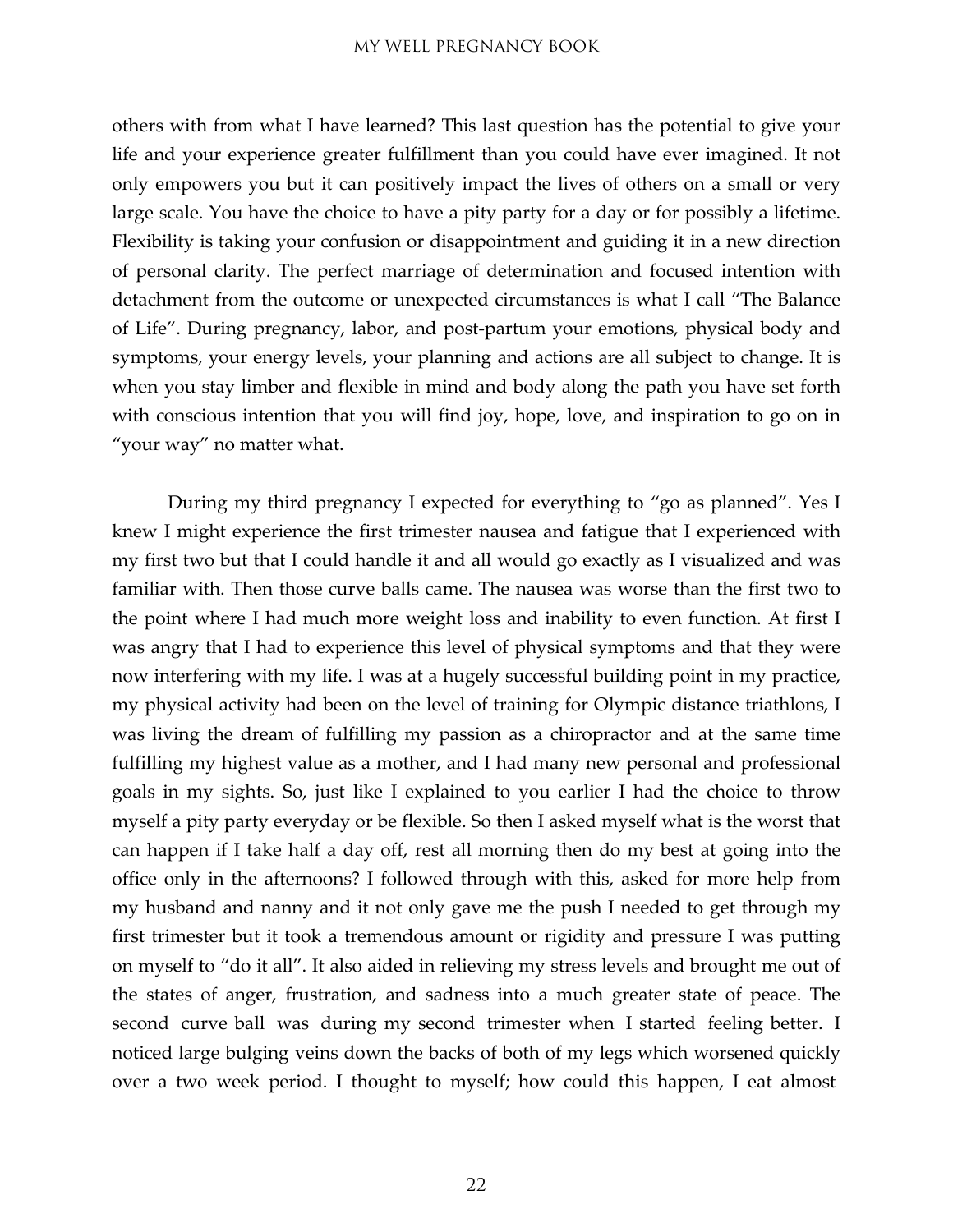perfectly, I exercise, I have only gained 2-3 pounds, I do not sit all day, my mom never had these things and so on. This physical change in my body sent my ego into an alarmed state. I was consumed by the fear of what these changes were doing to my physical appearance and how they would affect me in the future. I was losing total connection with the real peace and meaning of my pregnancy and once again frustrated and angry with "what was wrong". Again, for about 2 weeks I stayed in-flexible and unconscious. After a discussion with my husband about how this was affecting my behaviors a light bulb came on. I realized that I continually have the choice on how I view and handle this unexpected change in my body. So, I sought out information on what is the worst that can happen and more importantly what are solutions during a consult with a fabulous medical doctor who specializes in vein treatment. That conversation alone brought my ego out of the alarmed state and me back to having conscious and empowering thoughts. I decided after that appointment regardless how bad it gets or if they need to be fixed in the future this physical change was not going to interfere with my joy, peace, and positive emotions for myself and my baby. I decided that I was only creating a story that was taking me in a negative direction and that was bigger than this change in my body.

I tell you these stories because I hope to inspire you with hope and confidence during your challenge or struggle. Perfection is a fairytale we create. Instead why not strive for excellence with flexibility. When you do this you can still be focused, clear and always making conscious choices towards being your best but without the attachment to and pressure to reach perfection. Pregnancy is the most opportune time in your life to focus on what will provide you with joy, health, energy, radiance, positive emotions, and personal growth. I believe that if you can embrace your experience and if you stay open to any and all changes you can expand your gifts of courage, peace, consciousness, confidence, love for yourself, the quality of bonding with your baby, and all relationships in your life. This can be a reward that lasts a lifetime.

#### **Pregnancy Gem:** *Flexibility is taking your confusion or disappointment and guiding it with a compass to a new path of clarity*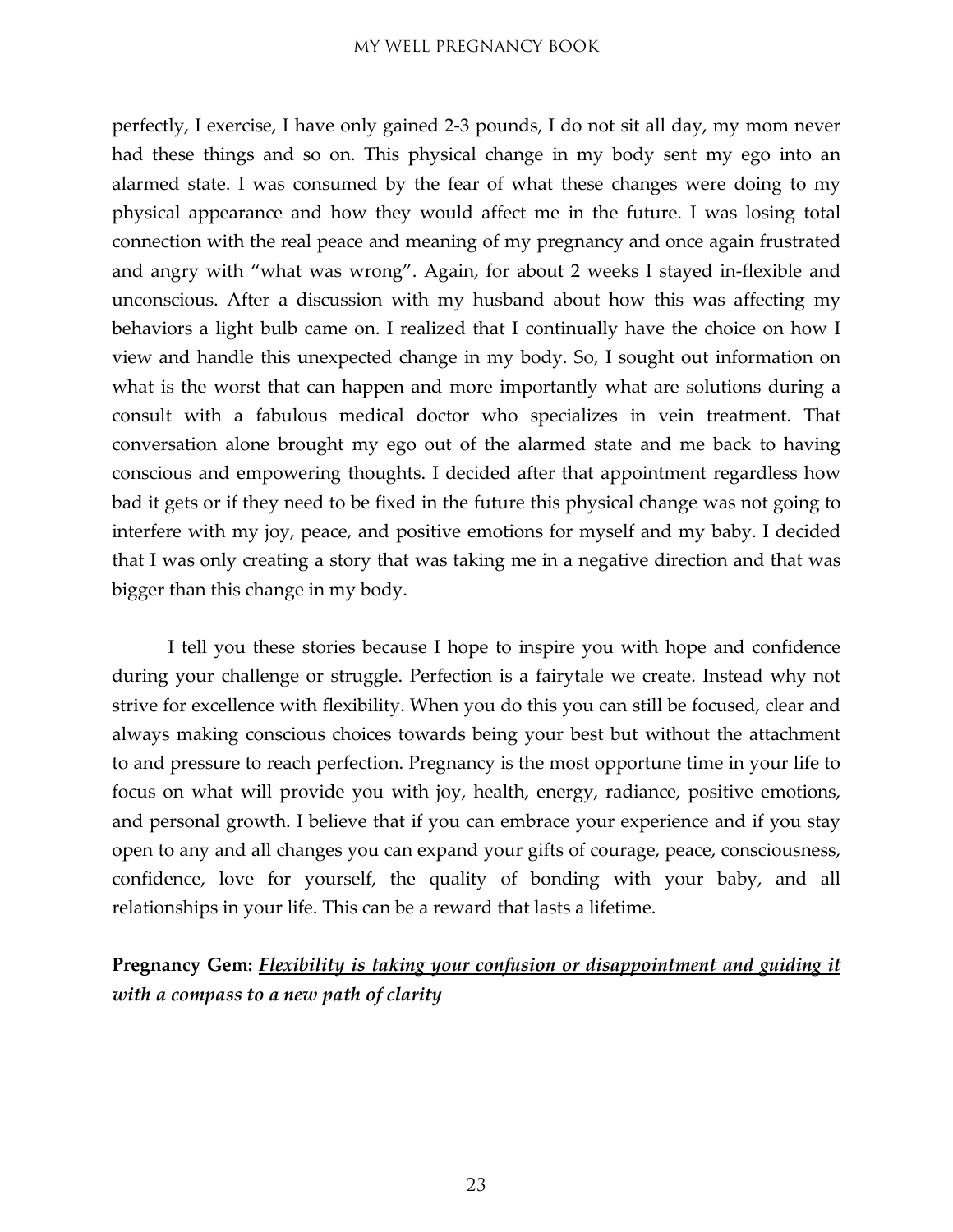#### <span id="page-23-0"></span>**Chapter 7: Mama & Baby Connection**

You and baby are connected in so many wonderful ways. The most obvious is physically, the baby is inside your uterus and connected to you via the umbilical cord. As your baby grows and develops you start to feel the physical connection. You feel movements, begin to know the when the baby is quite or active, and may even be aware of the different sounds and voices that the baby responds to. You feel the baby "coming to life" and what a special feeling for you when this happens. It is like always hearing about a great performance, even listening to the music on CD, and then eventually getting to go see the performance live. You get to connect what you love in your heart and your mind with what you feel and are experiencing. This physical connection does cause a ripple effect that brings about emotions of excitement, joy, anticipation, and love for your baby. These physical connections are a magical part of the mama and baby connection.

Notice that I stated that they are "a part" of the whole connection. Less obvious is your emotional connection and influence on your baby. This area is not commonly talked about. Very little attention is brought to the fact that our emotions as expecting mothers do influence the baby on many levels. Stress, anxiety, constant worry or fear, and emotions of anger all negatively impact your body. They cause negative thought patterns, possibly negative behaviors in addition to what happens on a physiological level. Examples are, elevation in blood pressure, a rise in stress hormones such as adrenaline and cortisol, and elevated heart rate. Results of these physiological changes, especially on a constant or chronic basis can lead to fatigue, chronic stress, hormonal imbalances, and high blood pressure. Are you seeing the picture I am painting for you? This cascade of events does not just effect you and your experience during pregnancy, your baby is impacted also.

In a featured article on WebMD, *Fetus to Mom: Your Stressing Me Out* specialists in the fields of perinatology, obstetrics, maternal-fetal medicine, and developmental psychology reported on their research and clinical experience. Dr. Wadhwa, who is a coeditor of a special issue of scientific papers on pregnancy and stress published in *Health Psychology* in 2012 made the following statement based on his research, "At each stage of development, the organism uses cues from its environment to decide how best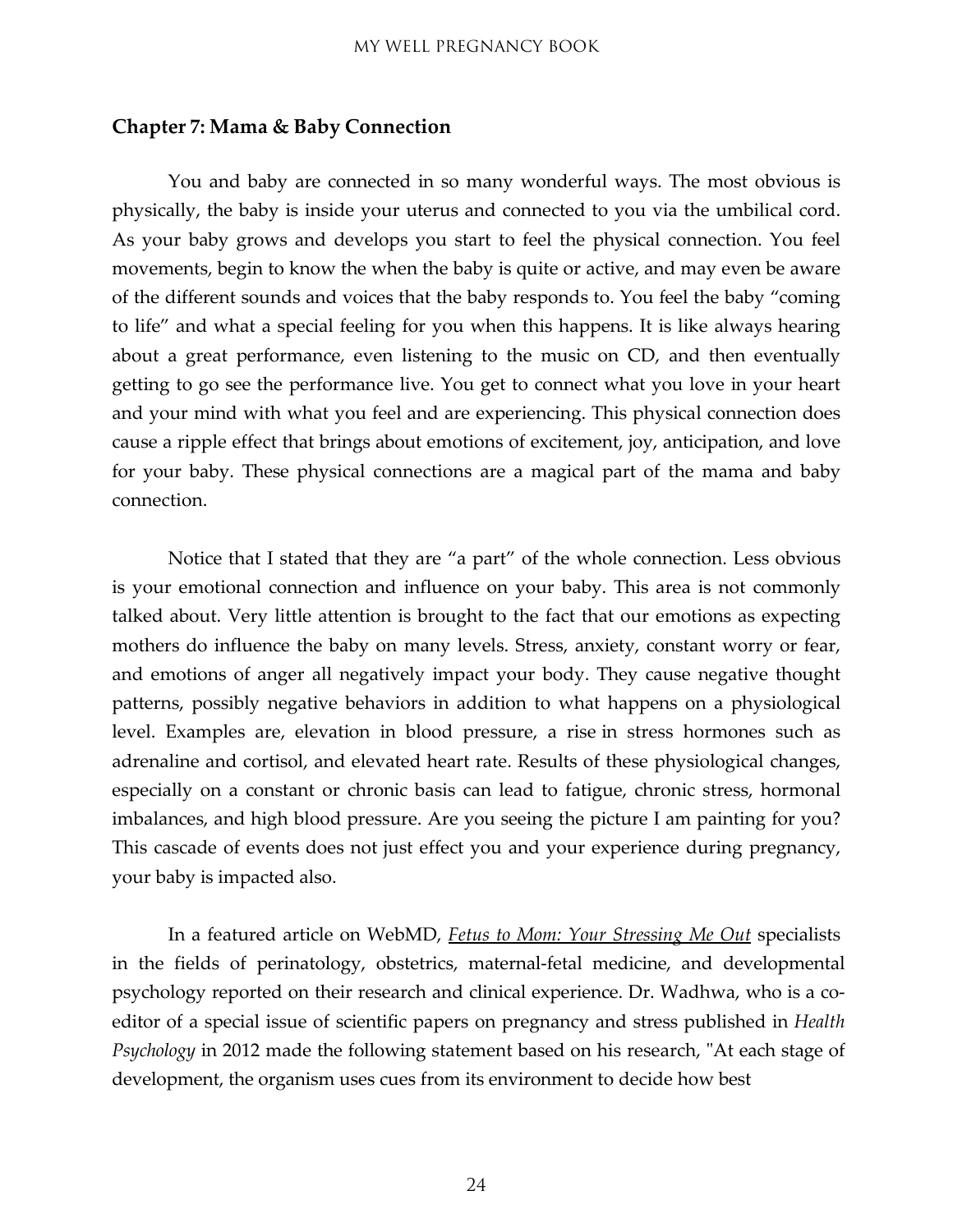to construct itself within the parameters of its genes.". He goes on to state "When the mother is stressed, several biological changes occur, including elevation of stress hormones and increased likelihood of intrauterine infection". "The fetus builds itself permanently to deal with this kind of high-stress environment, and once it's born may be at greater risk for a whole bunch of stress-related pathologies." (1) Most recently, some studies are suggesting that stress in the womb can affect a baby's temperament and neurobehavioral development. Infants whose mothers experienced high levels of stress while pregnant, particularly in the first trimester, show signs of more depression and irritability. In the womb, they also are slower to "habituate" or tune out repeated stimuli -- a skill that, in infants, is an important predictor of IQ. Who you are and what you're like when you're pregnant will affect who that baby is," says Janet DiPietro, a developmental psychologist at Johns Hopkins University. "Women's psychological functioning during pregnancy -- their anxiety level, stress, personality - ultimately affects the temperament of their babies. (1) This is just one of the examples of how we are looking at the science of how stress impacts the fetus.

#### Source: (1) <http://www.medicinenet.com/script/main/art.asp?articlekey=51730&page=3>

In the future, I hope that health care providers in the field of maternal care see the question of "how are you handling stress?" just as important as "how is your water and food intake?'.

As you can see your emotional health impacts the growth and development of your baby. The exciting side of this statement is that you have the potential to nurture and provide a healthy, joyful, peaceful, supportive, positive and loving mamma and baby connection. You have the opportunity to give your child the environment to reach their full potential, mind, body, and spirit, starting the first 9 months of their life. Once again your choices in how you think, act, and feel form a connection of optimal health and growth. Or your choices can create a connection that interferes with the true potential of a life growing inside of you. This may sound harsh, but it is time that we wake up to the responsibility and choice we have as mothers to be a guide and provide the environment that can best support ourselves and our children from the start.

Think of the physical and emotional mama and baby connection as a new light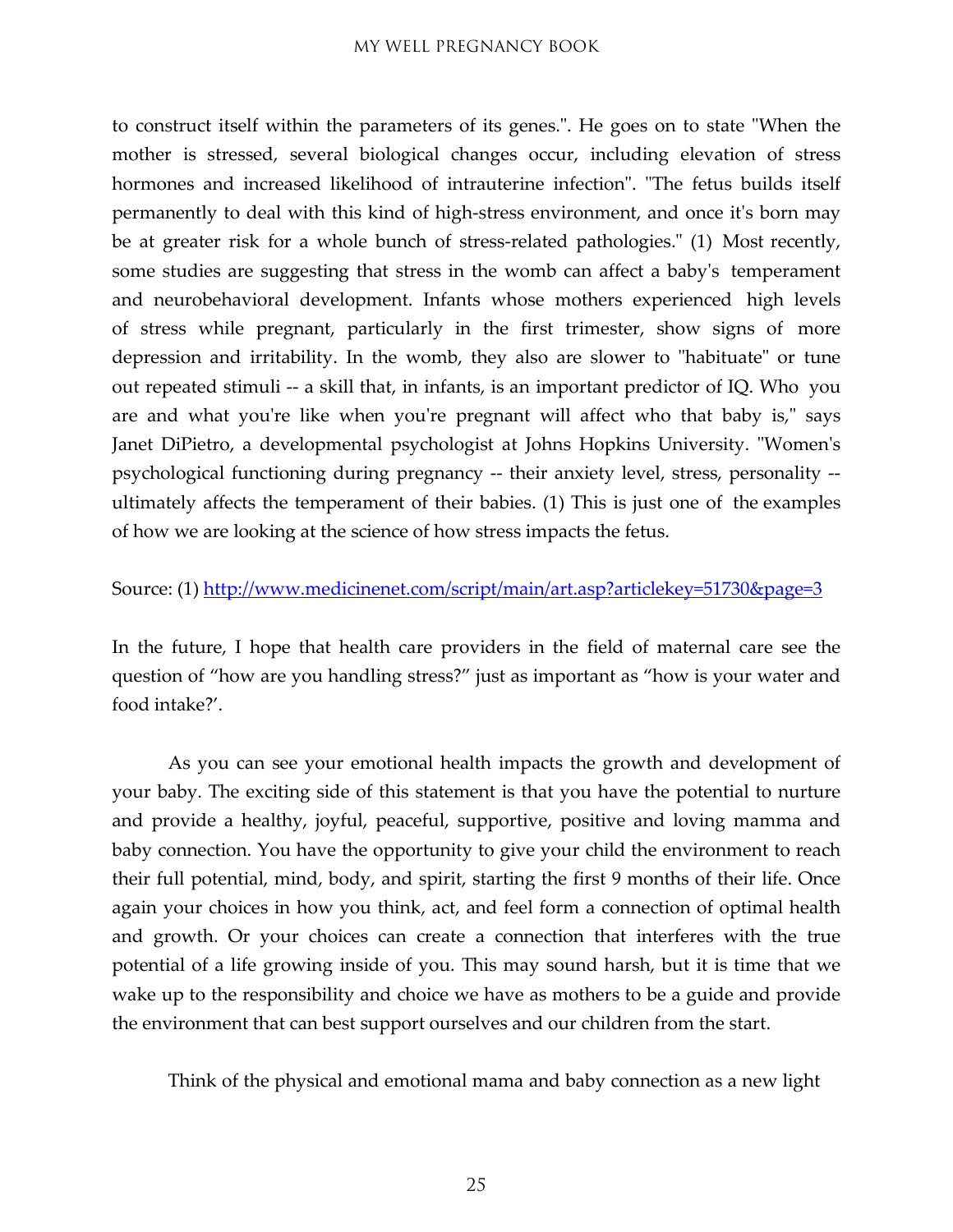bulb being screwed into a lamp. The light bulb is your emotional connection and the lamp is the physical connection. Both do not work or produce what they were intended for unless united. Once they are then you can see the full power and potential of what each piece has to offer. The first step is to be aware of both of these facets and their impact on you and baby. The second step is to take daily action steps that support you in the process of having more positive emotions and thoughts. The third step is to realize that when we do have emotions of fear, anger, and stress that is how we are choosing to react or feel. It is then in that moment of awareness and acceptance of the feelings we are experiencing that we can empower ourselves. We can re-route our thoughts and actions so that the negative emotion or stress response we are experiencing does not become a chronic pattern that begins to affect both ourselves and baby on a physiological level. We once again through being conscious and aware can strengthen the health, mind and body, of ourselves and baby throughout the entire 9 months. The connections to our baby are formed on many levels. Through our emotions and choices in how we react to life, we as mothers are the guide to what type of connections are formed. You have the opportunity to be the guide to healthy, positive, peaceful, and loving connections during the development of your baby's mind and body.

#### **Please see Well Pregnancy Journal for instructions on re-framing the stress response**

**Pregnancy Gem:** *"I give everything its meaning" is a powerful mantra to putting stress in it's place.*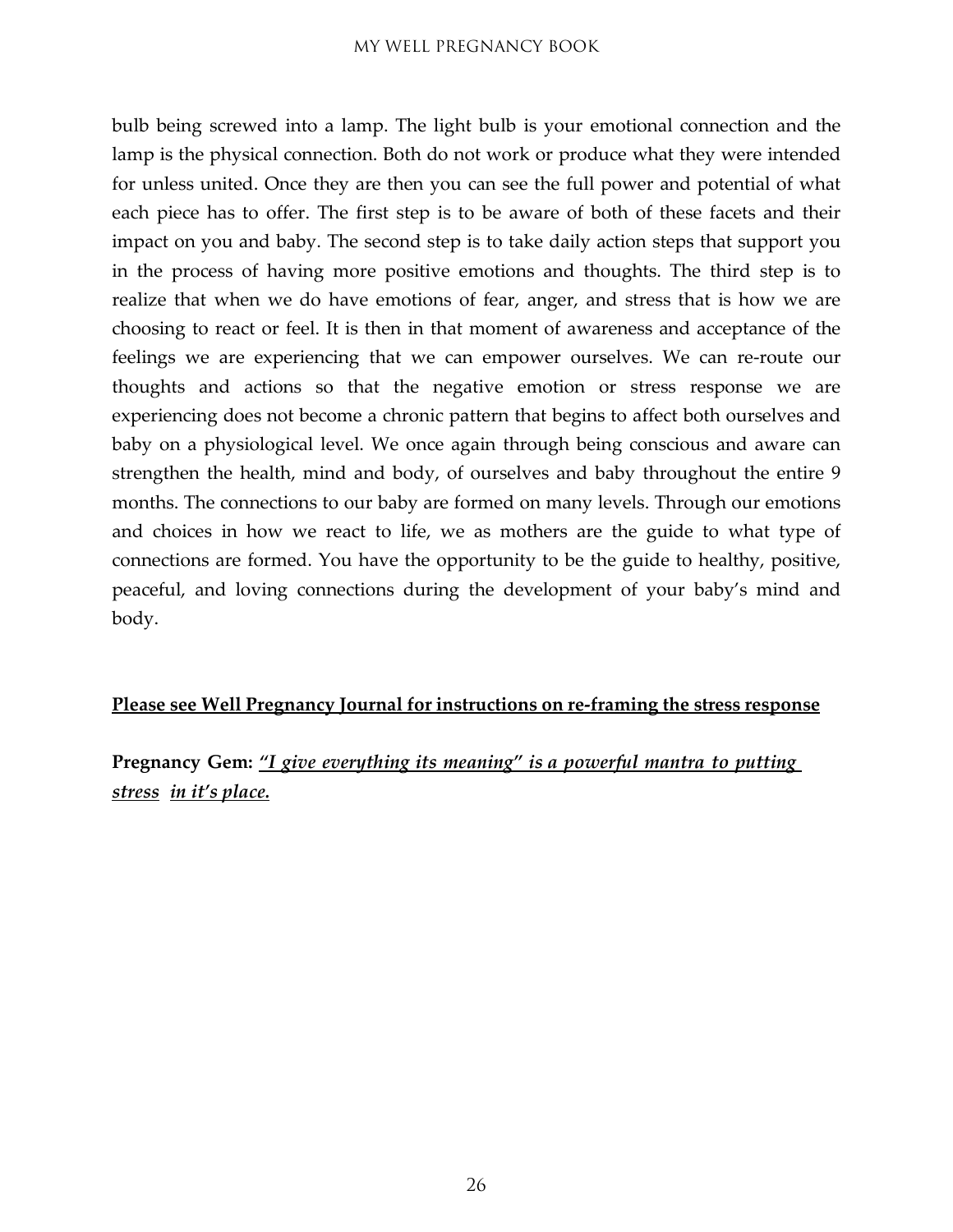#### <span id="page-26-0"></span>**Chapter 8: The power of your words**

What you say to yourself and out loud is a direct reflection of what you are thinking both consciously and subconsciously. Comments like "I am gaining a lot of baby weight", "I am so hormonal", "I look so pregnant", "I am stressed and overwhelmed", or "I am such a wimp when it comes to pain, I could never give labor without an epidural" are all self-defeating statements that reinforce your mind in the negative direction. Your words are powerful. Let me say this again in a different way; your words are a broadcast that signals your mind and body to define what they are. Are the words you use and say about yourself describing a victim of pregnancy and all the woes that come with it or are they describing a healthy, positive, vibrant, confident and loving woman who has embraced pregnancy and all that comes with it?

The words you use are a direct link to the thoughts you are thinking. Pay close attention to what you are thinking in the background. Meaning, are you constantly comparing yourself, thinking of future situations out of fear and worry, or putting yourself down in destructive ways? I can relate. Some of the background thoughts that were being broadcasted by my words through even my third pregnancy were, "I wonder if people think I am getting fat or that I am pregnant?", "I can't handle this nausea, it is ruining my life", and "I am not as powerful in my career now that I am pregnant". I would catch myself saying these statements in many different ways to myself and others. Each pregnancy I got better at either keeping the words to myself or masking them in such a way that no one may have even noticed. It wasn't until it was brought to my attention by my best friend and husband that my words were selfdestructive. Because of a great conversation that we had it truly brought to light that I was portraying the image of a healthy, positive, glowing pregnant woman who did all the right things but I was continually using key phrases and words that were revealing negative thought patterns that I was thinking about myself and my pregnancy.

What are you saying to yourself or out loud? First pay close attention to your words. Be aware. Your awareness of your words will help you discover the thoughts you have been thinking. Now, if you are o.k. with these thoughts and you are satisfied with less than optimal results and experiences throughout your pregnancy then don't change a thing. Otherwise, you can begin to choose new words which lead to new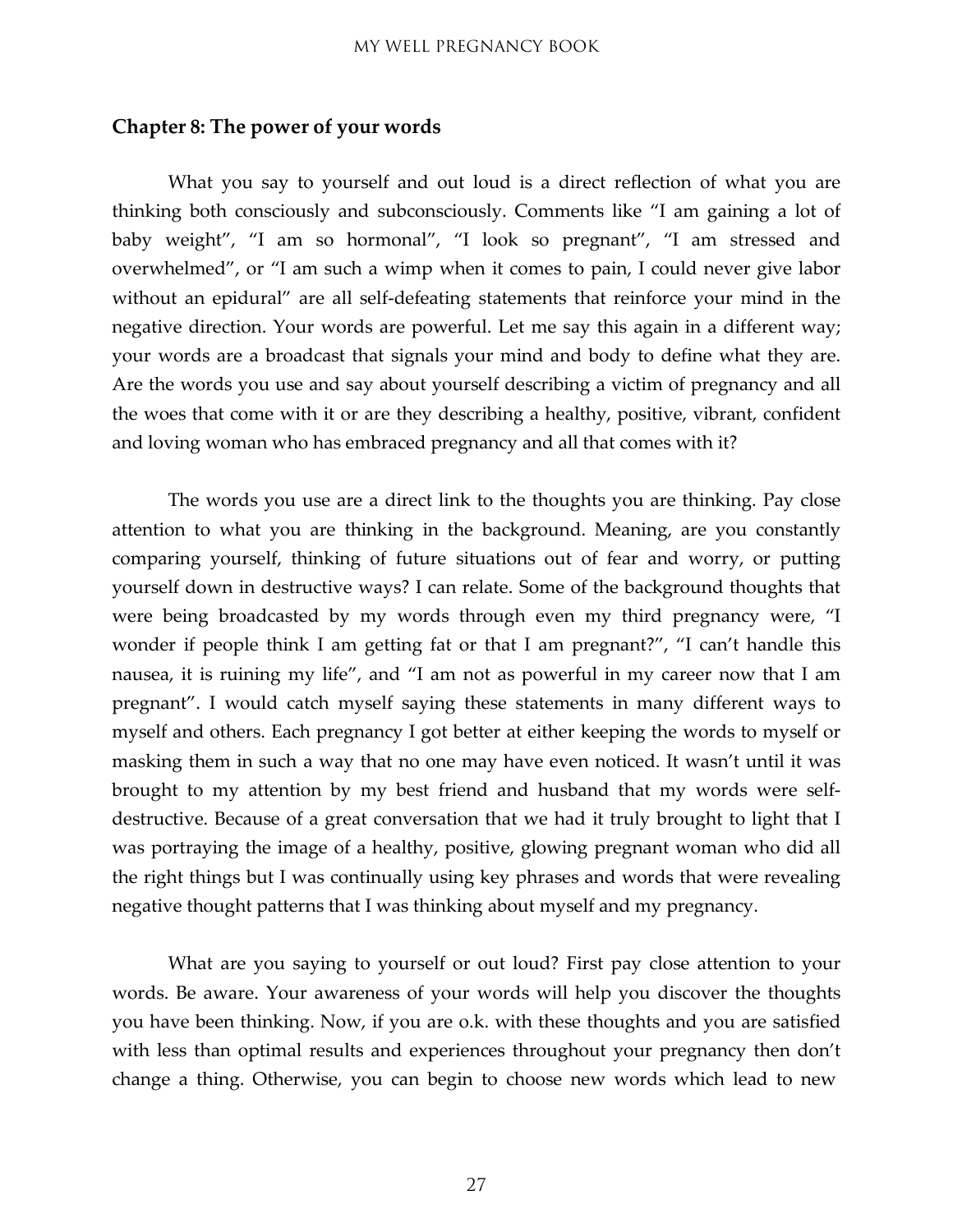thoughts which lead to a new healthy version of yourself and joyful pregnancy. When you start with changing your words it is like jumping on stage and acting for the first time. It feels a little forced, new, possibly even un-believable to your mind. You are actually doing something new that your mind and body, thoughts and actions, have to catch up with. You are consciously and actively changing the habits you have always been comfortable with.

So, what I am talking about here is doing affirmations throughout your pregnancy, and I hope throughout your life. What are affirmations? They are affirmative declarations that state, in the present tense, who you are, what you intend to experience, and the qualities that align with the best version of yourself. So let me give you examples of my affirmations I state to reprogram my mind in the direction I want it to go based on the self-defeating statements I told you about earlier. My affirmations: My body is in a period of beautiful change and growth, I am temporarily gaining the perfect amount of weight for the health of my baby, I have a healthy baby growing inside of me and my body is doing exactly what it needs to do right now to have a healthy pregnancy (reframing the nausea), I access the great power of love and harmony that I now have as a woman who is pregnant and take this power as I do the best job I can everyday in my role as a chiropractor and business owner. Shorter affirmative statements are; I am vibrant, I handle all stress gracefully, I honor my body, I am confident and beautiful, and I am choosing healthy habits today that support the growth of my body and my baby. Just reading them is most likely making you feel more positive. The best use of affirmations is when they are said out loud, first thing in the morning and daily. Why, because you are telling yourself repetively what you want and intend. Saying them first thing in the morning directs your thoughts in the way that you desire so that when "life happens" that morning or throughout your day you already have put you coat of armor on. When done regularly, just like getting up on that stage for the tenth time, you no longer are having to calm your nerves and try to remember the lines while looking natural. Your statements become a part of who you are. They re-direct your thoughts and actions in a new way. The way that nurtures the true potential and the joyful experiences that are available to you. You don't have to settle for less but you do have to put in the work to go in a new and positive direction.

Doing your own personal written affirmative statements will subtly change your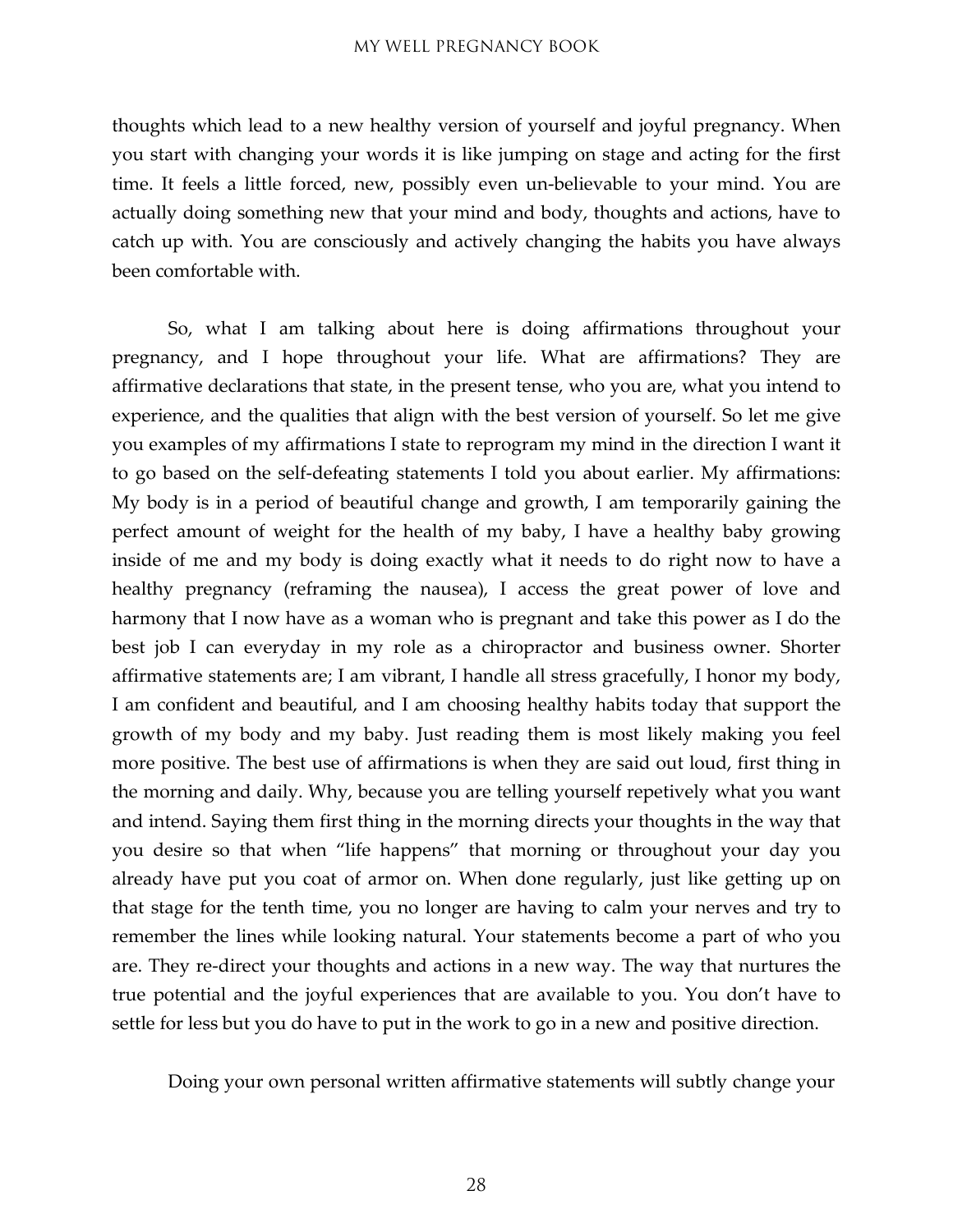life and your experience throughout your pregnancy, in labor, and post-partum. You can create new statements for each phase described above. It is most beneficial if you start these affirmations at least 60 days before the next phase. Meaning, write and begin saying affirmations for your labor the beginning of your second trimester, and of course sooner if you want to. Baby can also greatly benefit from affirmations. Remember the mamma and baby connection we explored in the previous chapter? Affirmations said out loud to and about your baby create a positive environment, energy, and connection that can't be measured. At least not at this time but maybe in the future. There are no rules. All you have to do is write your affirmative statements so that have a personal, energizing, motivating, and heart felt meaning. Your affirmations are your guide posts to keeping the health of your thoughts and mind on track. Have fun with them. They will truly become who you are and what you experience throughout your pregnancy and beyond….

#### **Please see Well Pregnancy Journal for instructions on writing your affirmations**

**Pregnancy Gem:** *What you say is a painting of who you are and the pregnancy you are experiencing. Use words of power and positivity to paint a spectacular experience.*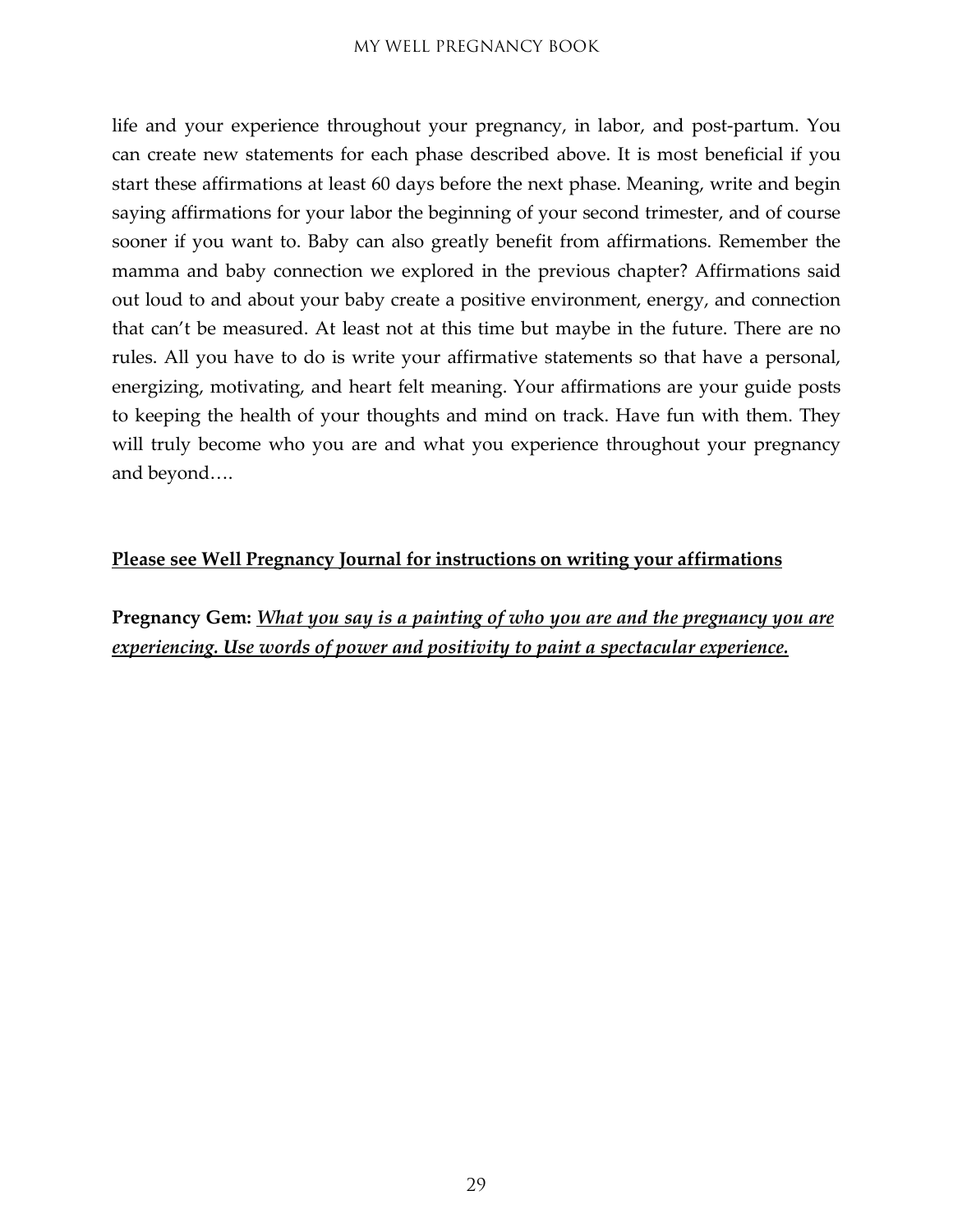#### <span id="page-29-0"></span>**Chapter 9: Your labor and delivery**

Before you approach your estimated due date you probably have lots of thoughts swimming through your head. You may be wondering "what's it going to be like?", "can I handle the pain?", "will everyone cooperate with what I want during my labor?", "will my labor be long or short?", or "how will I feel when I see my baby for the first time?". You may be experiencing feelings of excitement, wonder, and fear all at the same time as you approach your labor. Whether it is your first labor or a consecutive labor each brings with it a sense of "what will it be like?". We don't know for sure how our labor may go or how each stage of labor may pan out but what we can know for sure is how we prepared ourselves for labor. How we experience labor is in the mindset and preparation that we have chosen to have well before labor begins. For example, if you have let the fears of "this will be so painful", "I am such a wimp, can I really do this" or "I am all alone in this process" overtake your thoughts about labor then you already have two strikes against you. On the other hand if you have been meditating on and visualizing a birth that you stay calm and relaxed, you have a support team (nurses, doulas, family, doctor, etc.) that will be there at your beck and call while meeting your every want, and you envision the environment for birth that supports you best, you will already go into your labor more relaxed and confident. If you have let yourself experience feelings of excitement, self-confidence, trust, love, and clarity you will have built a strong foundation for your mind and body even before you go into labor.

The easiest thing to remember before and during birth is that you can choose fear or love and acceptance. Fear or love in how your body begins to prepare for birth just weeks before and dread or acceptance as you go through each stage of labor to birth your baby. You will still have the experience either way but the empowering thing is that you get to choose how you will experience it no matter what. I have talked to women whom like myself have had three hour all natural births and I have heard the stories of women who have experienced 12-24 hour labors with lots of trials. The common thread through each labor is that the woman felt confident that she did her best, and was joyous of the outcome no matter what when she honored her intuition throughout labor, did the best she could, had an amazing support team and went into the labor with love and acceptance. Versus the common thread that I sadly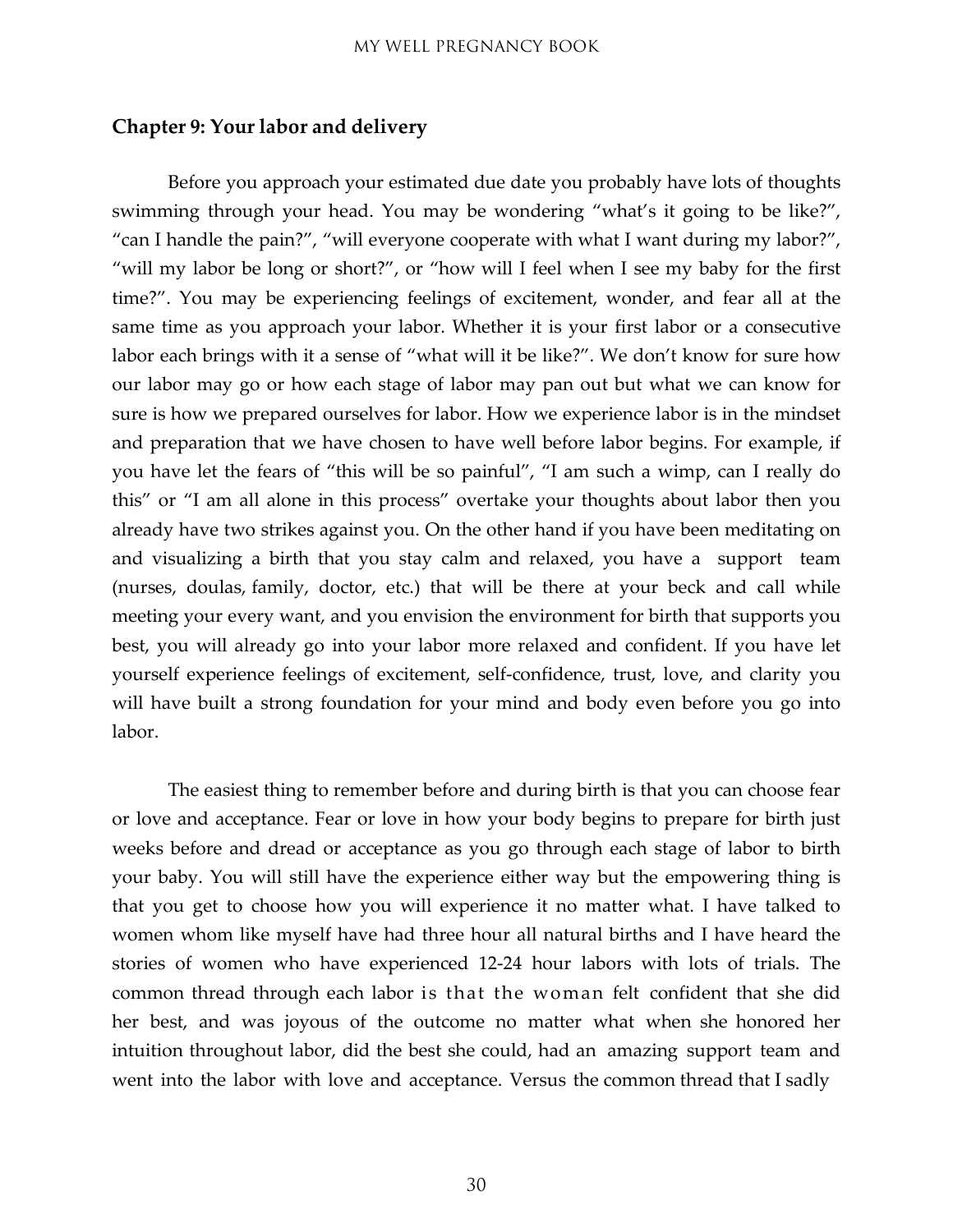and often hear from the woman who are happy with the arrival of their baby but are not so thrilled about their experience. These women have told me they felt a feeling of self-defeat, experienced birth interventions which led to her disappointment, had a team of nurses or docs that did not respect and honor her wishes and labor process, and experienced feelings of my "power was taken away". The other common theme in this less than ideal experience is when I asked further questions or knew how the woman prepared for labor it was often the following scenario. The woman went into labor unconscious and unprepared both mentally and physically, she decided to leave it up to everyone else to "get the baby out", she did not see herself in charge and as an active role in her own birth, she did not prepare a birth plan or was not specific on the type of birth and environment she wanted, and had a lot of fear going into the process. Not to say that a positive mind set, proper preparation both mentally and physically, a great birth plan and great support team is always a guarantee for the ideal birth and birth experience but it does result in your peace and clarity that you did your best and you were honored as a woman. What that alone brings to your experience and how you go into future births because of your experience is what truly matters the most.

So, what can you do first? First become totally aware of your thoughts and feelings about your upcoming birth. Second, examine each aspect of your birth to determine what it means for you and how it is getting you closer to your goal, a beautiful healthy baby. For example, I have started pre-labor two to three weeks before each of my children were born. I experience contractions (sometimes keeping me awake most of the night), widening of my pelvis and pubic bone area (which feels like lightening shocks), back pressure, and burst of energy followed by periods of fatigue. I truly get excited when I experience each of these changes, pleasant or not, because I know that my body is preparing and doing work for me now that will make my birth go easier. I honor and accept the changes even if it takes weeks. I become commander and chief of my birth environment and support team weeks before. I communicate to them exactly how I want the environment, how they can best support me and what I will do as an active role in my birth. I let them know to help me with effective breathing, remind me to relax my entire body while the contractions are doing their work, and to not disrupt "my zone" that I mentally get into as active labor begins. These are my keys to empowering, peaceful, and beautiful births. You have to find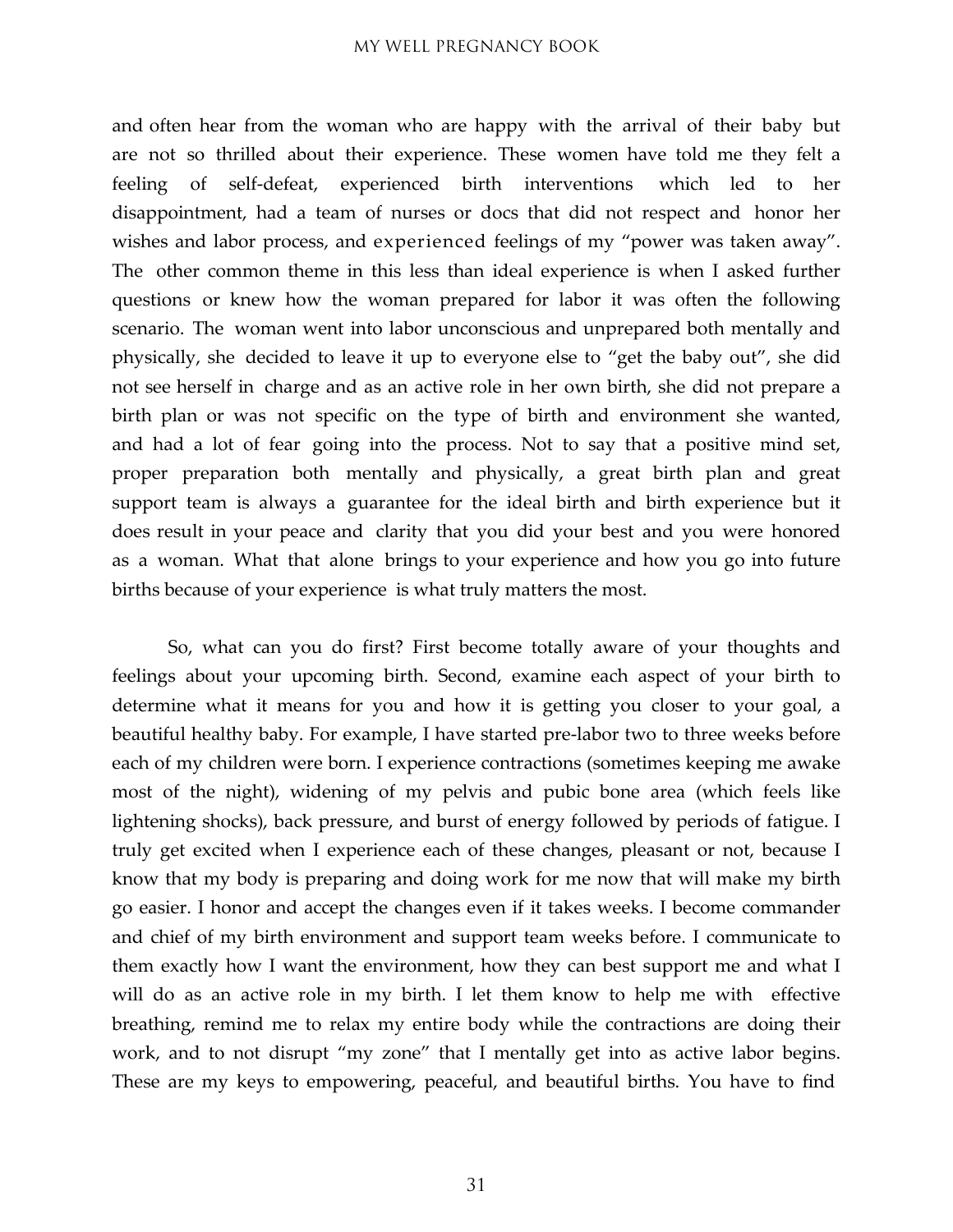yours. You are responsible for the consciousness, preparation, and emotions you bring to your birth. If you choose not to actively participate and prepare mind and body then you may or may not enjoy the experience, it's a coin toss. The most important thing for you to know is that you do have a choice and how you prepare and view birth is up to you. The outcome of holding your baby at the end no matter how he or she arrived is magical and monumental all in itself. But you can't erase the feelings and how you experienced your birth after delivery. It will stick with you and impact you and baby more that you know after the magical moments of seeing your baby for the first time are gone. I know this because I have heard the stories, I have seen the tears on women's faces, I have seen how the mindset of women's view of birth has shifted to one of fear and dis-empowerment. On the flip side I know women who have experienced total satisfaction, personal growth, feelings of empowerment and joy, and nothing but a feeling of "I did it and had an awesome experience!" In my heart all I want for you and all women is to trust and honor your inborn strength, love, and power to experience and give birth. The magic of your labor and birth is in how you experience it which is determined how you prepare for it both mind and body. None of us can control birth or every outcome but we can lovingly and actively guide the path of our births. One woman and one birth at a time….

**Pregnancy Gem:** *Your labor and delivery is your grand opportunity to welcome your baby into the world with peace, love and grace*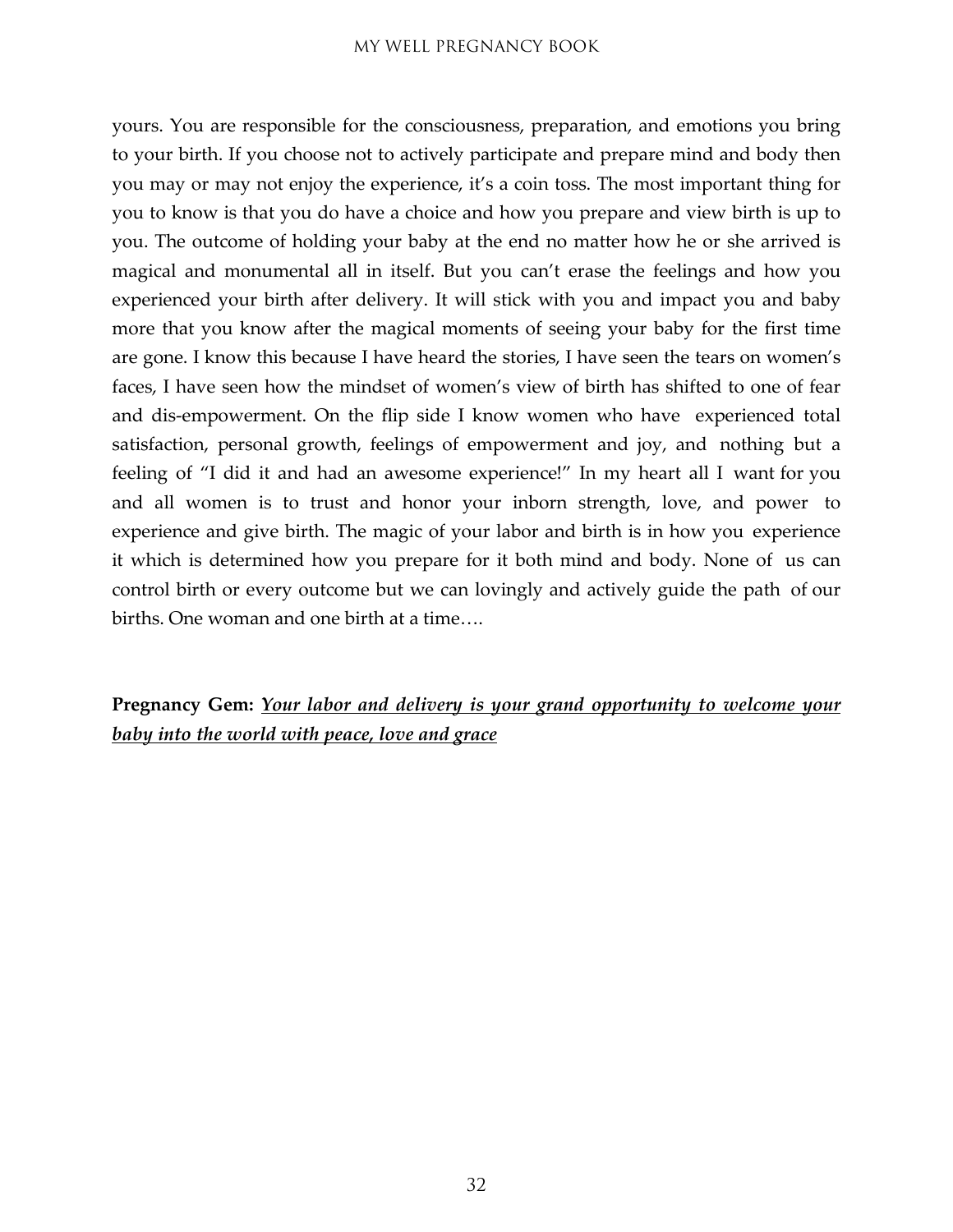#### <span id="page-32-0"></span>**Chapter 10: Conscious Pregnancy**

I have talked a lot about being aware of your thoughts and feelings during your pregnancy. There is one specific word that encompasses what it means for you to be aware and awake to your thoughts, feelings, actions, and results. That is *consciousness.* Consciousness can be thought of much like alertness. Have you ever been driving down a major street and totally forgotten to turn into the parking lot of the grocery store to which you had decided to go to? You just kept driving by in a daze then to realize; where am I going? At that moment you were thinking of something else to the point that you were totally un aware and not alert to your pre-determined destination. Now magnify this example and apply it to your life. Consciousness is simply being awake and alert to your thoughts and the decisions you make. At every moment of every minute of your life you can either be asleep or awake to the fact that you are either making decisions and taking action from a place of "automation and past habits" or a place of awareness and intuition. When you are conscious you make choices throughout your day based on your highest values, what is best for you and others, and what simply feels right. Pregnancy is a time when we as women naturally become more conscious. Because we now have a reason to be aware of how we are taking care of ourselves for the protection of our new baby growing inside, we wake up to how we are living our life.

Pregnancy is a wonderful time to examine your level of consciousness in your life. Have you just been surviving in life and making choices to just get by? Now you may be examining how you really feel about the choices you are making or will make each day of your pregnancy. You will reflect on how they will impact you, your family, and new baby now and in the future. I call this "waking up to your life". Every choice, habit, thought, and action carries with it the level of attention you have given it. You can bring love and care to the choices you make throughout your pregnancy or you can go on "auto pilot" and let your past, your culture, media, friends and family dictate your choices. Being conscious of what fuels you for a healthy and joyful pregnancy comes down to being alert and attentive to what supports you everyday in everyway. Meaning you get to decide what it is that you really desire and then just be aware during each day of your pregnancy to what you are thinking, saying, and doing to match up with your desires.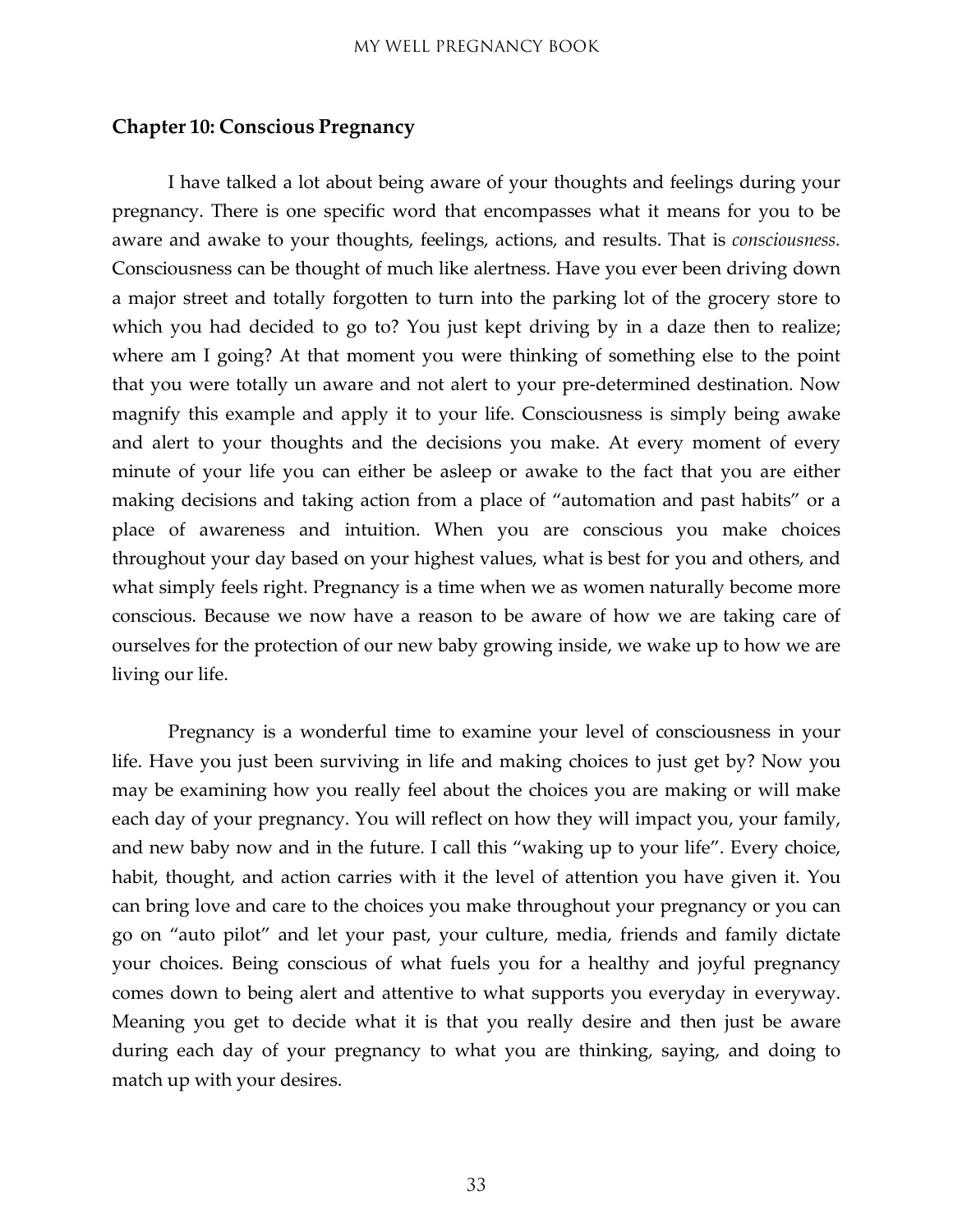My consciousness radar is turned up and tuned in during my pregnancies more than ever. I have loved experiencing a whole new level of alertness to how I am living my life during my pregnancies. It sticks with me and I know I have grown as a woman and mother because my consciousness radar was turned up for 9 months. I become even more awake to my nutritional choices, my vitamins and supplements, reducing toxic and unhealthy foods, maintaining a moderate and healthy level of fitness, and noticing and enjoying what really matters most to me in my life, which isn't stuff. I also truly nurture my inner peace and balance in order to reduce stress. I know that being conscious everyday in all of these areas results in a better pregnancy and a the healthiest possible environment for my babies. When I am not conscious you bet I see and feel the consequences. Irritability, fatigue, increase symptoms of nausea and others appear in my life. Fortunately I wake up to the fact that I have not been conscious of my thoughts and actions. The negative feelings or results that happened are because I resorted back to being stressed, not taking care of myself, or just simply got out of balance in an area of my life; "I went on auto pilot". So a conscious pregnancy for each and everyone of us is like taking a magnifying glass to our life. Specifically our thoughts and actions in how we take care of our mind and body. Like building up your fitness level you can build up your level of consciousness. One thought, one action, one day at a time.

**Pregnancy Gem:** *Pregnancy is a time for you to awaken to explore and polish your temple; your mind and body*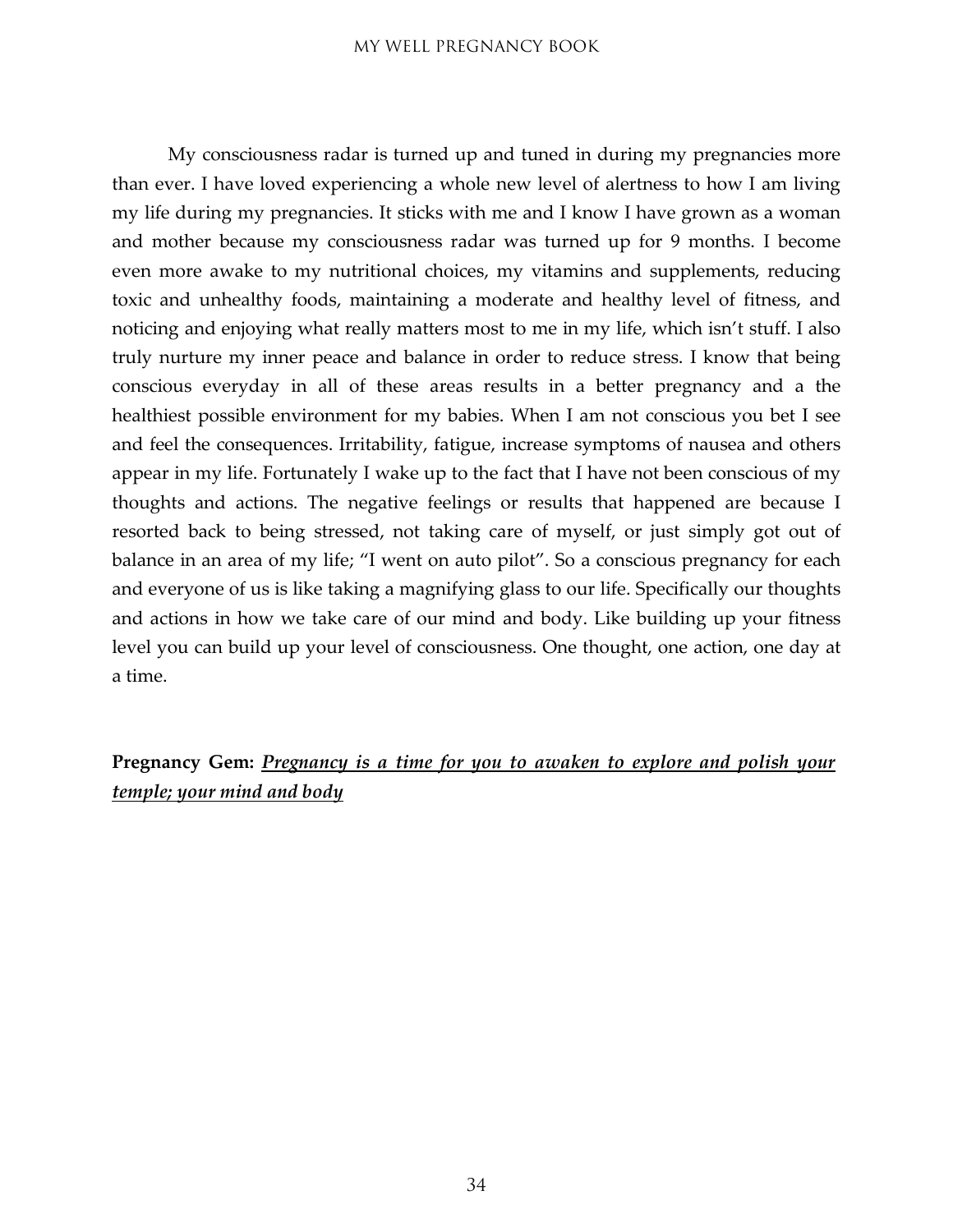#### <span id="page-34-0"></span>**Chapter 11: Therapy Through Writing Your Memoir**

Have you ever looked at a particular problem in your life for so long and felt stuck with no way to solve it? You may be experiencing the same fearful thought, stressor, or negative emotion over and over. Or you may have a circumstance happen that has caused you to have a whole new perspective in regards to your pregnancy and baby; positive or negative. Either way you may be experiencing new emotions, fears, or thoughts that you would benefit from just "getting out". Journaling is one of the most cost effective and cathartic therapies you could give to yourself. At the same time you record your deepest thoughts and important parts of your life for your child or children to read one day. Let's face it our children want to know who we really are and what we are really made of. You sharing all of your strengths and weaknesses lets your children see the real you and who you are a mother and a woman. We all learn from each other. What a gift we can give as mothers to our own children. Our thoughts and perspective during pregnancy and birth could give our children great insight, education, and inspiration as they embark upon these times in their own life. Our journals could positively impact all our future generations and their thoughts on pregnancy and birth.

The easiest and most simple thing about journaling is that there are NO RULES. You can do short daily journals, one monthly journal, written journals, video journals, and anything else you want. The point is to just do it. Now, even though there are no rules to journaling there are definitely ways to get the most benefit out of your journaling. The first is to BE REAL. Let it all go in your journal writing. Write or record your true feelings and emotions. Talk about how they have impacted your life and what lessons or insights you have gained. Journal about your fears and setbacks but also journal about your dreams and solutions. Use your journaling process to lay out your "problem" if you have one and then use it to move forward with your insights and new found perspectives. When journaling you will guide yourself to the solution and the release that you needed. Why? Because there are no filters with journaling. It is you time to bring total awareness to what you would like to journal about and then to release it when and if you are ready.

Journaling during the week of my expected due date literally turned my whole birth experience around. I want you to see how REAL you can get with yourself in a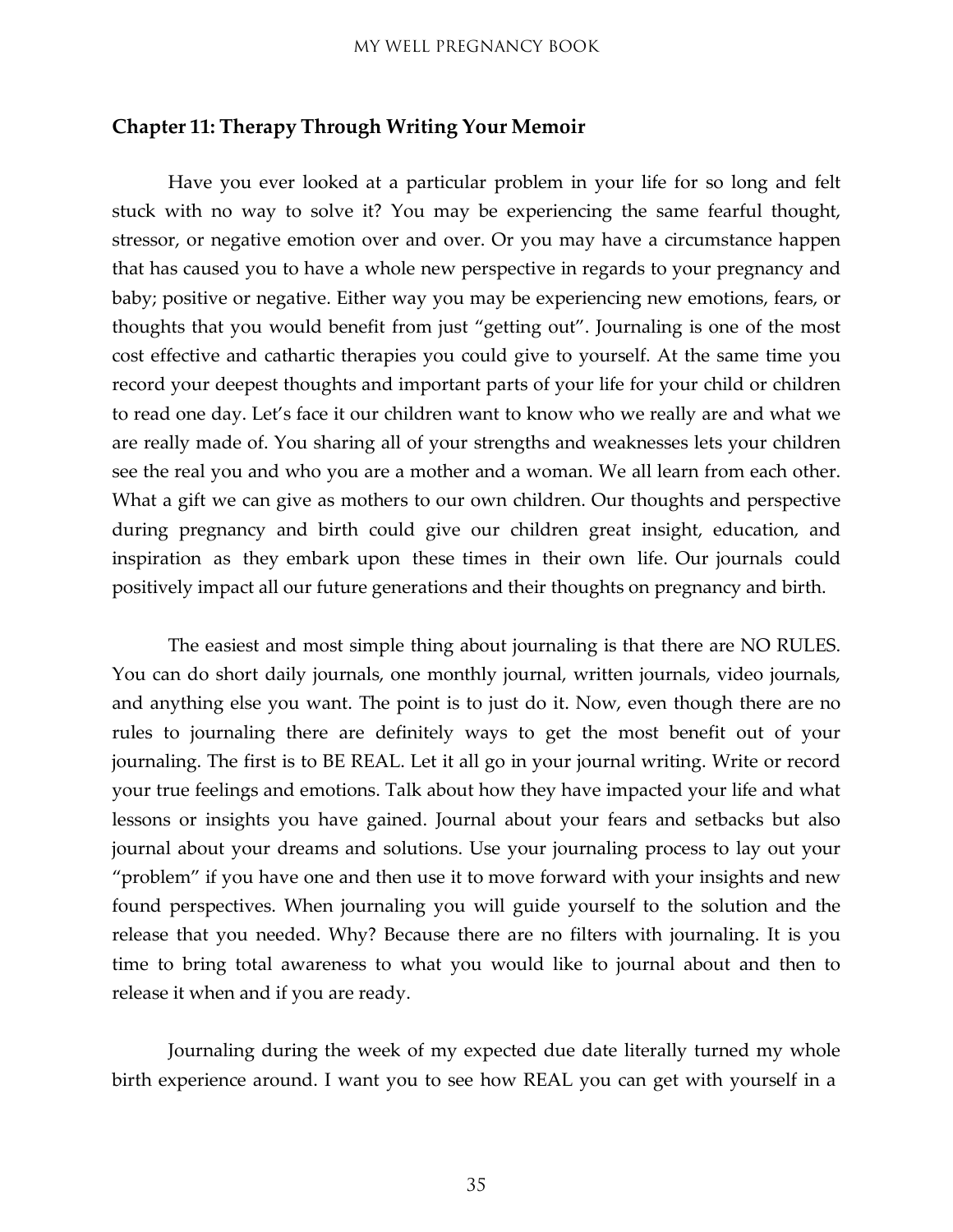journal entry and what it can really do for you. So, read my most inner thoughts during a trying time in the last weeks of my pregnancy;

#### **Journal Entry; March 8th 2011**

*What a roller coaster of emotions. I stopped adjusting at the office and called it my last official day on Friday, March 4th. I had completed all major projects, checked almost everything off my list for the birth and was mentally ready to "switch gears". I went to the midwife on Friday the 4th and stated "check me I am ready to have the baby". I found out I was 2 cm dilated and 50-75% effaced. Okay I thought here comes baby! Well today is March 8th. Lots have happened; pre-labor signs every day. I even have had what I thought was labor, but everything stops. I did hit a turning point emotionally yesterday. I became disappointed, not in you but that I had not "achieved labor" yet. You see your mom is wired to achieve. After a great talk with your Dad last night I realized that the past 4 days have been about my definition, expectations, image, and yes, control, of your birth. I chose to feel defeated, less than perfect, and let down that I had not given birth yet. And the fact that I didn't know what to do with myself. I felt purpose-less all of the sudden. I told your Dad I shifted to a low place and I didn't like it. I also knew in my heart that now I was "officially" creating resistance in my mind and body and this really could affect not only when you come but our total experience together during your birth. That is the furthest from what I wanted. Sothank God and my deep connection to God I became aware of the path, mentally, I was starting to go down. A path led by my ego, my trap of image and achievement and my fear of not looking perfect. Wow, what a blessing to realize this! With the help and coaching of your Dad, total self-awareness, being humble to my own short comings, prayer and meditation, I broke through and now am on a new path today and everyday leading up to your birth. I have let go of my ego's expectations and fears of failing. You are the only thing that matters so I will Be and Do what supports peace, excitement, joy and contentment in my mind and body. Whether it is just for today or an entire week. I am in a new and wonderful place. I am full of gratitude and love for you. Whatever amount of time you need before you arrive I am completely at peace with. I wake up each day with a purpose and that purpose is to live my day from a place of*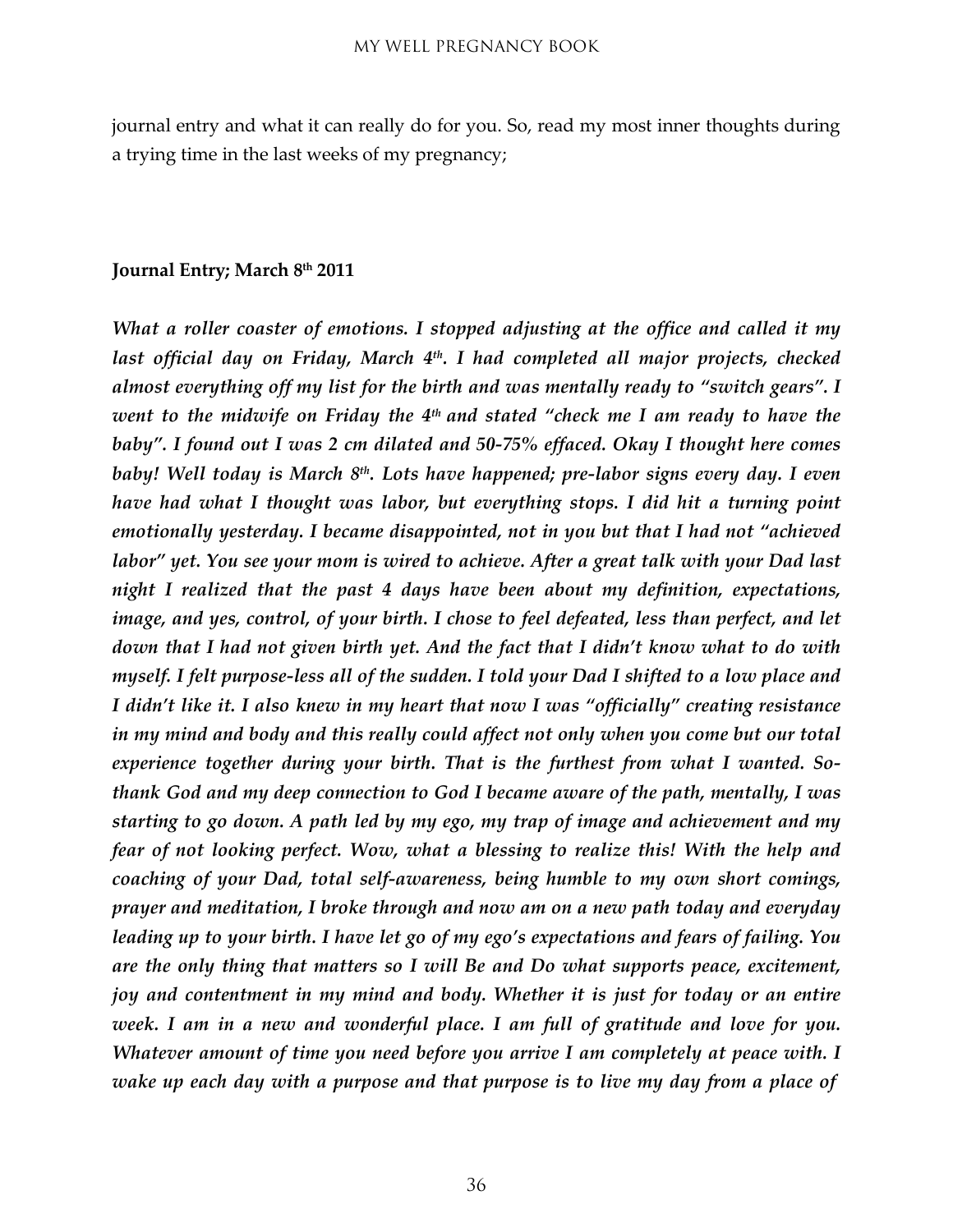*love and excitement. I will not just stop what makes me tick; working on my pregnancy blog and book, things for our chiropractic office, planning and preparing, working out, enjoying "me" time, and spending "present" time with Reese and Boston. I realize that I went from 90 mph to 0 mph in regards to my purpose, my habits, and my focus on having a joyful and conscious life and pregnancy. I am now back "on" from a new place of acceptance, non-resistance and joy.*

*Yes I am ready for you and your beautiful birth and at the same time I have no attachment to WHEN. I live my life today and everyday ANEW because everyday is a blessing and an opportunity to experience joy, to grow as a person, to spend time with the ones I love, to learn or do something new and to take actions that will benefit me and others in the future. What an awesome opportunity this has been to discover my own strengths, weaknesses but most importantly my awareness of how my thoughts are something I choose and deeply effect my life.*

*I am now aware and conscious of the thoughts and actions I choose that support my joy, internal peace and gratitude, healthy habits (mind & body) and excitement (yet non-resistance and rigidity) for your arrival!!*

*Namaste-Mamma*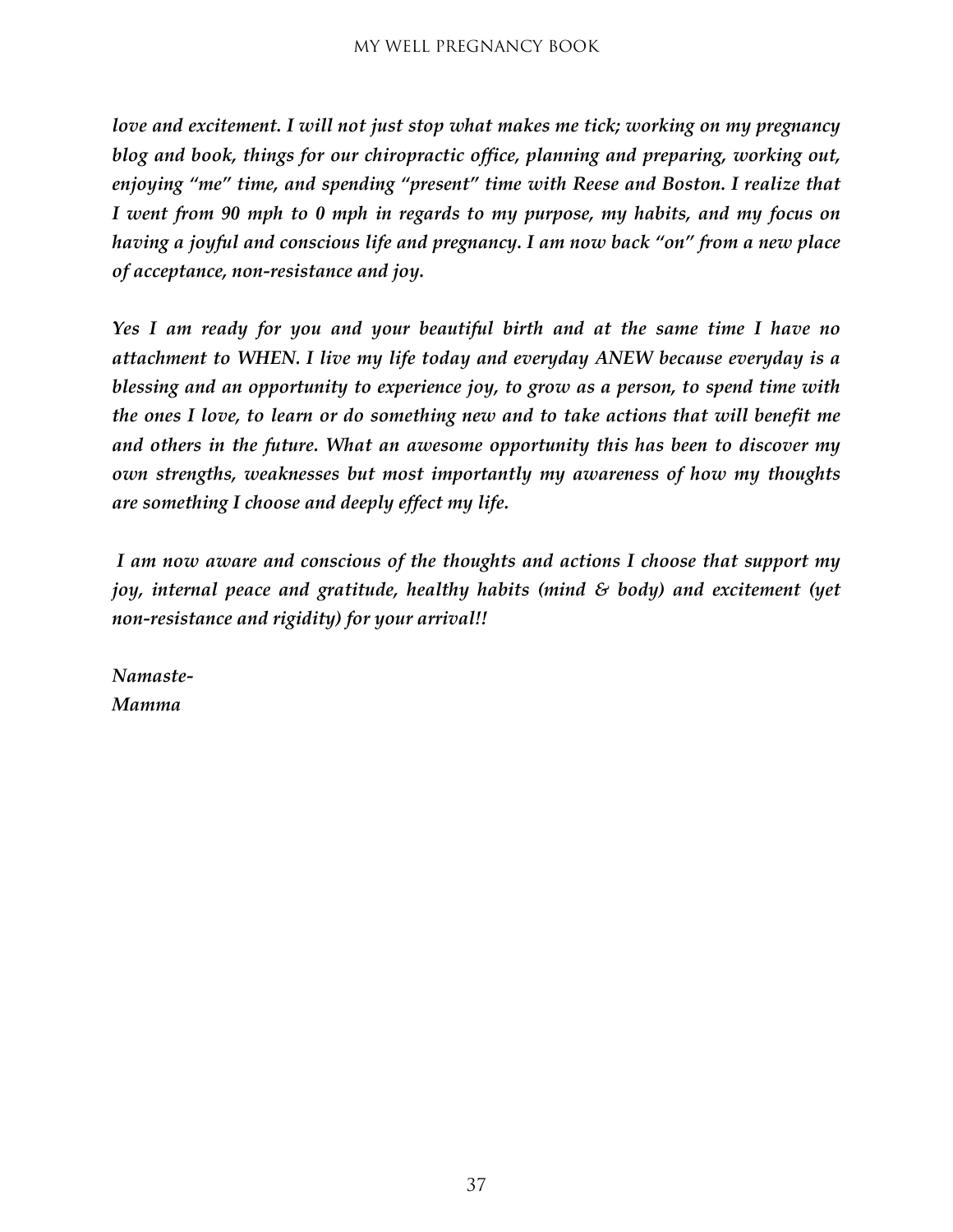#### <span id="page-37-1"></span><span id="page-37-0"></span>**Body Chapter 12: Move your way to a healthy pregnancy**

Our bodies truly crave movement. Think of how you feel after sitting all day. Maybe stiff and lethargic? Pregnancy is a time when this is no different. Once again we can use pregnancy as an excuse. We can decide to "take it easy" and avoid any unnecessary activities. Or we can do activities and exercises that give our bodies the movement and stimulation that they need to stay healthy, fit, and strong. Aside from a true medical reason or health concern, activity and exercise is very beneficial and in my opinion a must if you want to feel your best throughout your pregnancy and have a speedier recovery. Just think about it. Your entire body and hormone system is changing to grow a baby. Your posture, ligaments, and muscles all have to adapt and carry your baby for 9 months. Your body is asking you to work for not only you but a baby now. Then follow this by what I call your "Olympic Event" or birth. Birth is the most physically rewarding demand you will place on your body for an undetermined amount of time. Meaning you could have a short labor or a long labor. Either way your body will need physical strength, flexibility or stamina that only you can prepare it for.

*So just imagine if you have a job like most Americans do where you sit at a desk for 6-8 hours per day. You only get up during this period to eat lunch, go the bathroom, or take a short walk to the printer. On top of this you do no other activities or exercises outside of this 6-8 hour work day. You do this for 9 months and then expect your pelvis to be able to expand and shift properly in the last weeks of your pregnancy to prepare for baby's optimal birth position and birth. In addition now it is time for the "Olympic Event" and you need your body and pelvis to be as flexible and non-rigid as possible to help you and baby have the best possible birth. Because just millimeters of movement and alignment of your pelvis and sacrum make a huge difference in a faster and easier birth a sedentary lifestyle will greatly impact your birth experience. So you can see by this illustration that "not moving" will affect your birth experience and not allow your body to work for you the way it could if you had been consistent with your exercises, activities and stretches.*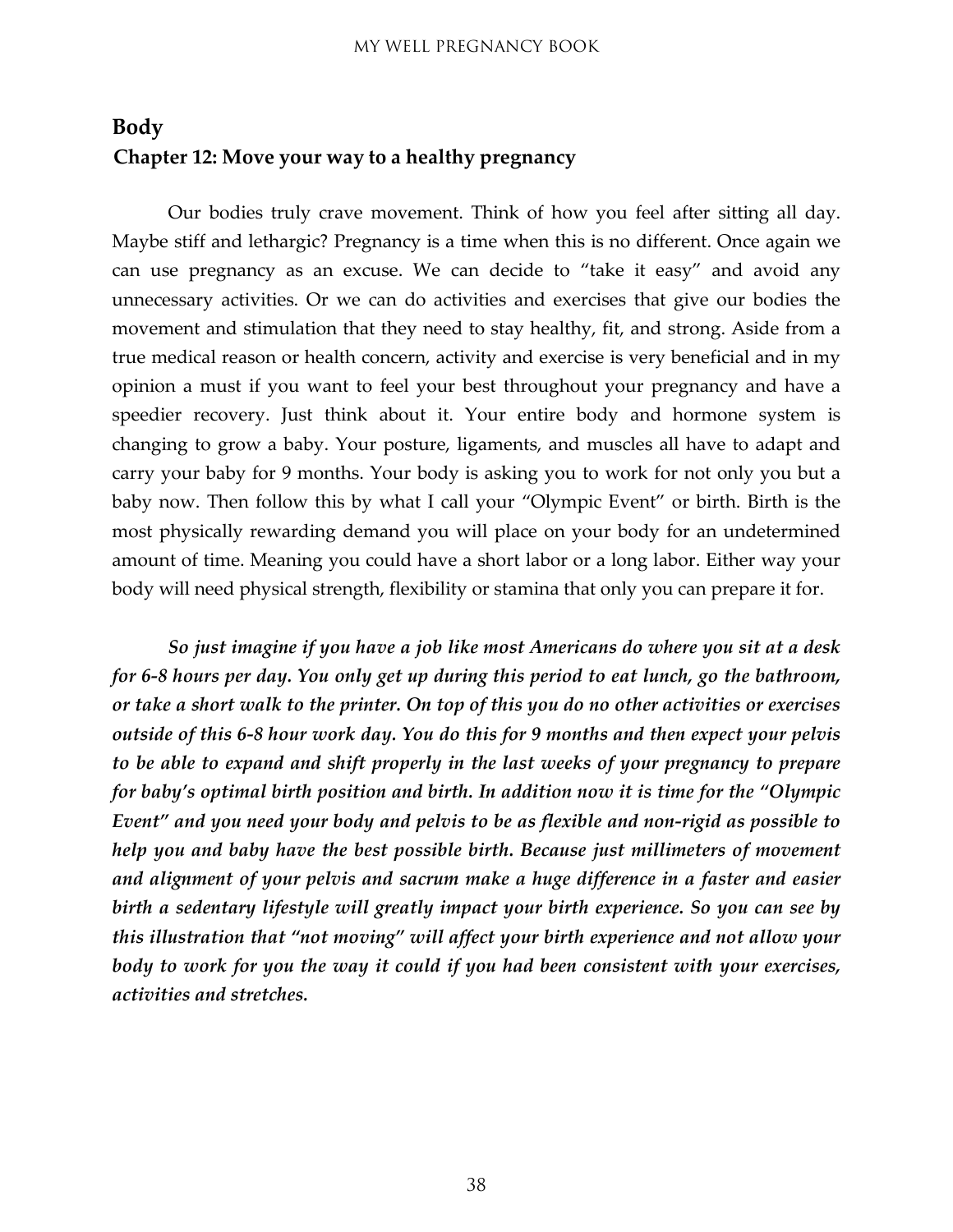"I should exercise". Please erase that sentence from your vocabulary. Instead let's think about the consequences and benefits of exercise for you. Then you can decide if you "will" exercise during your pregnancy. Consequences could include but are not limited to, loosing muscle mass which makes it much harder for your "figure" to bounce back after pregnancy. You may experience decreased strength and stamina which bubbles over to feeling constantly fatigued or easily fatigued after activities of daily living. Decreased body strength and stamina also could also impact your labor and post-partum recovery. Your physical body may start showing unhealthy signs like a rise in blood pressure, swelling, or blood sugar imbalances. Let's switch gears to benefits. Benefits you could gain and experience with regular movement and exercise are, but not limited to, gaining a healthy amount of weight and no more. Some women even with a perfect diet and regular exercise gain 20-30 pounds while others like myself only gain 15 pounds. It is not about the scales. If it is truly only the healthy amount of weight that your body needs for pregnancy then you will lose that weight with greater ease after the baby is born. Other benefits are maintaining your muscle mass, strength, energy, confidence, and total physical health. This then translates into a more fit and flexible body for birth. I promise you after going into three births being physically fit, flexible, and healthy, I have complete validation that taking care of your physical body during pregnancy MAKES A DIFFERENCE!

For safety reasons I do have to talk about standard recommendations on exercise during pregnancy. It is usually recommended that if you have not been on an exercise program before you got pregnant not to start one during pregnancy. The problem with this is that this can be taken as a ticket to being a couch potato. It is more helpful if a woman is educated that there are different levels of fitness and exercise. It needs to be explained that it is not wise or safe to begin an intermediate to advanced fitness program during pregnancy if a woman has no to little history of any regular fitness program. Instead of writing activity or fitness off altogether for a pregnant woman with such a history it could be explained that increasing activities of daily living and beginner levels exercises and stretching programs can be implemented. For example, parking at the end of a parking lot and walking extra steps to a building, taking the stairs versus the elevator or escalator, walking for 15-20 minutes, riding a recumbent bike for 15 minutes, swimming for 15-20 minutes or taking a pre-natal yoga class are all safe, beginner level activities that almost any woman in her pregnancy could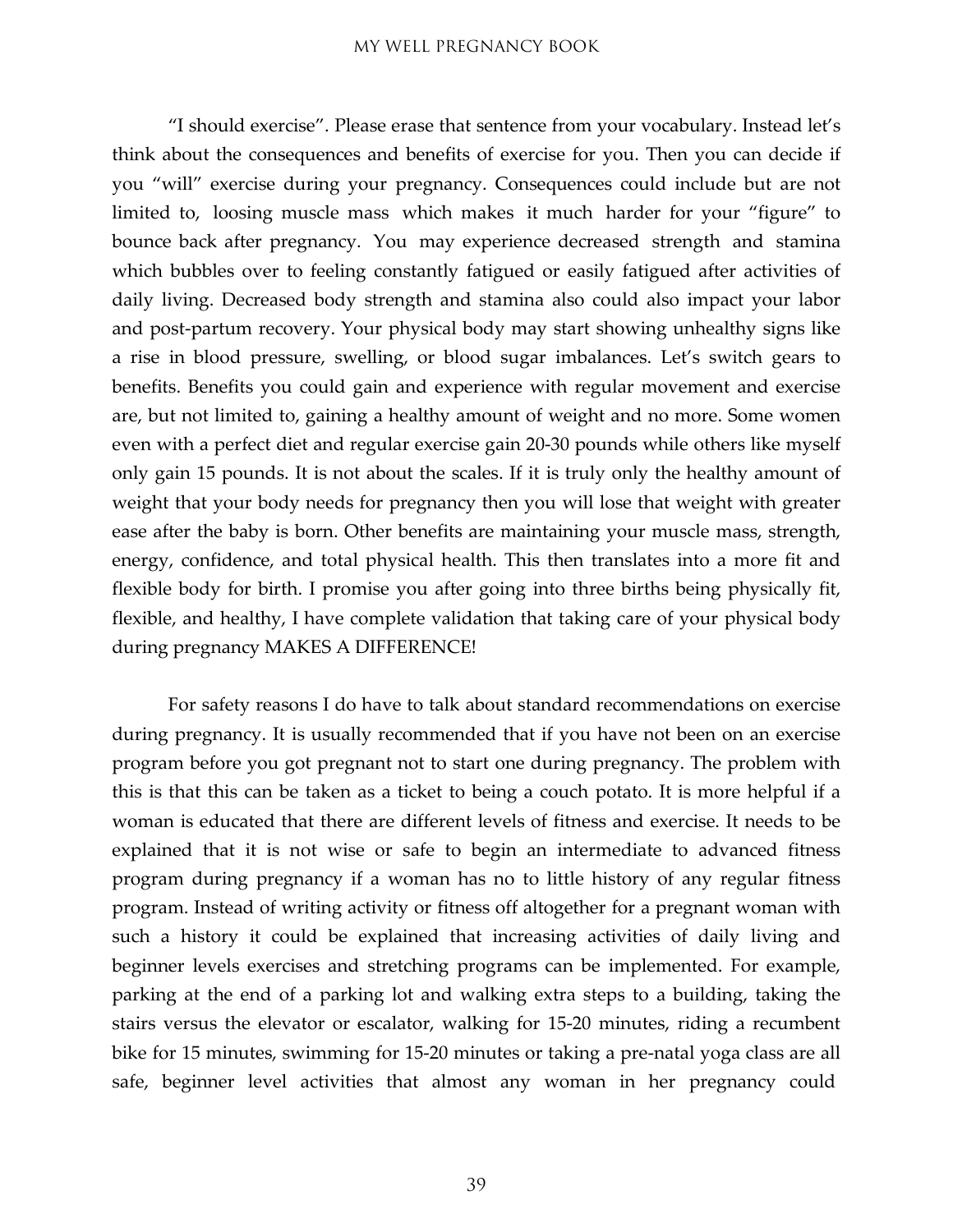incorporate 1 to 2 days per week and work up to 3-4 days per week. Once again, barring any health concerns, activity and exercise are GOOD for a pregnant woman's body and can serve her well.

Now for those of you who have been incorporating fitness into your life or are addicted to fitness like myself then continue on. It actually may be harder for you. Why? You may feel significant changes like fatigue and nausea during your first trimester or longer. Trust me I have been there, it makes it much harder if not impossible to continue at the level, duration, frequency, and pace you may have been accustomed to. It is your body's own self-protective mechanism. Your body is changing and adapting for your baby and your pregnancy. So honor this process and let it go. Let go of your need to exercise at the level you "were" and enjoy fitness at the level you "can". Your fitness routine now has a different goal. To keep your body healthy and fit for pregnancy and a faster easier post-partum recovery. Just remember that every time you exercise, even if you are not seeing visible changes or are frustrated by a decrease in your normal fitness level that you are maintaining the health and fitness levels. It is under the surface, you just can't see it. Oh, but you will when post-partum begins and you see your fitness levels and body come back three times as fast compared to if you had done nothing.

There are actually days where you may feel like doing "nothing". I encourage you to do "something". Unless it is truly a needed and planned "day off" from your fitness routine then incorporating whatever your desired choice of activity for just 10-15 minutes. This will help boost your energy levels and will keep you in the healthy habit of exercising regularly. Let me share with you how my views on fitness quickly changed during pregnancy. It wasn't' until my third pregnancy that I really honored what my body needed and understood how fitness impacted my health, my body, and my total experience. Before my third pregnancy I was hitting the gym or the pavement 6 days a week training for Olympic distance triathalons. Exercise has always been what I considered a hobby and I always have truly enjoyed it. To me it has been my "me" time.

The intensity of my exercise regimen came to a screeching halt six weeks into my first trimester because of the fatigue and nausea. So, for the third time I found myself at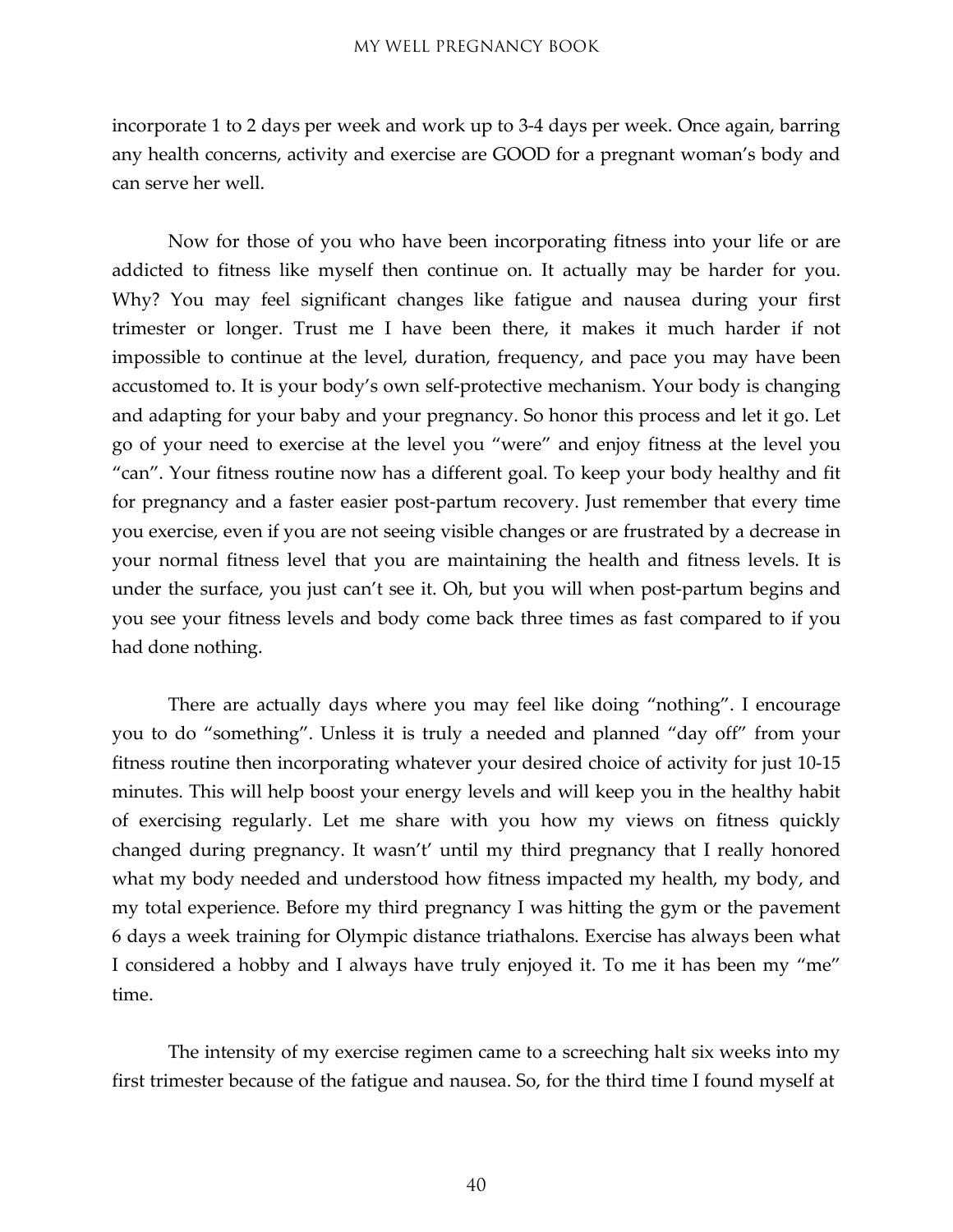a crossroad. Do I quit exercise all together because of the way I now feel? Or do I continue on at a new pace with new goals in mind? I chose the latter. But different from the past two pregnancies I chose to embrace were I was and have a positive mindset about lowering my intensity. I chose to honor my body and completely trust that I would re-gain my fitness level back after baby. And, the best part is I once again reaped the benefits of exercise throughout my pregnancy, during labor, and in post-partum.

The keys to sticking with an exercise program is to first feel confident in the exercises you are doing, Whether it be walking, weight training or yoga you must feel that you are doing them in the way that is best for you while you are expecting. That is where the second key of surrounding yourself with the proper support system or resources comes in. A fitness trainer, fitness classes specific to pregnancy, a walking group, pre-natal yoga classes or dvd's are all great examples. The third key is choosing exercises and activities that you enjoy. Remember exercise is for your mind and body. Finally, the most important key is to plan and schedule. Meaning sit down on a Sunday and literally pencil or program in your "fitness" times and activities for your week. It is easy to let life take over and not put you first. Scheduling your exercise program ensures that you will accomplish this component of a healthy pregnancy. Your body and your mind crave movement. Your confidence, inner and outer strength, and your energy will soar if you just move it!

#### **Please see Well Pregnancy Journal for instructions on pre-natal exercises and stretching**

#### **Pregnancy Gem:** *Movement is your fuel to a healthy and energized pregnancy*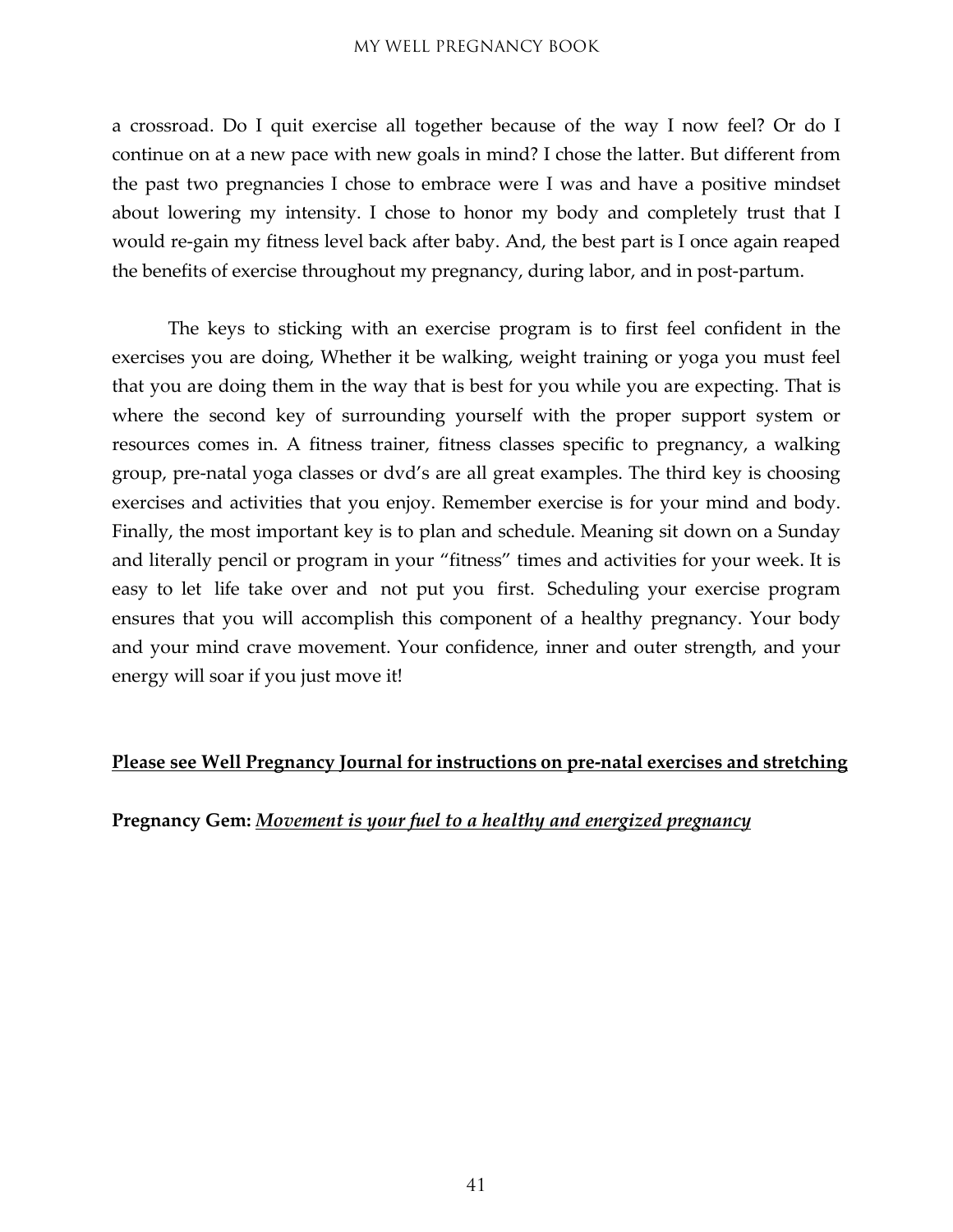#### <span id="page-41-0"></span>**Chapter 13: Nutrition for mom and baby**

Cravings, aversions to once loved foods, or new sensitivities to foods are all very real and common during pregnancy. Your body and its chemistry changes drastically and with that comes a whole new world in your eating desires and habits. That is actually how I knew I was pregnant all three times. Coffee took on a whole new smell and foods that I ate daily didn't appeal to me any longer. Shifts in hormones and nausea may give your nutrition a whole new meaning. Yes, the way you feel about certain foods may change but the principles about good nutrition do not change. For example you may have an aversion to animal protein with pregnancy but that doesn't mean you don't have to ditch it altogether. You could start consuming a combination of plant based proteins to get the adequate amount of protein you need for a trimester or the duration of your pregnancy. Also, you may crave more sugar than you have in the past but that isn't a green light to fill up on doughnuts and ice cream. What it can be though is a time to explore new foods and snacks that are tasty and contain fiber, natural sugars such as honey, agave, or brown rice syrup. Pregnancy is the most important time in your life to examine WHY good nutrition is key for you and baby. It is also the most important time to consume nutrient dense, chemical free, and natural foods so that your pregnancy and your baby can be as healthy as possible.

This chapter is really about what you can do to provide a healthy environment for you and baby from what you eat. Optimal nutrition ensures that all essential nutrients, such as fats, carbohydrates, proteins, vitamins, and minerals, are a part of your diet each and every day. Optimal, as I am defining it for you is clean, "whole" (natural and chemical free) and nutrient packed. Why? Because optimal nutrition is essential for normal organ and nervous system development for baby, normal hormonal balance for you, and for overall healing of the body. Yes pregnancy is a normal state for the female body but is also an additional stressor. An increase in nutrition, vitamins and minerals are required to meet the needs of pregnancy.

Dr. Tom Brewer found that through more than 30 years of research that each day, pregnant women need a well-balanced, high quality diet that includes 80 to 100 grams of protein, adequate salt (sea salt), and water, as well as calories from all the food groups. This should supply the 2000 to 3000 calories/per day that a pregnant woman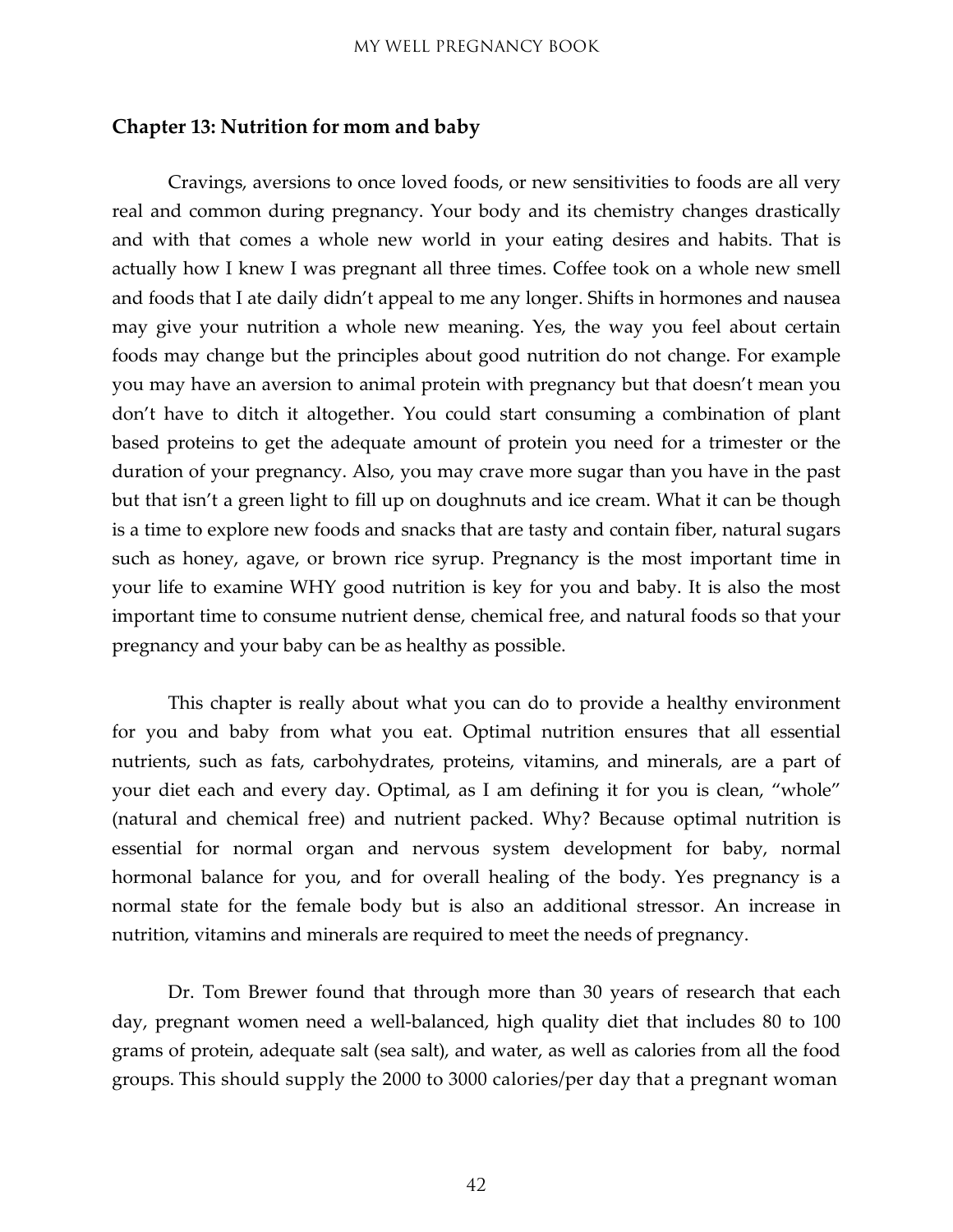needs. Typically for the average, healthy woman this is a 300 calorie per day increase in her normal diet.

A study conducted at Harvard University found that by eating at least 75 grams of protein per day, pregnant women could prevent diseases of pregnancy such as preeclampsia(metabolic toxemia of late pregnancy). It is really very simple, the more high quality protein that you are eating the less low quality sugary, processed carbohydrates you will fill up on. When protein is eaten with a carbohydrate (preferably a high quality one like brown rice, a whole wheat product, or vegetables) then you feel fuller faster and longer. Without adequate protein your energy and your blood sugar rides a roller coaster and leaves you hunting for quick sugary carbs. It is also common knowledge that folic acid prevents neural tube defects. So, these are just a couple of examples of how nutrition impacts both mother and baby. *With my pregnancies I naturally gravitated to a more "paleo based diet". The bulk of my diet was clean meats like chicken, beef and turkey, lots of veggies, fruits, nut butters, gluten free pancakes/waffles, and coconut milk. It was amazing that when I filled up on these foods I had little to no room (literally) for sugary snacks. It wasn't that I put sugar off* limits it's just that my body did not crave it or have any room for it. It was also great *because I already had great eating habits to support me in my post-partum recovery, nursing, and getting back to my ideal body composition. But still what was the most important was that I was giving my babies the healthiest start possible through my nutrition and reducing as much chemical exposure to them as possible.*

The foods, drinks and snacks that you intake on a daily basis are going to directly and greatly impact your body composition, your energy and your baby. From fatigue to serious medical issues like gestational diabetes your body will reflect how and what you eat. We all fall off the "good nutrition wagon" at points in our pregnancy but what matters is how long you delay in getting back on the wagon. You have to find the top 3 to 5 motivating factors to make good nutritional choices 80-90% of your total diet. It could be to feel better, look better, have more energy, to ensure the proper amount of healthy weight gain, to optimize bouncing back post-partum, and any healthy meaning that you give it.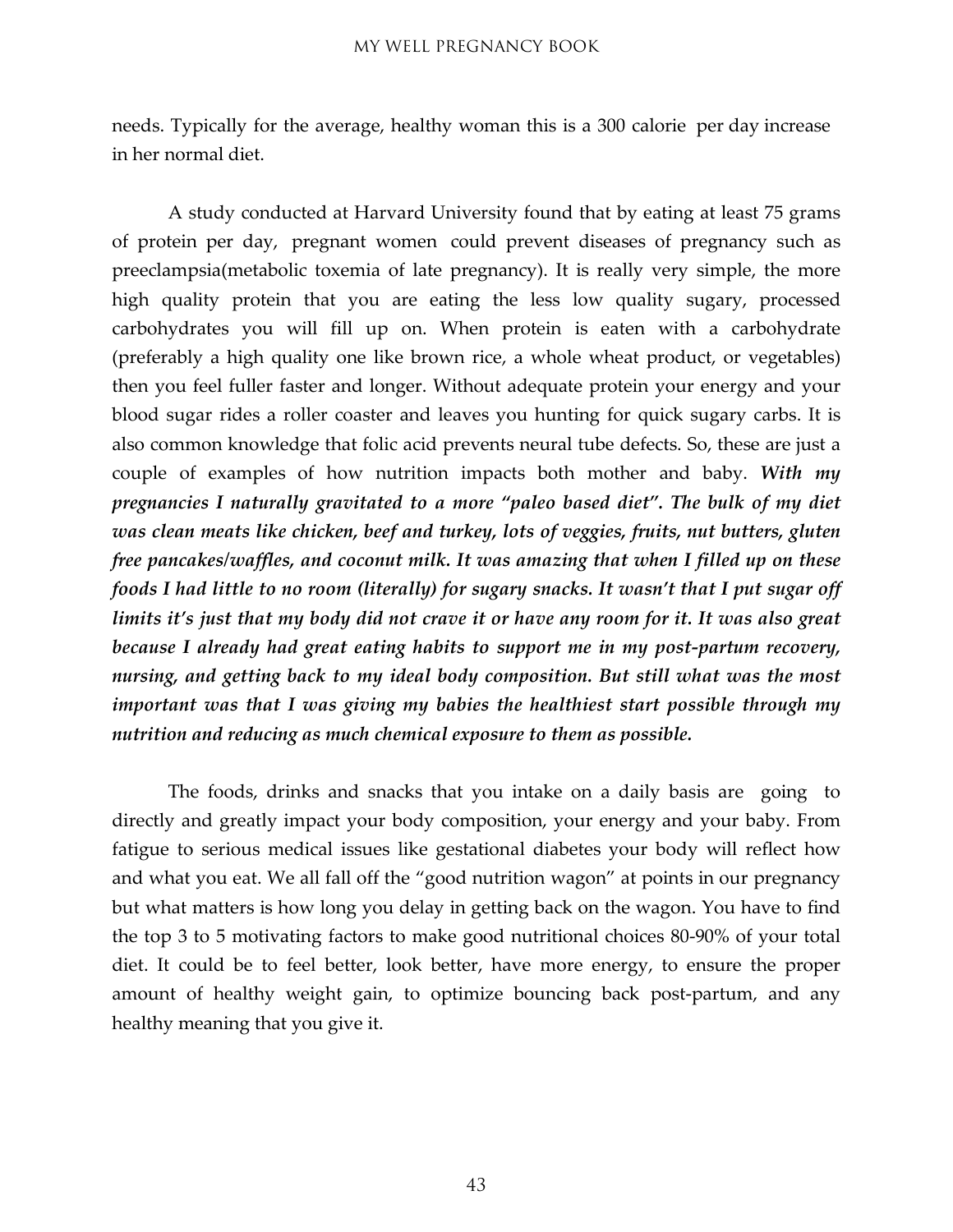First define your motivating factors and then you can create a healthy shopping list each week to ensure that you have all the foods and snacks available that are power packed with good and natural nutrition. Think of your shopping list this way; list foods that are whole, natural and come from nature. Fruits, vegetables and nuts are the most obvious natural foods right from nature. Other foods such as meats, milks, condiments, and packaged items still can be natural foods but label reading is required. You want to seek hormone and antibiotic free meats. Organic can be a very good option for any of the examples listed above but if you are not able to by organic meats, milks, veggies, fruits or packaged items then read your labels! Understand that the more preservatives, chemicals, hormones, coloring, corn syrup, etc., that you are exposed to then the more toxicity that your entire body and baby is exposed to. The other major food to watch, know its exact source, and ensure that it is heavy metal free is fish. You are better off taking a high quality, purity certified fish oil than consuming fish that is not 100% clean.

In addition start exploring restaurants that offer healthy choices with natural ingredients. My favorites are Chipolte® and Crazy Bowels and Wraps®. If you are not sure just ask the chef what the ingredients are in the foods and if they have any artificial ingredients such as MSG. Remember knowledge is power. So be proactive in reading labels, examining different brands, and finding out how foods are processed. You are the chief in command in regards to what goes into your body, what nutrients baby receives and what toxic chemicals your body has to filter. Feel and be empowered to only let what nourishes you and baby to enter your body.

Below are food categories and examples optimal sources of nutrition for each category:

> ◆ **Proteins – Hormone & Antibiotic Free Chicken, Beef, Turkey & Eggs, Edamame, Wild Caught Salmon, Raw Almonds or Walnuts, or Tofu**

> ◆ **Carbohydrates – Brown Rice, Potatoes, Whole Grain Pastas, Crackers, and Bread, Whole Oats, Quinoa, and Gluten Free Products**

◆ **Fats – Olive Oil, Avocados, Grapeseed Oil, Organic Coconut Oil**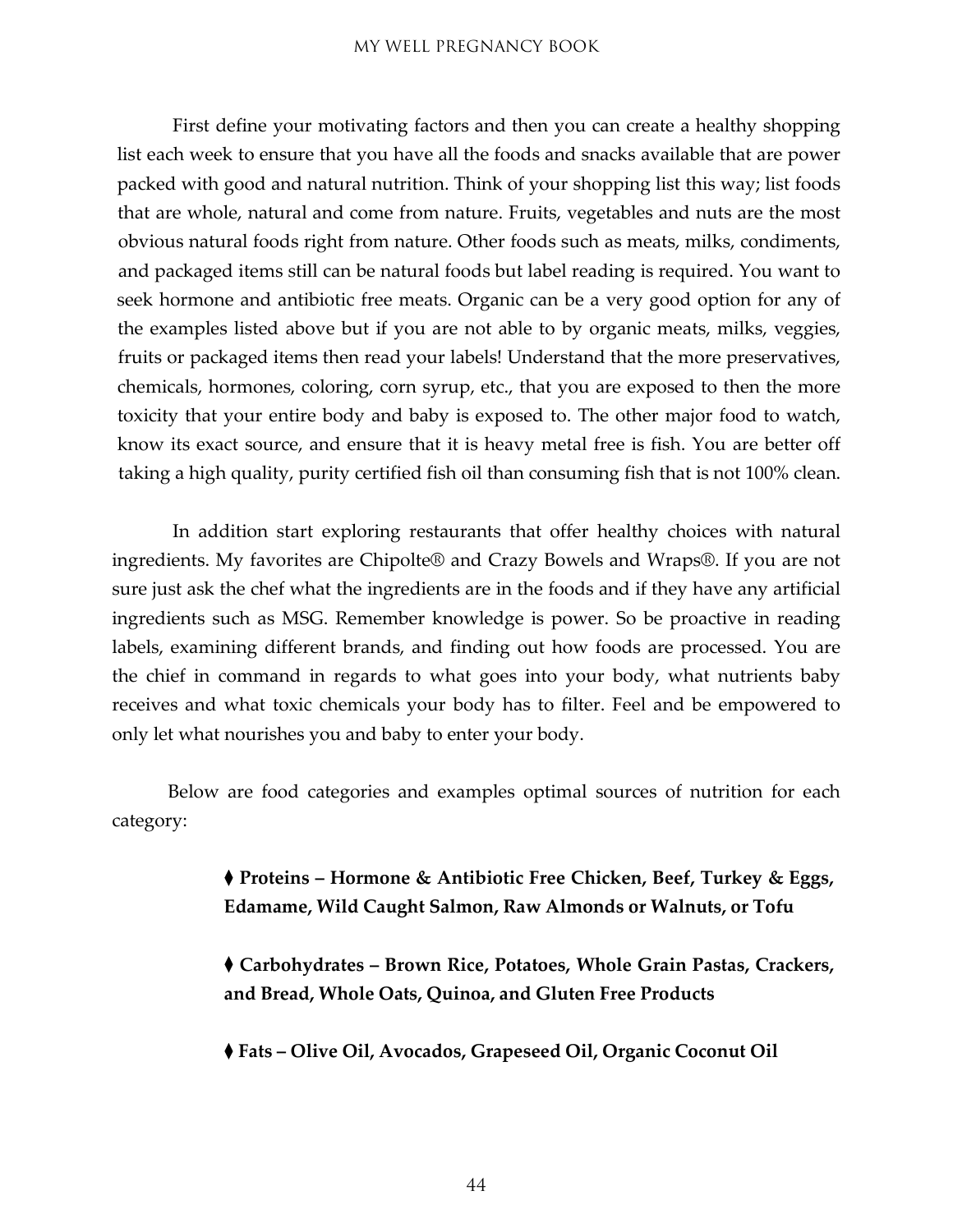Let me share my nutritional journey from my three pregnancies. I can truly say they were identical in how I felt starting at 6 weeks into my pregnancies until the day I delivered. *As I referenced above how I knew I was pregnant all three times was the way foods tasted and smelled. In addition to the daily nausea that kicked in at 6 weeks and lasted until the middle of the second trimester my nutrition took on a whole new meaning. I gravitated more towards carbohydrates, had a very hard time eating breakfast, could only eat animal proteins in the evening, tolerated absolutely no sugar (even natural types), and had an all new aversion to raw veggies. The first trimester was always about getting by the best I could with the foods I could actually tolerate. Even if it was a food such as plain pasta that I could tolerate at a meal then I would choose a pasta like Barilla Plus that contains more fiber and plant based proteins. Since I couldn't tolerate raw veggies or smoothies for the first trimester I kept steamed veggies on hand. Basically I did what I could to eat as healthy as possible. It was no where near where I had been with my nutrition but I was able to get back to a more nutritious diet in my second trimester. Then the other issue of heart burn and inability to eat large portions began. Once again I just modified when and how much I ate. Because I moved to more frequent smaller meals it was essential to plan my shopping list and have healthy foods available. My pregnancies became a time where I examined food labels even more and got really creative with simple yet healthy meals and snacks. My top healthy nutrition motivators were for the health of my baby, for my own appearance and energy, and to ensure that my recovery would be as optimal as possible.*

#### **Top 5 Nutritional Gems For A Healthy Pregnancy**

- ◆ **Ensure you are eating an adequate amount of protein at each meal and snack to reach a range of 65-80 grams of protein per day**
- ◆ **Read all food and drink labels; avoid artificial ingredients, additives, and chemicals**
- ◆ **Plan your snacks and meals for the week in advance**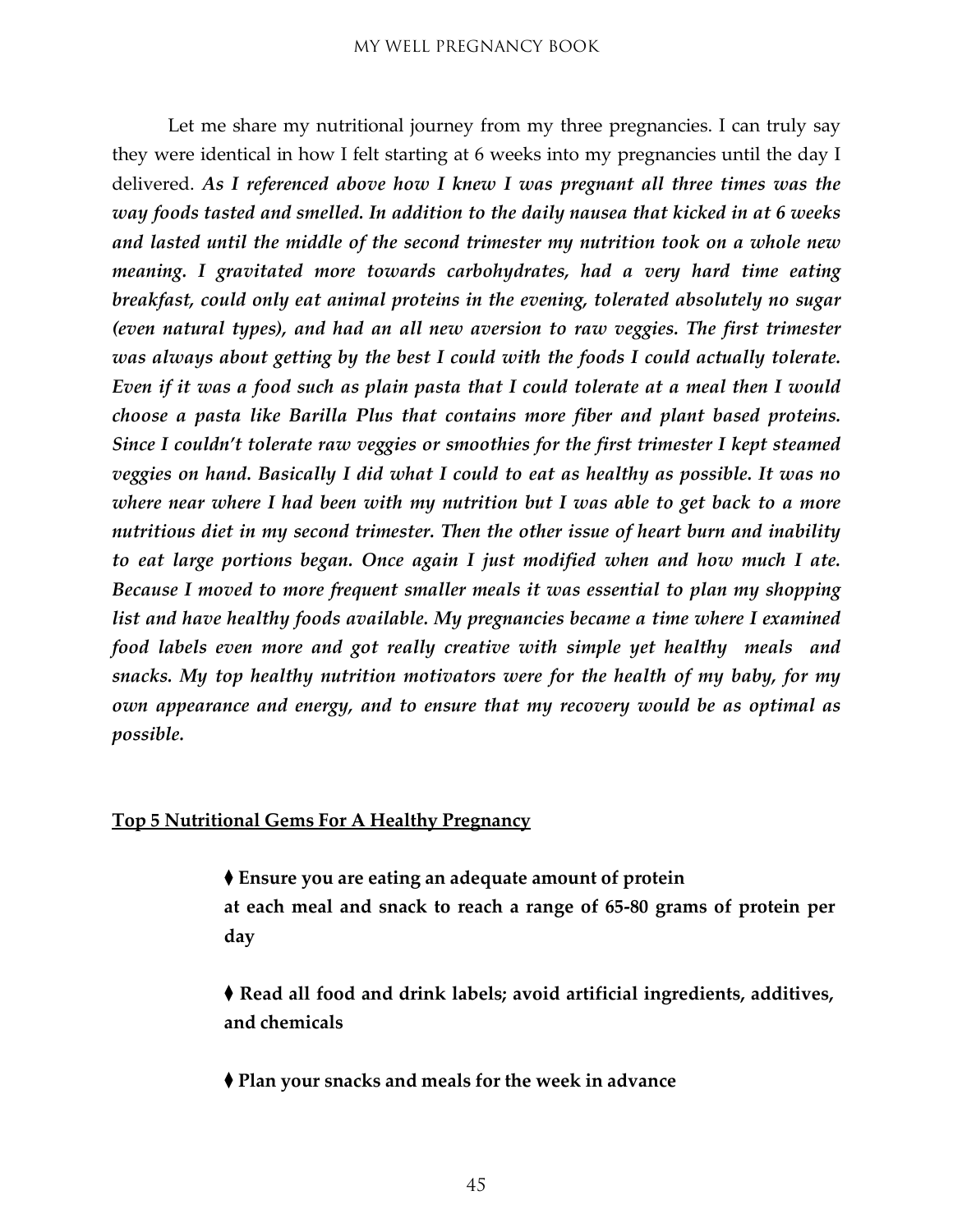◆ **Consume sea salt in your diet while avoiding processed sodium (table salt)**

◆ **Don't let more that 4 hours go by without eating a healthy meal or snack that contains protein and a veggie or fruit**

**Please see Well Pregnancy Journal for instructions on more nutritional tips & strategies**

**Pregnancy Gem:** *Let your foods be the building blocks for a healthy pregnancy & baby!*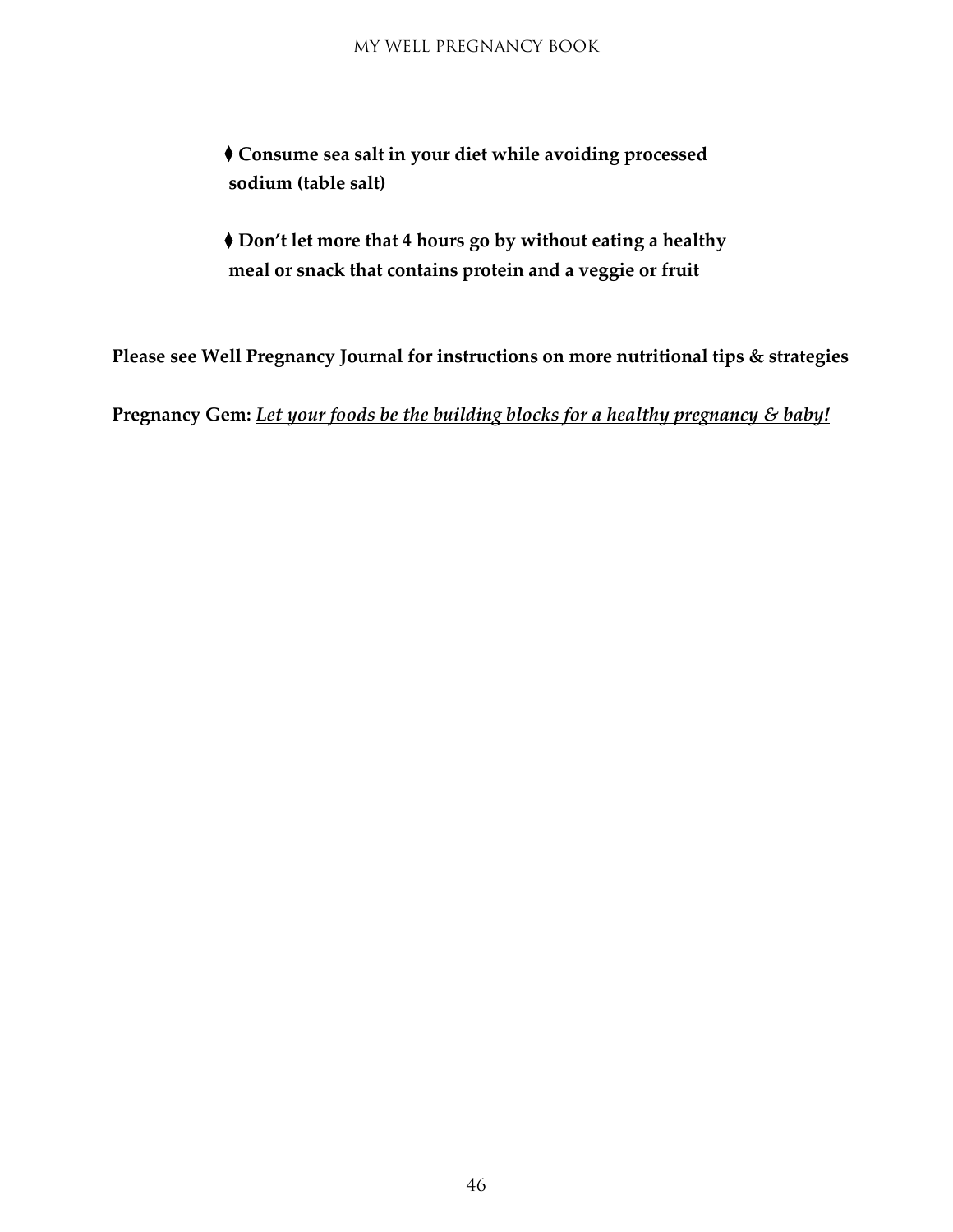#### <span id="page-46-0"></span>**Chapter 14: Body Balance**

Pregnancy will absolutely put your body's balance system to the test. What is your body's balance system? It is a very complex system, but simply defined it is your spine, your pelvis, and all the ligaments and muscles that support your structure. Hormone fluctuations, past imbalances of your feet, hips, and posture, in addition to the growth of your baby all take a toll on your body's balance system. Throw in a little of life, sitting at a computer all day, holding other children, a fall, or yard work, and quickly your body has to adapt. This adaption could be tension in your muscles, instability of your ligaments or joints, and misalignments of the joints in your neck, back or hips. Your imbalances may then appear as pain and discomfort, difficulty walking properly, decreased strength and stamina or even interfere with your baby's positioning. Your body is your baby's vehicle. Specifically, if your pelvis and hips are not in symmetry then the ligaments that attach the uterus to your pelvis have to adapt by becoming tense at their attachments. This then can interfere with optimal uterine tone which then may impact the ability of your baby to get into or maintain the proper head down position for birth. Malpositioning of your baby, whether in utero or during birth makes it much more difficult for you and baby. Malpositioning in utero may result in increased pressure on your lower back or sciatic nerve, and improper forces on the baby's spine. Malpositioning during labor increases the likelihood of a more difficult labor and medical intervention such as c-section, forceps or vacuum. If your pelvis is out of balance and or baby is not in the optimal head down with the back of the head in the anterior position (front), labor and delivery now have obstacles.

So, how do you know if your spine and/or pelvis is out of balance and then what do you do about it? Your brain and body are connected via your nervous system through your spine and lower pelvis. In addition to that your pelvis is the structure to which your uterus (baby's house) is anchored. Any imbalance of your spine and/or pelvis will cause nerve, muscle and ligament imbalances. Imbalances of your pelvis specifically can cause what is called "asymmetrical uterine tone". Meaning the tone of the muscles of the uterus may become tight on one side and create an imbalance of where the uterus attaches into your spine and pelvis. If you feel pain in your legs, back or neck, pain into your hips or groin (round ligament area), your nervous system is relaying the message that you are out of balance. Also, if you suffer from headaches, leg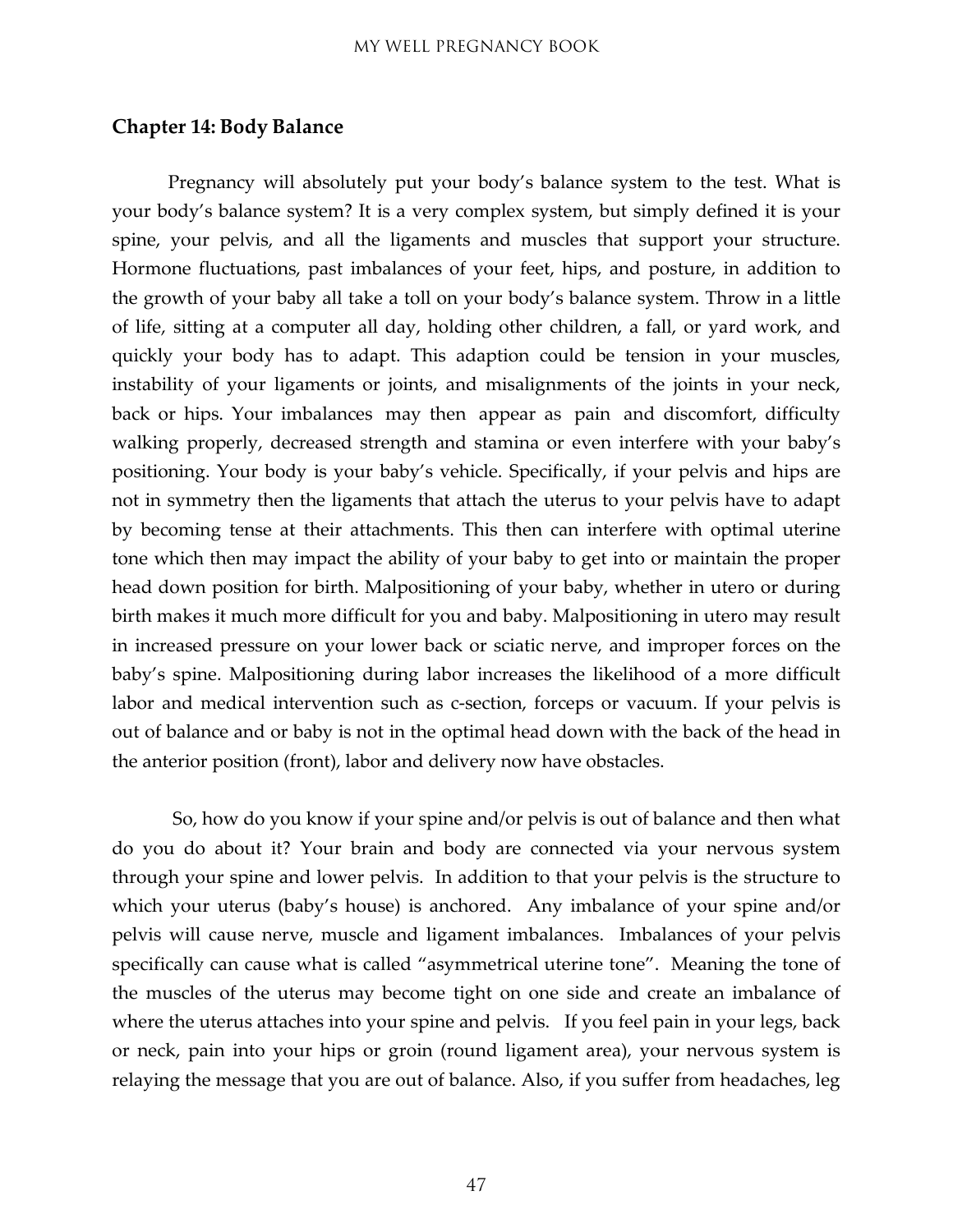cramps, difficulty with normal activities such as bending and walking, your spine and pelvis most likely is in a state of imbalance. Your baby's position, especially critical at 30 weeks and beyond is another indicator of body balance or imbalances of your pelvis. Meaning if your baby is breech, transverse, or posterior at any point in your pregnancy then imbalances of your pelvis and the uterine attachments to your pelvis may very well be present. Stated differently, if baby is not able to get into the optimal head down position then it is possible that an imbalance that you have in your pelvis is interfering with your baby's optimal positioning for birth on a physical level. A common scenario I often see as a chiropractor, specializing in pregnancy, is that a large percentage of women have no perceived signs or symptoms of pelvic imbalance yet they have significant problems. Because women are now being proactive and researching ways to have a natural birth and the healthiest pregnancy possible, many women research the benefits of chiropractic care during their pregnancy and seek a chiropractic evaluation. This is when I often find that women who have no pain have very similar imbalances that women with pain or fetal malposition have. So the moral of the story is that ANY woman can benefit from knowing if she has imbalances of her spine and/or pelvis. And then, once fully educated, empower herself with the benefits of chiropractic care throughout pregnancy and even postpartum.

Yoga, general stretching techniques, massage and chiropractic care are all great approaches to imbalances of the spine and hips. With pregnancy you want to make sure that you are seeking guidance or care from resources or professionals listed above that specialize in pregnancy. Talking with your OB or Midwife is another great way to get a great referral to one of these professionals and at the same time creates a cohesive team that is working together for you. I have found both personally and as a chiropractor that a combination of these approaches started at the beginning of pregnancy gets the best results. Starting a stretching, chiropractic and massage program regularly and early prevents so many of the common "pregnancy ailments". In addition to these forms of body balancing care it gets you in the routine of taking care of you. By taking care of you first, you then are better able and fully equipped to take care of everyone else around you. You reap the benefits of decreased stress, decreased pain and improved stamina and health. Your power as a woman and a mother has to be maintained and nurtured. Taking care of your body balance system will also ripple out into positively influencing the life of your baby. Your pregnancy, labor, and recovery will be greatly impacted by your choice and actions to take care of the balance of your physical body.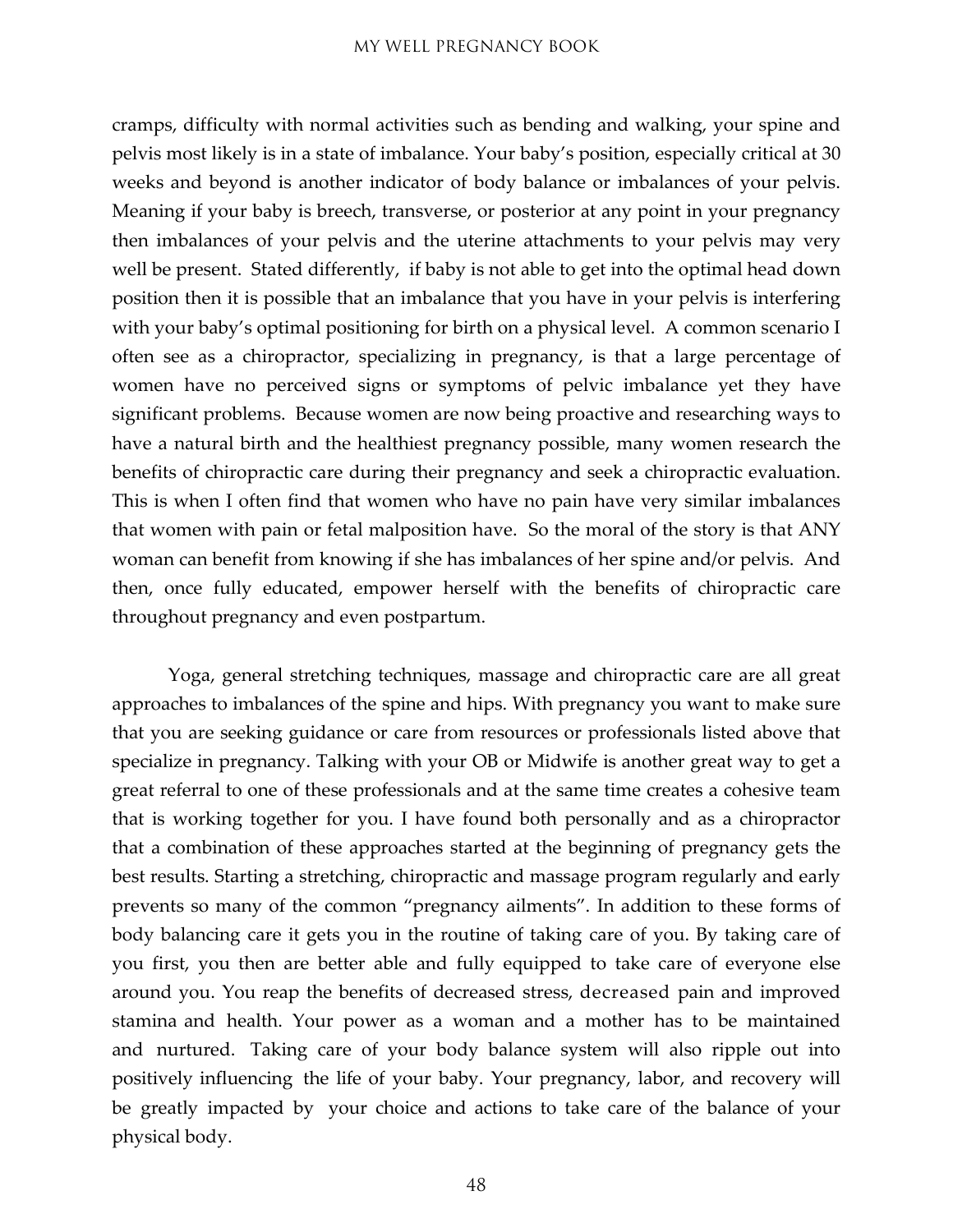Let me share with you how these techniques have impacted me and hundreds of patients over the past 8 years. *During my first pregnancy I was a newly practicing chiropractor. Because of my pregnancy and my profession I quickly became thoroughly interested in learning about how the alignment of the spine and pelvis affected pregnancy and labor. I began researching chiropractic techniques specific to pregnancy and yoga. I began utilizing them myself and continued them throughout my pregnancy. I then became certified in the Webster Technique (a specific chiropractic technique for pregnancy). Over the next five to six years my practice grew and the number of pregnant women I helped also grew rapidly. Time after time, woman after woman, reported to me how they truly felt their chiropractic care and the stretching exercises I had recommended really helped them throughout their pregnancy and labor. For me, the proof was really in the pudding when second and third time moms who had not had chiropractic care their first pregnancies but did during a following pregnancy noticed remarkable differences. Most women, except for special circumstances, noticed an overall better pregnancy, and decreased labor time. For myself, during the second and third pregnancies chiropractic care and yoga became essential. I was holding more children on one hip, adjusting more patients, and just dealing with an overall busier life in all dimensions. If I did not take care of my body then I do not believe that I could have sustained working, exercising up until the day I delivered and accomplished 3 all natural deliveries in a 3-5 hour time period.*

You may find more information, resources and research on chiropractic care and family wellness at [www.icpa4kids.org.](http://www.icpa4kids.org/)

#### **Please see Well Pregnancy Journal for instructions on pre-natal stretching**

**Pregnancy Gem:** *Remove the resistance to your optimal pregnancy and labor by keeping the balance.*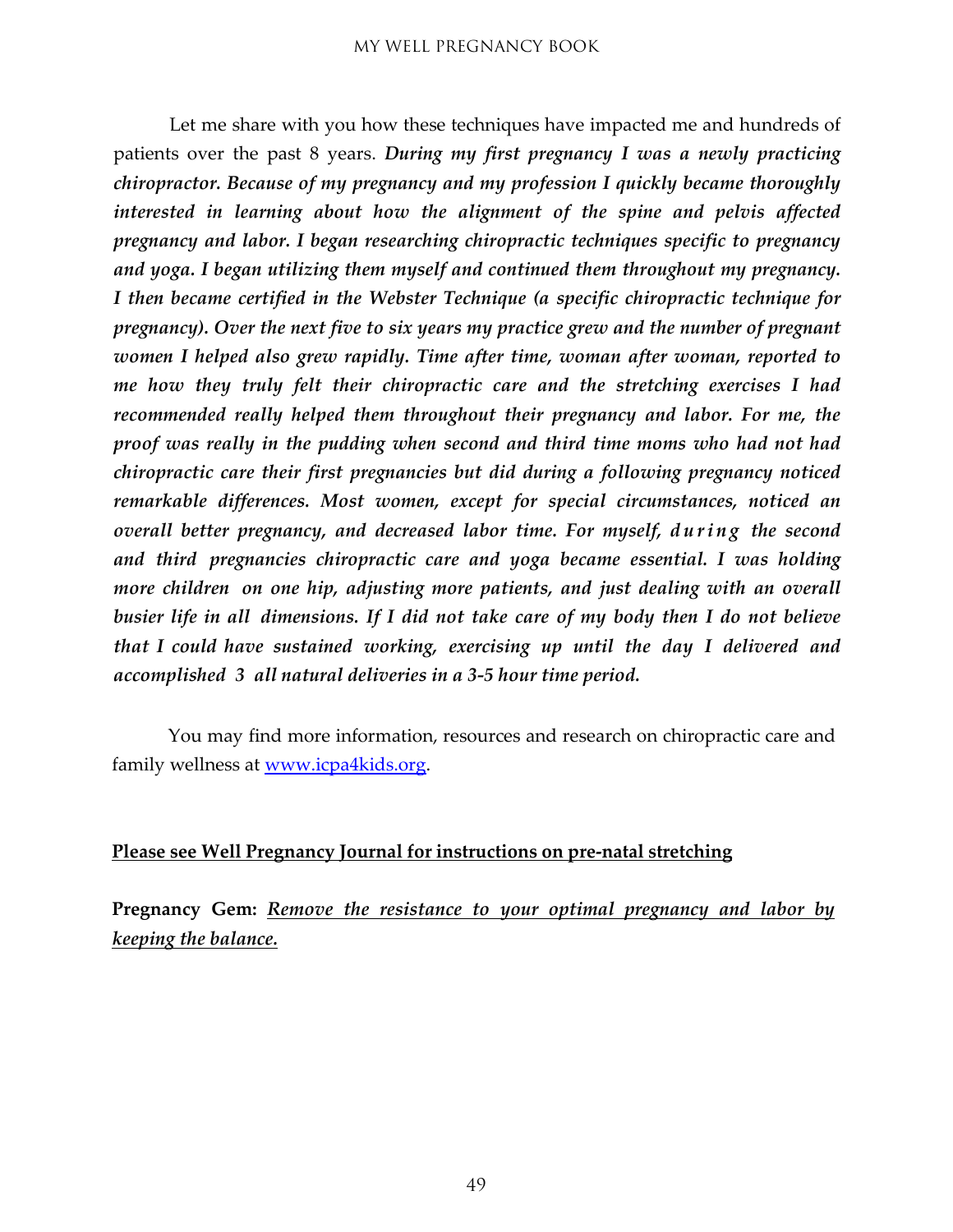#### <span id="page-49-0"></span>**Chapter 15: Stamina**

This chapter is for when you are in your third trimester. So if you are not yet feel free to read but make sure you come back to this chapter a few times when you are in your third trimester. Stamina is the name of the game for you now, both mentally and physically. You may feel bursts of energy at points throughout your third trimester or you may feel fatigue quickly set in with what has been your normal routine. Either way you still are weeks away. So what can fuel you through this time? What is and what is to come. Meaning, enjoy that you still have two free hands, more time to rest (even if you have other children you still have more down time than when your new baby is here) and more time to prepare your home for an ideal transition post-partum. What you have now is time and a great excuse that almost everyone understands and will support you on which is "I am about to have a baby". So some "you time" wherever you can get it has a much greater chance than when your baby arrives. It is something that took me three children to learn, "ask for help and support". I thought I had to be super woman even the week of my estimated due date and "do it all". Now I look back and am a little sad that I missed out on the opportunity in my third trimester to slow down a little bit, ask for help and take care of me a little more before my big job of caring for a new baby began. I hope that you take this perspective and advice to heart. You will never regret the extra energy that you put towards yourself before your next transition into motherhood for the first time or tenth!

You also have the future to motivate you. It is often called "nesting". You may find yourself wanting to organize, de clutter, and make simple updates in the spaces of your home. When you make room for the new and simplify your home you will have more space and less clutter (mental and physical). You will also have fewer distractions when you are baby mooning in those first 4 weeks. So you could make it a goal in your third trimester to organize your home and have everything prepared so that you can coast for weeks or months after baby is born!

#### **Examples**

• **Tackle one room in your house per week and get rid of anything that you do not want or use**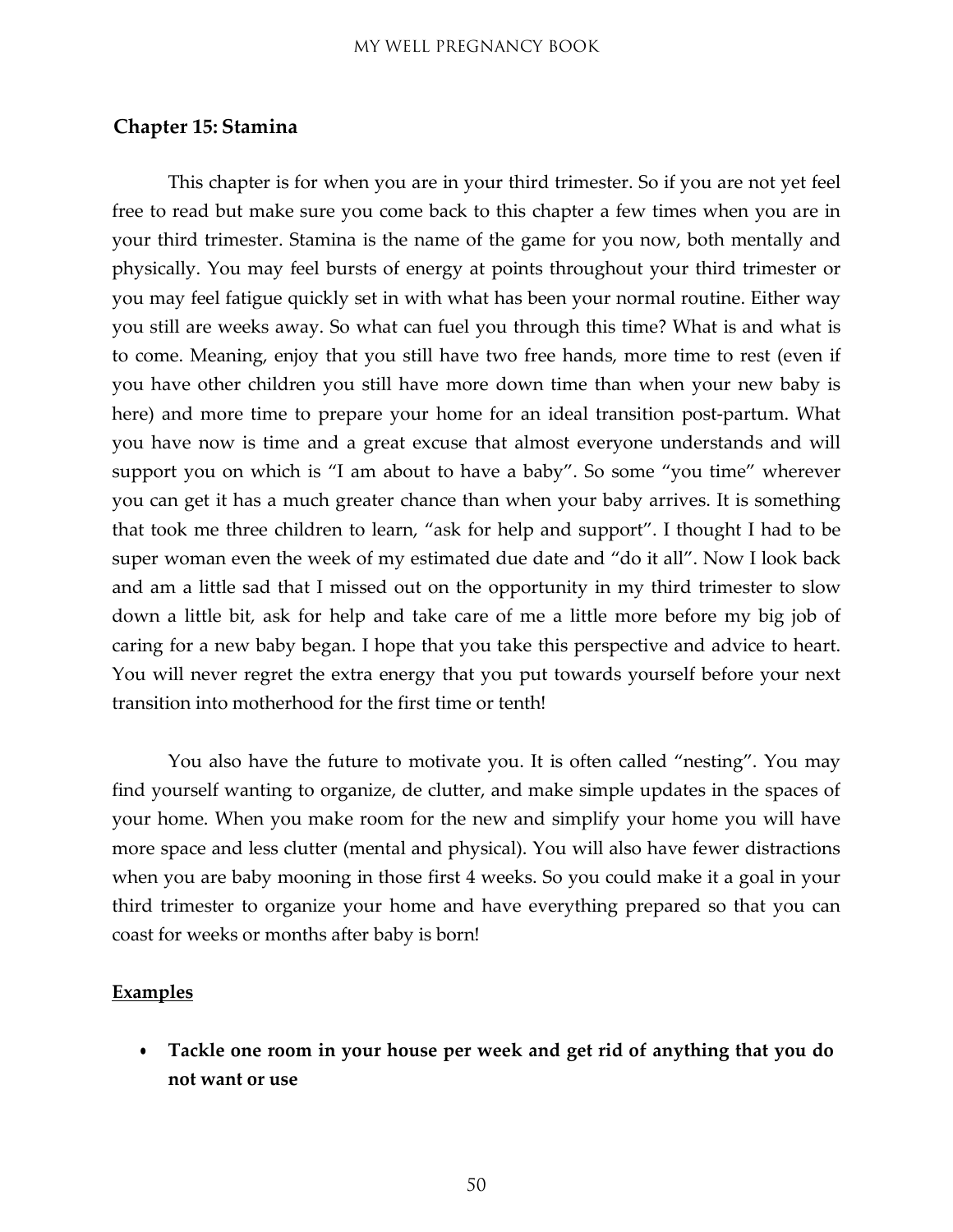- **Get all the baby's clothes hung, washed and put away**
- **Also if you have other children go through their closets and make sure you put/give away anything that is too small and get their drawers and closet ready for the season/size that they will be in once baby arrives**
- **Prepare what you will need post-partum, put into organizer baskets and place baskets on every level of the house you would be in (middle level, basement, upstairs)**

*Pregnancy Gem: The finish line may seem so far…. Change your focus and pace those last miles so that you can enjoy what is after the finish line…*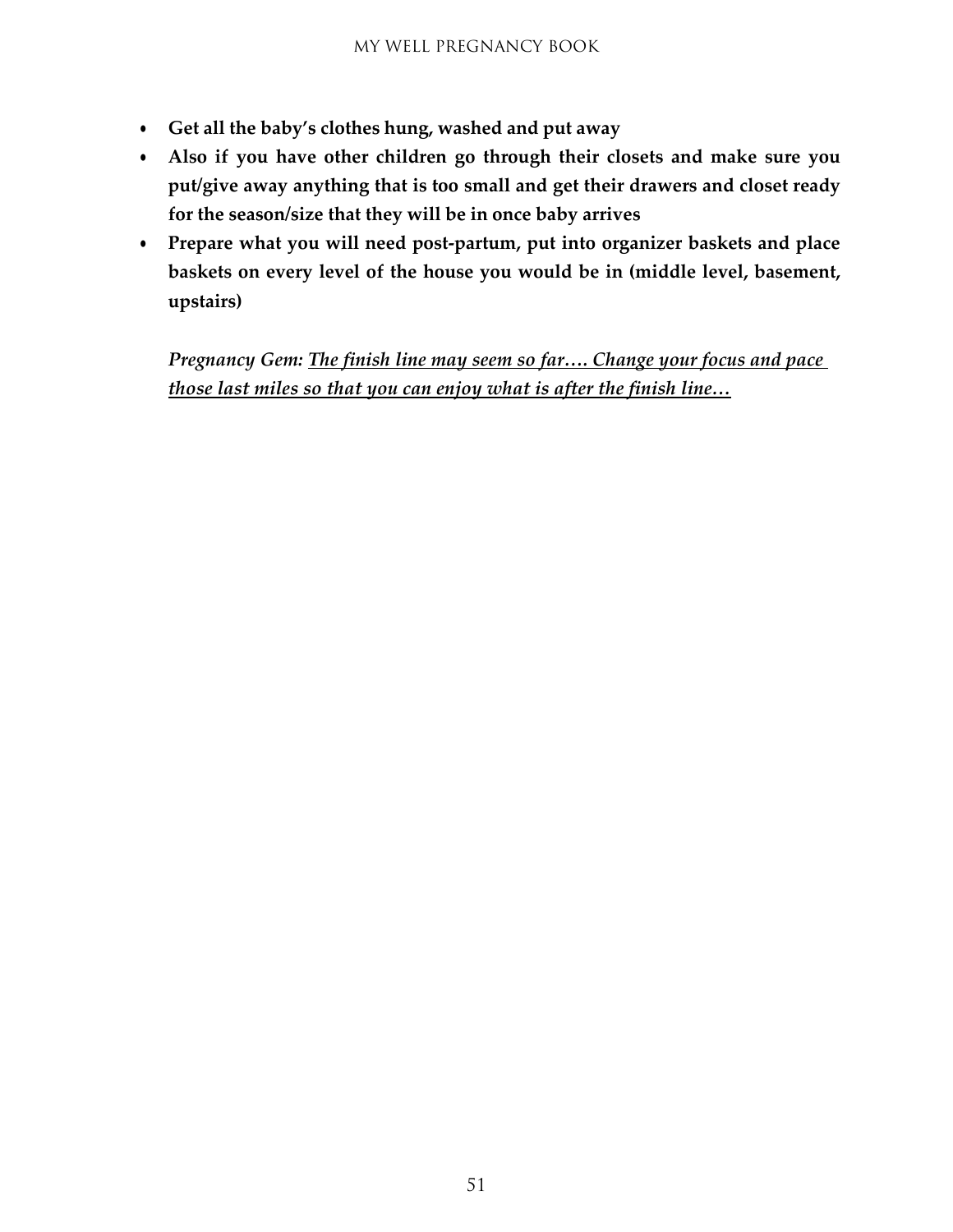#### <span id="page-51-0"></span>**Chapter 16: The Big Event!**

Weeks before your labor and delivery you will begin to feel "ready". At first it is an excited ready. Then it becomes a more serious "see it on your face" ready. Finally you transition into "It is time!" ready. You may have fears. Know that this is natural, even if you have done everything you possibly can do to prepare yourself. Honor your fears yet have faith in yourself and the unknown. When the real "transition" of labor begins you will know it is time to focus on the present moment and all that you can do to birth your baby. What is "transition" like? It is the time when nothing else matters but you, what you are feeling, and your birth process. If you have chosen to have a natural birth without medical intervention (Pitocin and/or epidural) then your birth team is integral and will be there to assist you. But, know that you will still be in "your own zone". If you do choose an epidural still know that you are just as involved and powerful in your labor and birth experience. If have a situation where you begin birth but a true emergency arisis and a c-section is the next step then know once again you did all you could to birth your baby and some circumstances are out of your control. You may have a birth that goes exactly as you planned or there may be detours that still get you to the end goal, which is holding your baby in your arms. Birth can be beautiful, hard, rewarding, and a true test of conquering your fears all wrapped up in one.

Every woman has a different birth because even though it may sound the same every woman goes into birth with a different mindset and also experiences labor differently. So it is never a one size fits all. That can actually ease your mind when you are hearing about birth horror stories weeks before your labor. You can know that this is YOUR BIRTH and that you may not know exactly how it is going to go but that you will have your own unique experience and you are entitled to it! The best advice that I could ever give a woman is don't put pressure on yourself no matter what type of birth you have planned for. Also to be in the moment, every moment of your labor. Why? Because if you filter out any distractions and just stay with what is happening you will know what to do. You will feel so empowered by this….in the moment and after you have birthed your baby. Your best birth experience can be when you combine a little Super Woman with a little Mother Theresa. Birth is the art of being empowered and being humble and faithful to the greater plan. You will understand this best when you experience it. So look forward to your labor and the birth of your baby!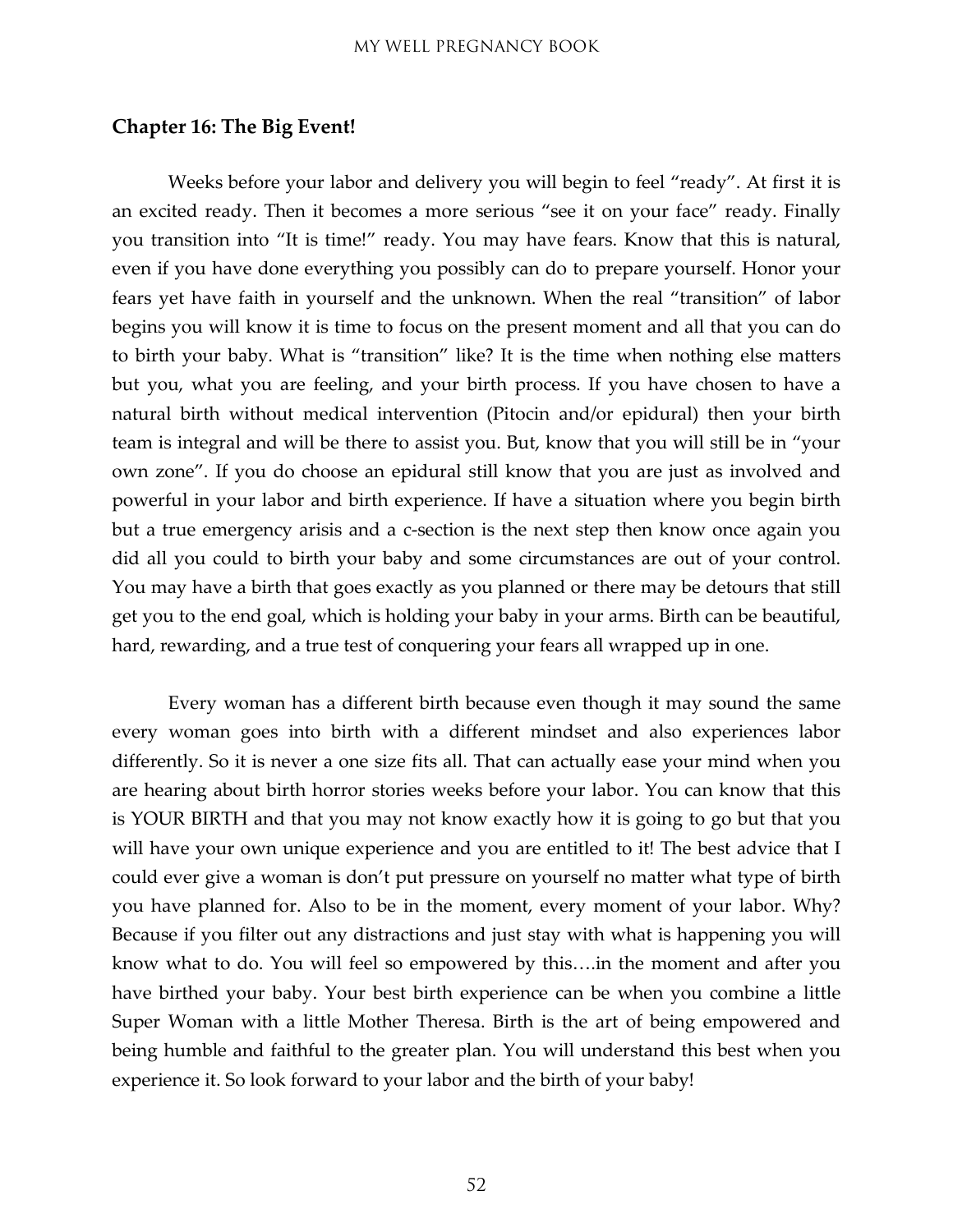*Pregnancy Gem: Your greatest job and honor in life is bringing a new life into this world so honor that the greatest honors in life take focus and work to get them. Ahh, but the honor is priceless…..*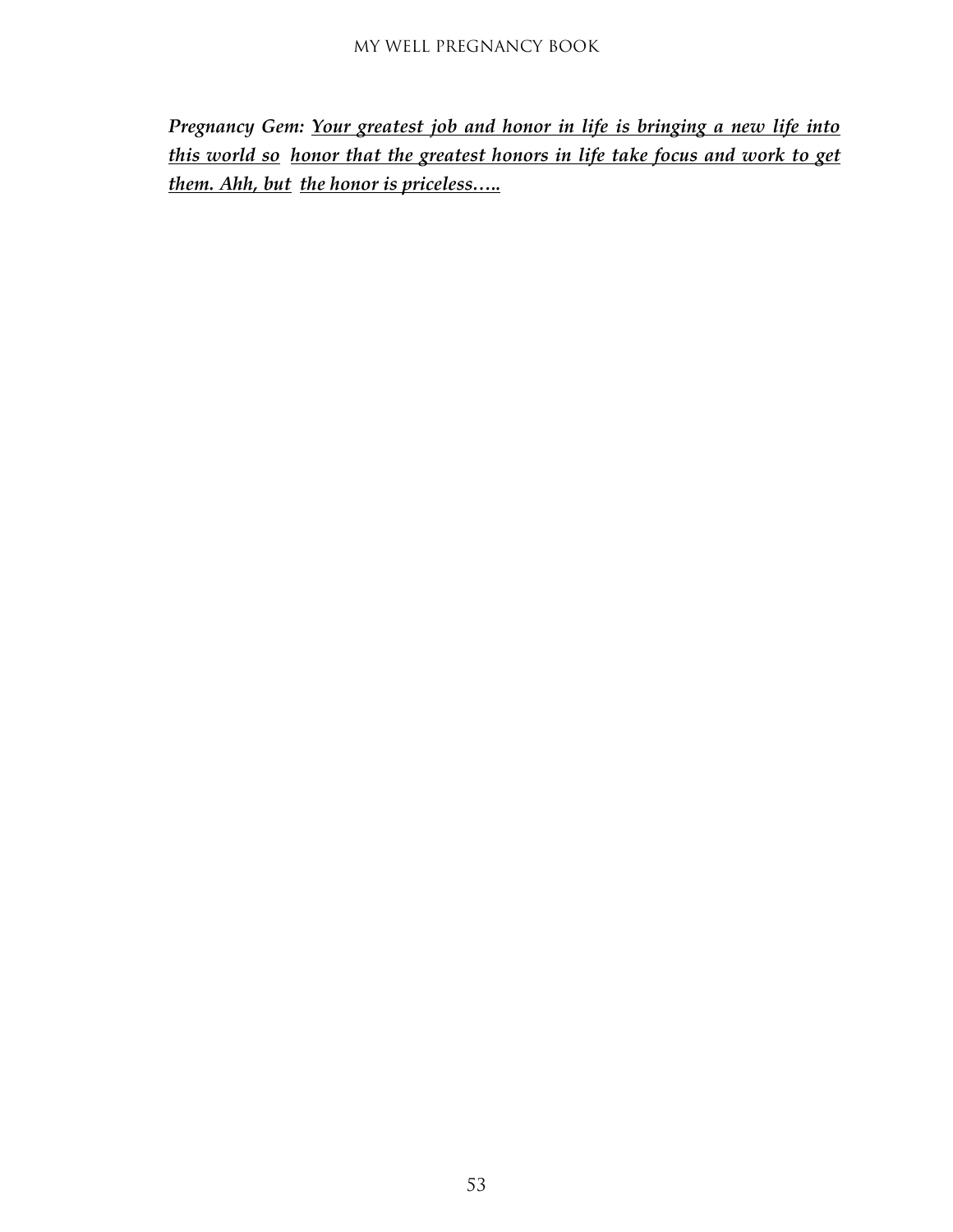#### <span id="page-53-0"></span>**Chapter 17: Life give us life**

After I wrote what I thought was the last chapter in this book during my  $4<sup>th</sup>$ pregnancy I miscarried. I miscarried around 8 to 10 weeks. My fourth pregnancy was a surprise. It had taken me about three weeks after I found out to really accept that pregnancy with my whole mind and body. It was a challenge in itself. I had my own plan, my own agenda, and another pregnancy was not a part of my plan. And…with much patience, prayer, and tough and unpleasant, but "must face it and see the beauty of it" talks with my husband, we embraced the pregnancy. My husband stuck with me and constantly gave me examples and reminders of what life is really all about; love and family. I felt like such a fraud! Here I was this chiropractor and mother who had a passion for helping pregnant women, babies, and families and I was strongly resisting another pregnancy. Furthermore, here I had written this book on conscious and natural pregnancy yet I couldn't wrap my heart and mind around the joy of a new life. But, what I wrote about in this book went from "tips and experiences" during pregnancy to "mission critical". Meaning, I knew I must look at my own fears as scary as they were and I had to get help and support from others. I had to journal to release my deepest thoughts, feelings and emotions. I had to exercise to release the stress hormones that were building up because of my own repeated stressful thoughts. I had to regain peace, or I knew that my attitude, emotions, and beliefs about that pregnancy would interfere is some way, shape, or form with the life expression of that baby. I really never thought I would miscarry. I had three natural and uneventful, healthy pregnancies. I thought the same for this pregnancy and that is why I knew it was "mission critical" to use the tools that I wrote about in this book to turn myself around, for me and baby. I did…and that was when I finished what I thought was the last chapter. I was about three weeks later when I found out we miscarried. That was a tough time personally. I really had to face m good side and dark side. My husband and I hit a major tipping point in our marriage right after the miscarriage. With heart felt communication we came out of that point renewed. Little did we know that we were renewed for a new life to come. I look back and realize that struggle did surround that pregnancy on both ends but we were determined to have faith, love and communication and that is what we were left with after. We were left with a more loving marriage, a greater appreciation for our own children, and a process of personal growth, which is not always fun or easy.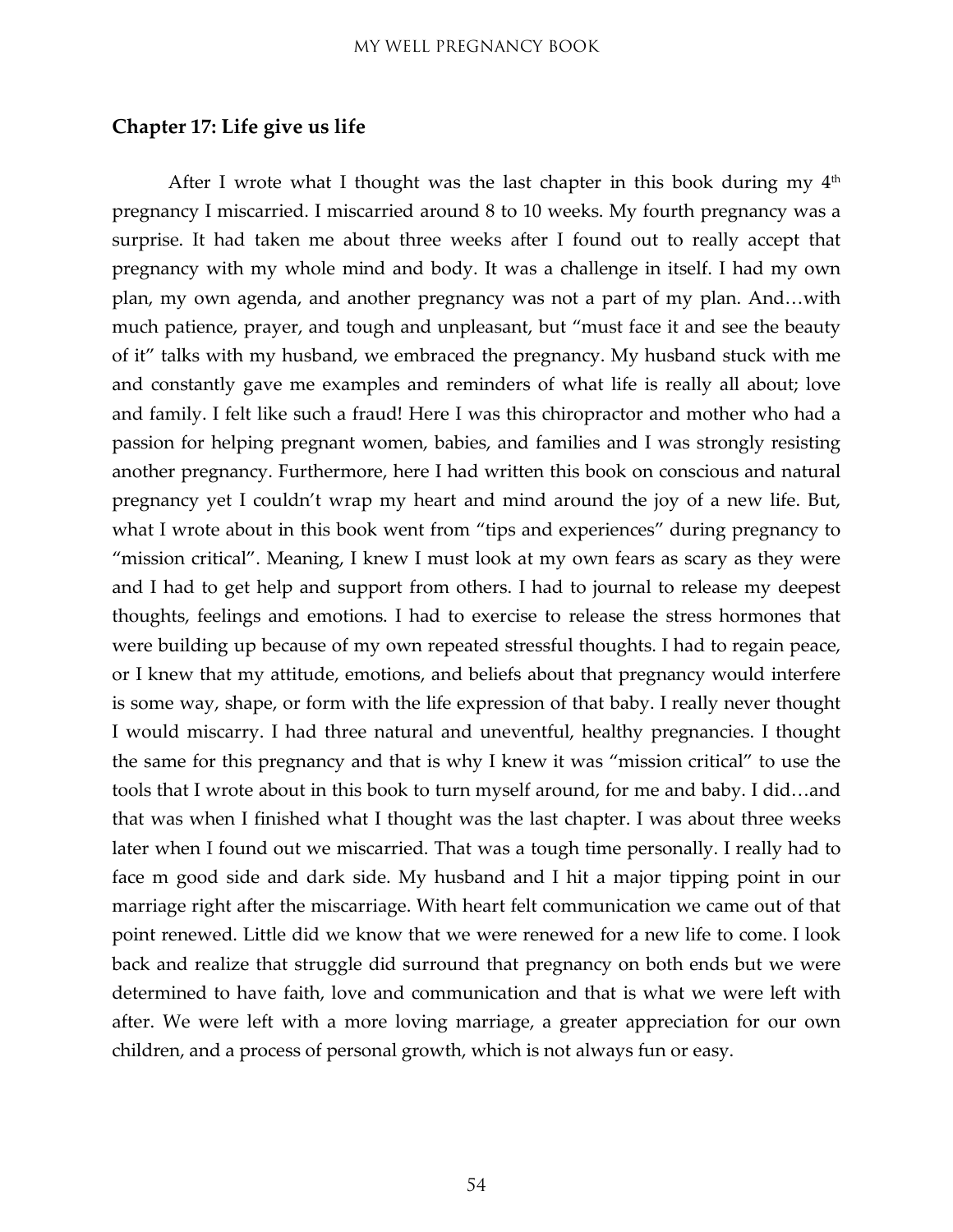So as the story goes on….we did not elect to get any form of permanent birth control and decided to utilize a natural rhythm method. Well…what I believe was a recipe of my body's own innate desire to become pregnant, an unexpected early ovulation, and possibly god's own plan, I got pregnant within three months after my miscarriage. What was amazing is that after a bit of initial shock, we quickly embraced this 5th pregnancy. It was completely different this time. Yes, I had to use all the tools again to get through the first trimester nausea and fatigue. Once that passed at week 12, we heard the heartbeat, and saw the baby via ultrasound we could take a deep breath and now celebrate! We could tell friends and family and begin the process of having "Another Well Pregnancy". I close this chapter in my  $5<sup>th</sup>$  month and am clear that "life gives us life". A life whether it stays or goes give us something. When I let go of my fears, expectations, and embraced life my life was renewed in multiple ways. So can yours! If you have one child or ten, life will give to you. See those gifts and embrace them. They may show up as the children you hold in your arms or the gifts left in your heart and soul from a child that passes. That is a hard one to accept…but just maybe at some point you can see that life as a gift. Look hard to see what gift was left or has been impressed upon you by that life.

Pregnancy…your pregnancy has the opportunity to show you what really lies inside of you. As I learned, and I am sure will continue to learn, is that life much like pregnancy may not go exactly as we planned. But, with conscious effort, faith, love and support, we don't have to deviate too far off our path. It just gets bumpy sometimes. Then we can either find a better path or get right back on our track. I will once again use all the tools and resources I have given you in this book and pregnancy journal to create the birth I envision. I hope you do the same. Though most importantly is that I can truly say that I am not only preparing mind and body but that I finally get that pregnancy and birth isn't just something we "prepare for" and "accomplish". It is an experience that connects life to this world and our spirits. I hope that you feel even just some of what I am saying and learn this beautiful lesson through my words and experience. I hope that you have a beautiful, and life giving, journey through pregnancy and motherhood!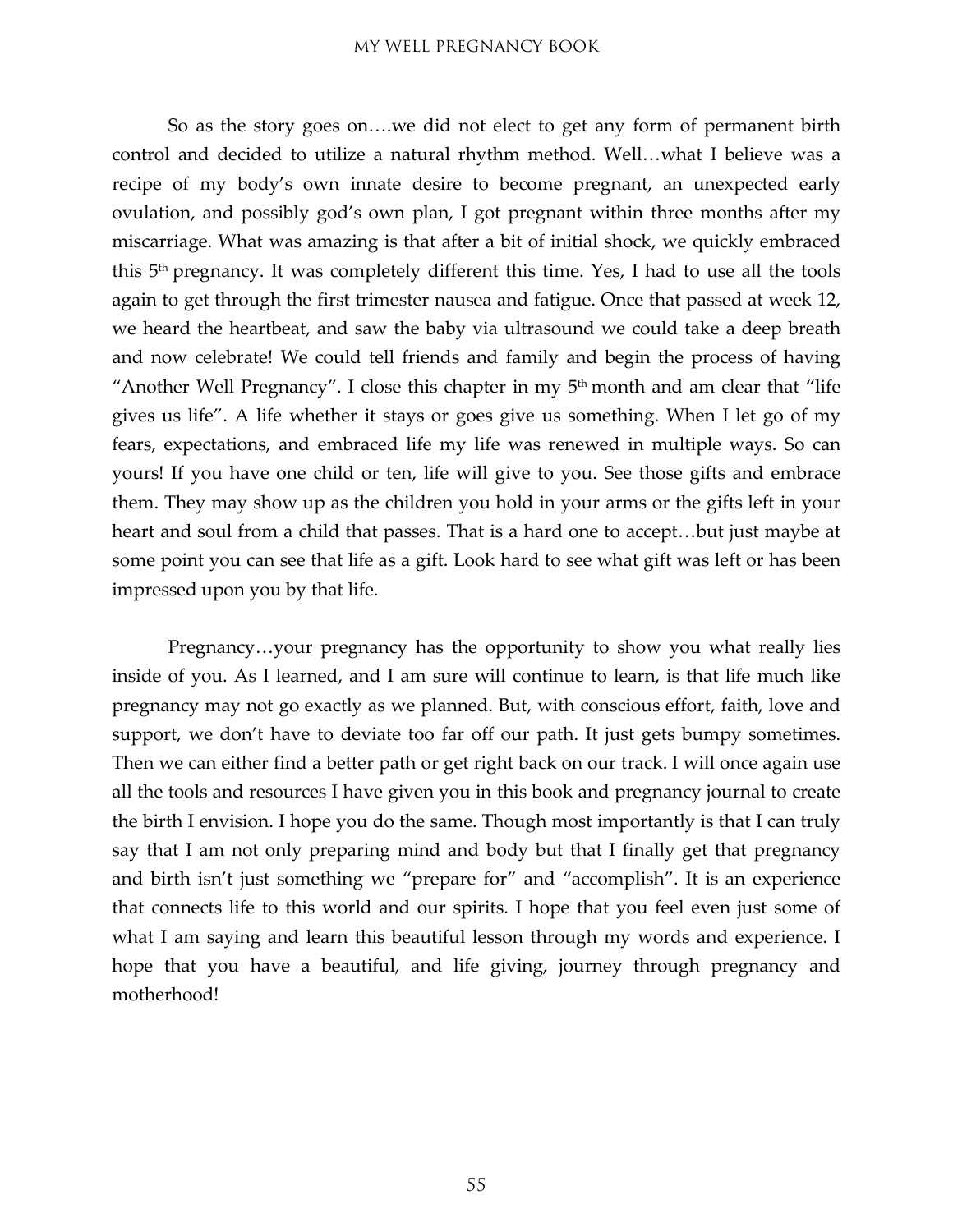#### <span id="page-55-0"></span>**Chapter 18: The Birth of Completion**

It was March 19th 2015, Gianna Maxine's (our 4th baby) official estimated due date. As usual my contractions started after dinner dishes were put away. My contractions progressed after we put our other 3 children to bed, and I was assured they were sound asleep. Contractions were less than 10 minutes apart and I thought to myself "here we go". I told Jay, my husband, to go to sleep and rest and that I would wake him when I needed him. This is when my night took a major detour. It was 10:30 pm and I got up to do a little pacing in our nearby living room when all of the sudden I began to think about my life and what was to come. It was like a movie started playing before my eyes and it wasn't a fairy tale. In one massive rush all of my fears and personal insecurities surfaced in one scene. I had the following thoughts and pictures of; not being a good mother to four children, being completely un-fulfilled in "just being a mother and a wife", being bitter and regretful in "giving up or stepping down" from my calling of being a chiropractor and partner in our health and wellness clinic, and simply not being happy, fulfilled, and successful in achieving my dreams as a mother, woman and professional. I literally brought any labor I was having to a screeching halt! I went so deep that I was scared of my own emotions at the time. I was scared to bring Gianna into this world and felt so discouraged as a mother and woman. I laid awake until 3 A.M. processing my emotions and trying to reframe myself with every positive thought and affirmation I knew. Well….it didn't work. I finally cried my eyes out and passed out from exhaustion at 3 A.M. I woke at 6 A.M. to talk with my husband before the kids got up and our morning routine started. After a talk with my husband and later that morning my best friend and business partner, Olivia, here are the realizations that I came to that I hope you can pull from to help you at any stage in your pregnancy or even post-partum.

- I first have to face my emotions and understand what they are trying to tell me. If I continue to run from them they will eventually show up and will disturb my peace until I embrace and understand them.
- I can choose the roles and facets that I juggle in my life. I don't have to hide behind one role, like I felt like I needed to with being a mother of now 4, and make the excuse that I need to give up another role that is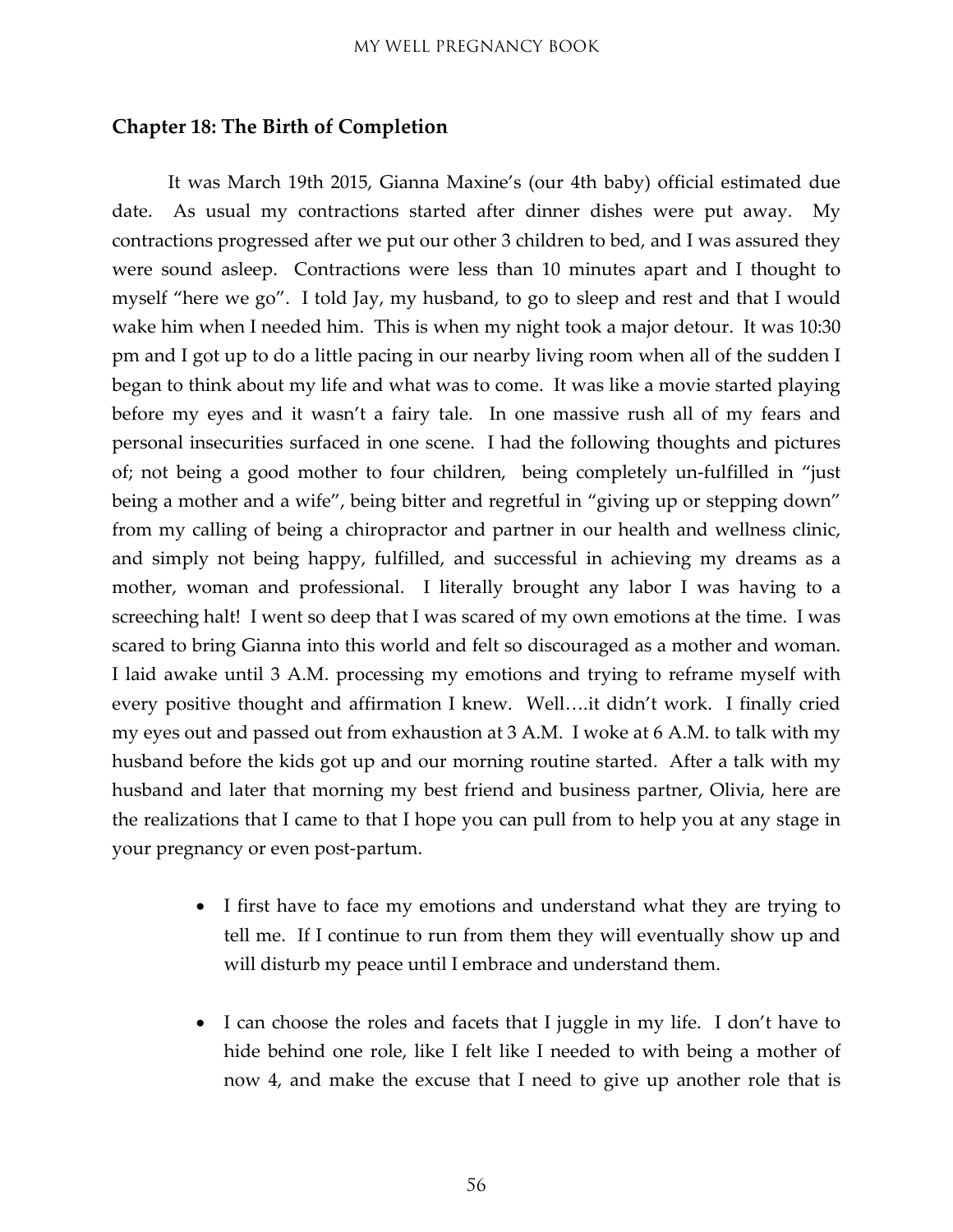important to me. I don't have to give up being passionate and dedicating time to being a chiropractor. For you it may be a profession, a hobby, a vocation, ect.

- I (you) have to be real and authentic with what my (your) purpose is on this earth. If it is to be solely a mother and that is what you know to be true in your heart then that is what is right for you. If it is to be a mother and work outside the home in a small or large capacity then again, you will find a way. Work or children/motherhood can both become a curtain to hide behind. They can, if you let them, become an excuse to not pursuing your dreams in all areas of your life.
- We have blissful moments, like when you birth your baby and hold him/her in your arms for the first time, but life is not continual bliss. Meaning life goes back to normal. That is what I saw playing out for me post-partum; me unfulfilled and limiting my own potential by thinking that I am not capable of being a new mother again and continuing to put effort into another important role in my life.
- When I define what I am passionate about and make all efforts to not give up then my capacity will naturally expand for the roles I value and that authentically give me joy. This is what truly can fulfill us and make us better women and mothers.
- No amount of time, material wealth, or THINGS can replace true inner peace. Material things can and never will fulfill the living out all the necessary facets of life that we have PERSONALLY defined for ourselves.
- When I (you) take personal responsibility for exactly where I (you) am right now, I can then begin to re-define the future. Meaning, stop blaming everyone else and know that only you can change your path to being a better mother, being fulfilled and creating the life that you dream of.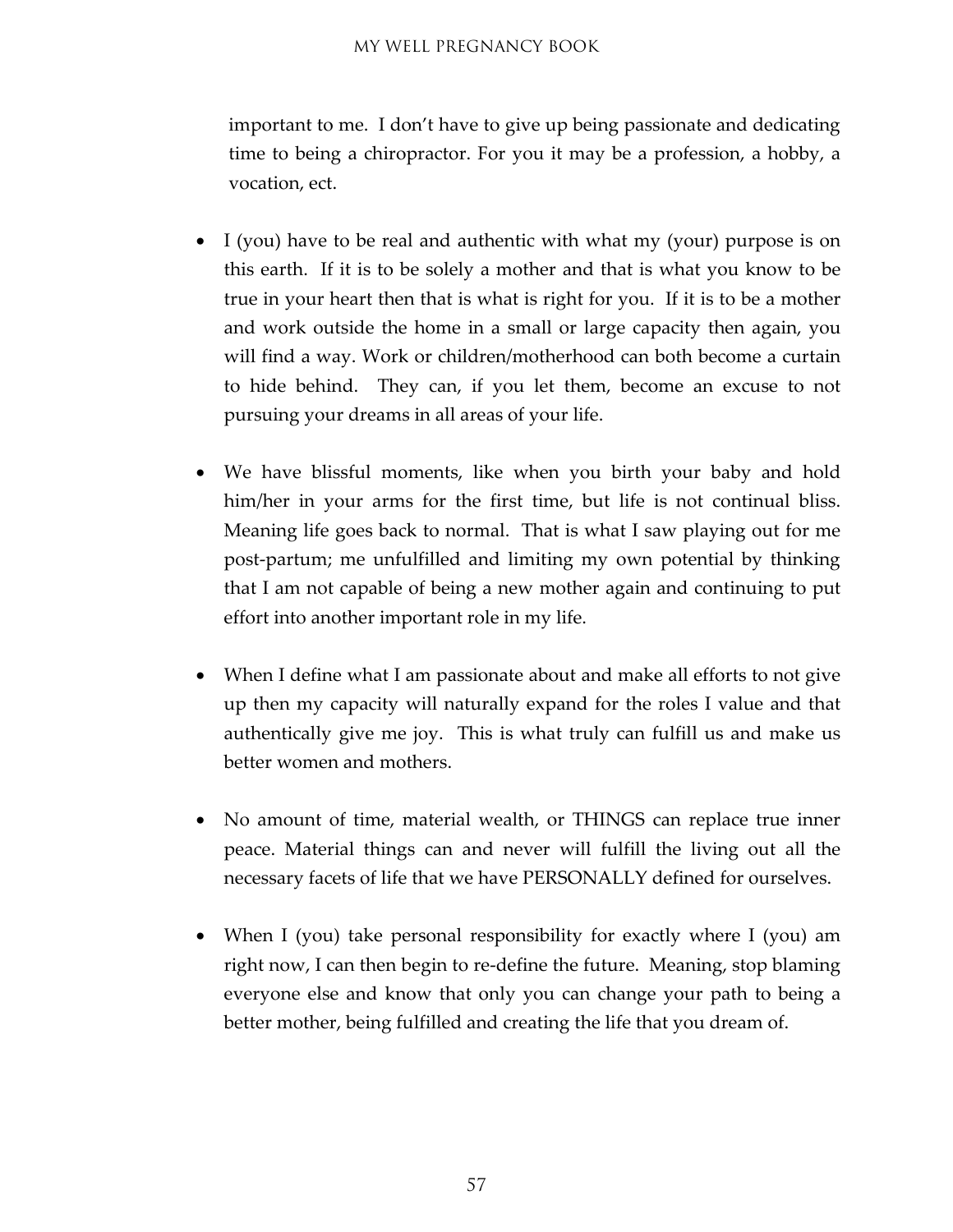These are the awakenings that I had over a 12 hour period before the birth of Gianna. I thank God for the emotional rollercoaster and the "reality movie of myself" that I got to view. It was not easy. But, I am so thankful because I now can define and face what I am feeling and shed any resistance that may have interfered with what I believe will be the most beautiful and spiritual birth yet…..I can also go into baby mooning and postpartum with a new vantage point. I can start to re-define myself as a woman and mother. I can take small but monumental steps to yes "juggle" all the facets that I want in my life. Even if there is more chaos because of it, as long as I am pursuing what is most fulfilling to me and serving my family then then I will find a way to make it work. So can you….find your path, start your journey, and enjoy the ride………….

Please stay tuned to Gianna Maxine's birth story in which will be the first chapter in

#### **My Well Post-Partum Coming Soon!**